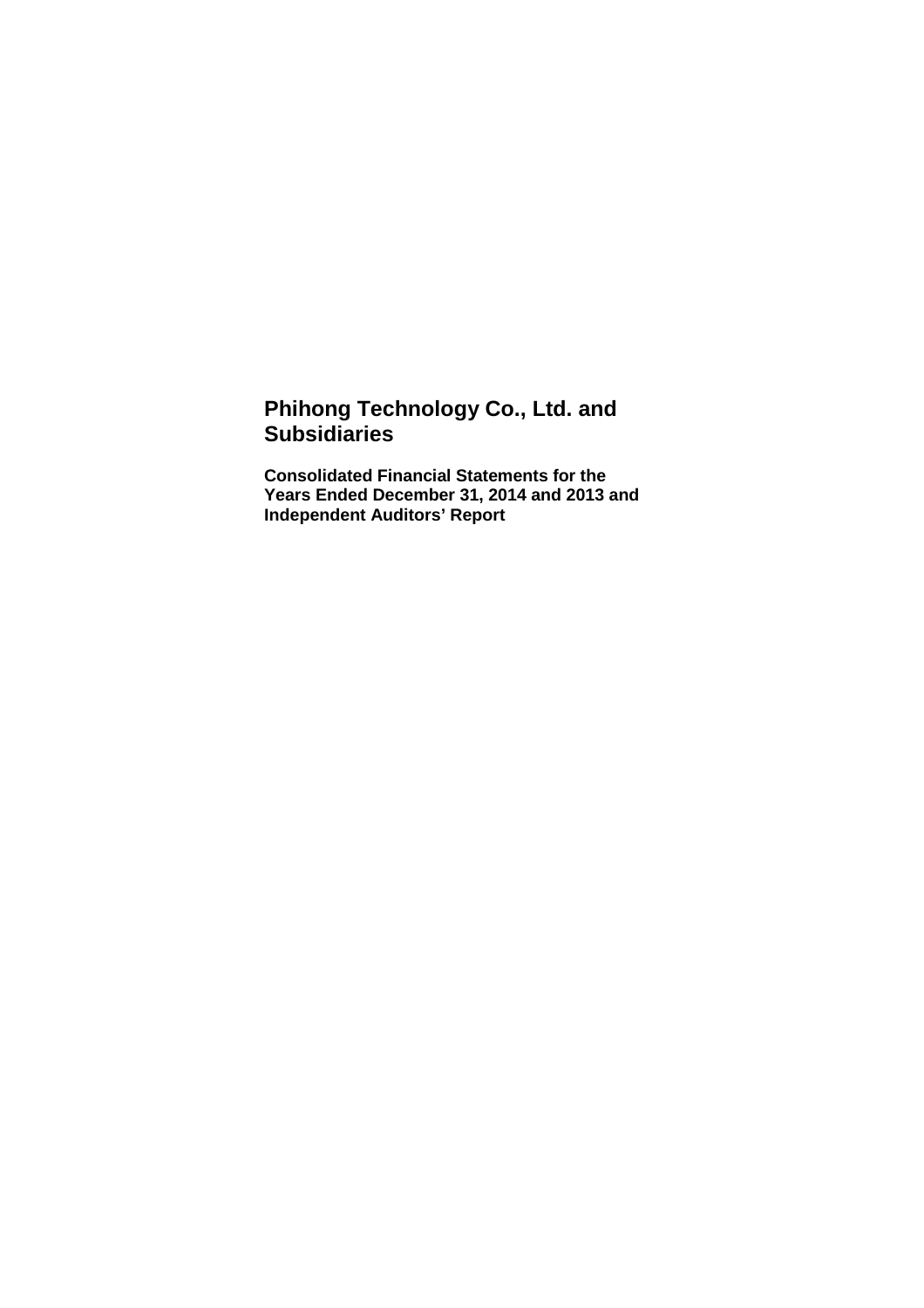# **INDEPENDENT AUDITORS' REPORT**

The Board of Directors and Stockholders Phihong Technology Co., Ltd.

We have audited the accompanying consolidated balance sheets of Phihong Technology Co., Ltd. (the "Company") and its subsidiaries (collectively referred to as the "Group") as of December 31, 2014 and 2013, and the related consolidated statements of comprehensive income, changes in equity and cash flows for the years ended December 31, 2014 and 2013. These consolidated financial statements are the responsibility of the Company's management. Our responsibility is to express an opinion on these consolidated financial statements based on our audits.

We conducted our audits in accordance with the Rules Governing the Audit of Financial Statements by Certified Public Accountants and auditing standards generally accepted in the Republic of China. Those rules and standards require that we plan and perform the audit to obtain reasonable assurance about whether the consolidated financial statements are free of material misstatement. An audit includes examining, on a test basis, evidence supporting the amounts and disclosures in the consolidated financial statements. An audit also includes assessing the accounting principles used and significant estimates made by management, as well as evaluating the overall consolidated financial statement presentation. We believe that our audits provide a reasonable basis for our opinion.

In our opinion, the consolidated financial statements referred to above present fairly, in all material respects, the consolidated financial position of the Group as of December 31, 2014 and 2013, and their consolidated financial performance and their consolidated cash flows for the years ended December 31, 2014 and 2013, in conformity with the Regulations Governing the Preparation of Financial Reports by Securities Issuers and International Financial Reporting Standards (IFRS), International Accounting Standards (IAS), IFRIC Interpretations (IFRIC), and SIC Interpretations (SIC) endorsed by the Financial Supervisory Commission of the Republic of China.

We have also audited the parent company only financial statements of Phihong Technology Co., Ltd. as of and for the years ended December 31, 2014 and 2013 on which we have issued an unqualified report.

March 13, 2015

## *Notice to Readers*

*The accompanying consolidated financial statements are intended only to present the consolidated financial position, financial performance and cash flows in accordance with accounting principles and practices generally accepted in the Republic of China and not those of any other jurisdictions. The standards, procedures and practices to audit such consolidated financial statements are those generally applied in the Republic of China.* 

*For the convenience of readers, the independent auditors' report and the accompanying consolidated financial statements have been translated into English from the original Chinese version prepared and used in the Republic of China. If there is any conflict between the English version and the original Chinese version or any difference in the interpretation of the two versions, the Chinese-language independent auditors' report and consolidated financial statements shall prevail.*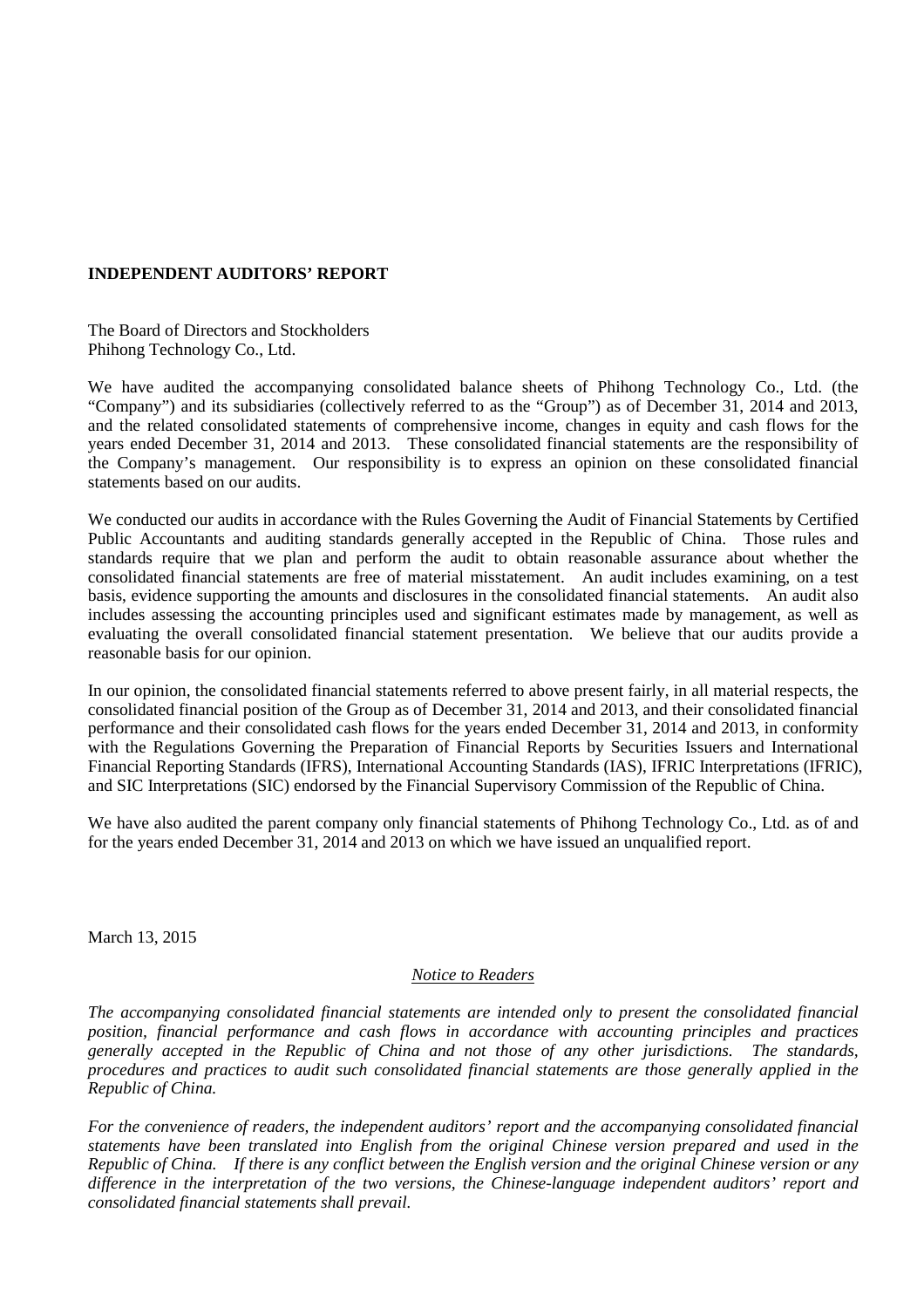# **CONSOLIDATED BALANCE SHEETS DECEMBER 31, 2014 AND 2013 (In Thousands of New Taiwan Dollars)**

|                                                                                 | 2014                | 2013              |                         |                |
|---------------------------------------------------------------------------------|---------------------|-------------------|-------------------------|----------------|
| <b>ASSETS</b>                                                                   | <b>Amount</b>       | $\frac{0}{0}$     | <b>Amount</b>           | $\frac{6}{6}$  |
| <b>CURRENT ASSETS</b>                                                           |                     |                   |                         |                |
| Cash and cash equivalents (Notes 4 and 6)                                       | \$<br>2,152,834     | 19                | 1,422,745<br>\$         | 14             |
| Financial assets at fair value through profit or loss - current (Notes 4 and 7) | 194,796             | $\overline{2}$    | 50,957                  |                |
| Trade receivables (Notes 4 and 9)                                               | 1,974,829           | 17                | 1,966,820               | 19             |
| Other receivables                                                               | 105,853             | $\mathbf{1}$      | 32,607                  |                |
| Inventories (Notes 4 and 10)                                                    | 1,636,308           | 14                | 1,706,064               | 17             |
| Prepayment for lease (Note 14)                                                  | 4,078               |                   | 3,303                   |                |
| Other current assets                                                            | 152,411             |                   | 336,490                 | $\frac{3}{2}$  |
| Total current assets                                                            | 6,221,109           | $\_54$            | 5,518,986               | $-53$          |
| NON-CURRENT ASSETS                                                              |                     |                   |                         |                |
| Financial assets measured at cost - non-current (Notes 4 and 8)                 | 84,410              | 1                 | 111,145                 | $\mathbf{l}$   |
| Investments accounted for using equity method (Notes 4 and 11)                  | 303,394             | 3                 | 329,633                 | 3              |
| Property, plant and equipment (Notes 4 and 12)                                  | 4,529,550           | 40                | 3,986,992               | 39             |
| Intangible assets (Notes 4 and 13)                                              | 45,803              |                   | 46,308                  |                |
| Deferred tax assets (Notes 4 and 22)                                            | 43,611              |                   | 47,423                  | $\mathbf{1}$   |
| Long-term prepayments for lease (Note 14)                                       | 161,372             |                   | 133,309                 | 1              |
| Other non-current assets                                                        | 61,843              |                   | 155,133                 | $\sqrt{2}$     |
| Total non-current assets                                                        | 5,229,983           | $-46$             | 4,809,943               | $-47$          |
| <b>TOTAL</b>                                                                    | \$11,451,092        | 100               | \$10,328,929            | 100            |
| <b>LIABILITIES AND EQUITY</b>                                                   |                     |                   |                         |                |
|                                                                                 |                     |                   |                         |                |
| <b>CURRENT LIABILITIES</b>                                                      |                     |                   |                         |                |
| Short-term debt (Note 15)                                                       | \$                  |                   | $\mathbb{S}$<br>100,000 |                |
| Trade payable                                                                   | 2,246,205           | 19                | 2,026,147               | 20             |
| Trade payables to related parties (Note 27)                                     | 99,517<br>1,056,122 | $\mathbf{1}$<br>9 | 109,911<br>1,028,646    | -1<br>10       |
| Other payables (Note 17)<br>Current tax liabilities (Notes 4 and 22)            | 96,079              |                   | 86,446                  |                |
| Current portion of long-term borrowings (Note 15)                               |                     |                   | 8,333                   |                |
| Other current liabilities (Note 18)                                             | 92,235              |                   | 105,241                 |                |
| Total current liabilities                                                       | 3,590,158           | $-31$             | 3,464,724               | $\frac{34}{5}$ |
|                                                                                 |                     |                   |                         |                |
| NON-CURRENT LIABILITIES<br>Bonds payable (Notes 4 and 16)                       | 1,429,189           | 12                |                         |                |
| Long-term borrowings (Note 15)                                                  |                     |                   | 791,667                 | $\bf 8$        |
| Deferred tax liabilities (Note 22)                                              | 79,832              |                   | 79,832                  | 1              |
| Accrued pension liabilities (Notes 4 and 19)                                    | 76,038              |                   | 65,186                  |                |
| Other non-current liabilities                                                   | 4,703               |                   | 898                     |                |
|                                                                                 |                     |                   |                         |                |
| Total non-current liabilities                                                   | 1,589,762           | <u>14</u>         | 937,583                 | $\overline{9}$ |
| <b>Total liabilities</b>                                                        | 5,179,920           | $-45$             | 4,402,307               | $\frac{43}{2}$ |
| EQUITY ATTRIBUTABLE TO OWNERS OF THE COMPANY (Notes 4 and 20)                   |                     |                   |                         |                |
| Common stock                                                                    | 2,776,884           | $\frac{24}{ }$    | 2,771,639               | <u>27</u>      |
| Capital surplus                                                                 | 1,026,456           | - 9               | 949,615                 | $\frac{9}{2}$  |
| Retained earnings                                                               | 1,098,401           | 10                | 1,083,147               | 11             |
| Legal reserve<br>Special reserve                                                | 230,859             | $\overline{2}$    | 230,859                 | $\overline{2}$ |
| Unappropriated earnings                                                         | 839,463             | $\overline{7}$    | 853,368                 |                |
| Total retained earnings                                                         | 2,168,723           | 19                | 2,167,374               | $\frac{8}{21}$ |
| Other equity                                                                    |                     |                   |                         |                |
| Exchange differences on translating foreign operations                          | 345,970             | 3                 | 73,280                  |                |
| Unrealized (loss) gain on available-for-sale financial assets                   | (37, 199)           |                   | (26, 428)               |                |
| Total other equity                                                              | 308,771             | $\overline{3}$    | 46,852                  |                |
| Total equity attributable to owners of the company                              | 6,280,834           | 55                | 5,935,480               | 57             |
| NON-CONTROLLING INTEREST                                                        | (9,662)             |                   | (8,858)                 |                |
| Total equity                                                                    | 6,271,172           | $-55$             | 5,926,622               | 57             |
| <b>TOTAL</b>                                                                    | \$11,451,092        | 100               | \$10,328,929            | 100            |

The accompanying notes are an integral part of the consolidated financial statements.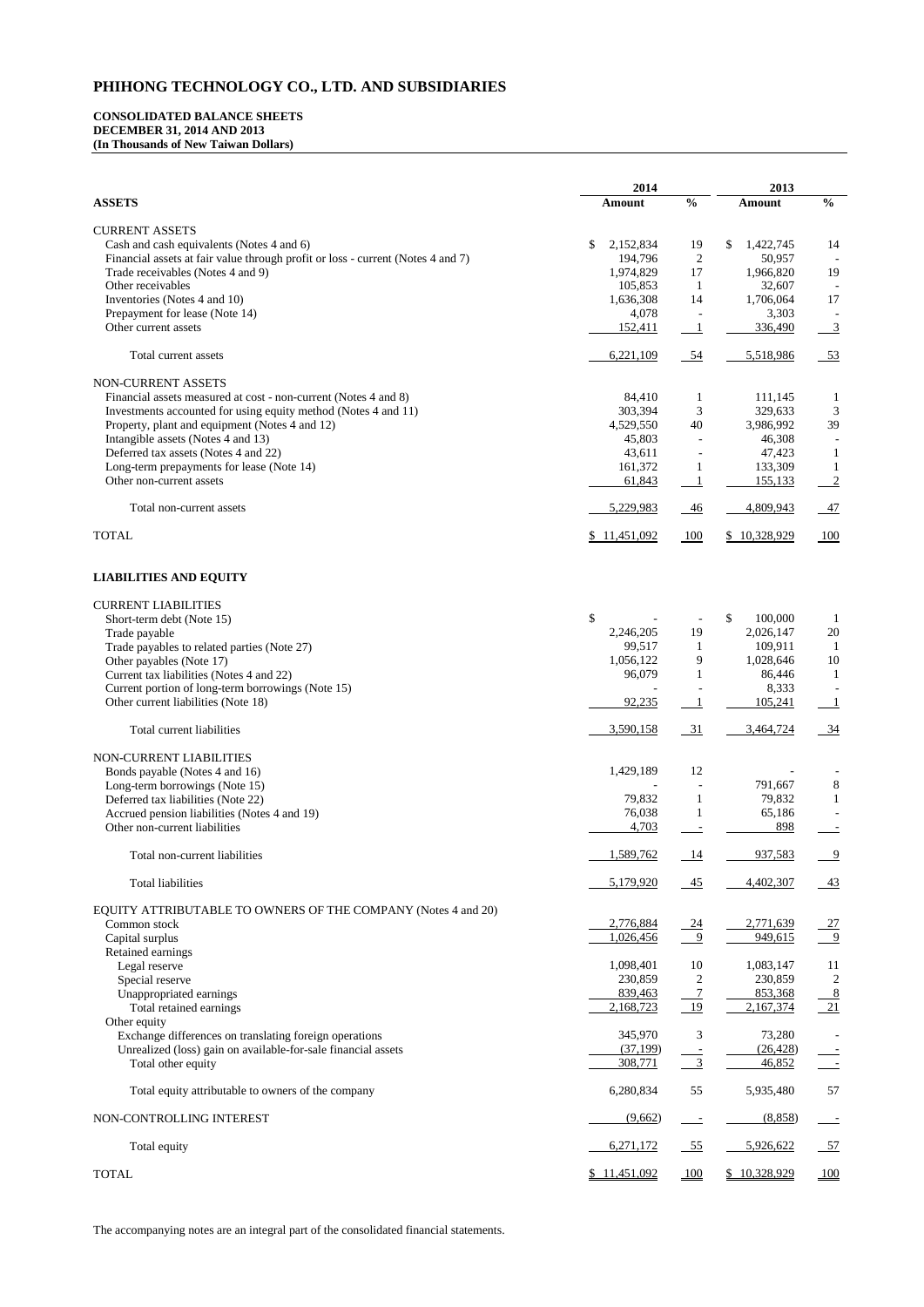# **CONSOLIDATED STATEMENTS OF COMPREHENSIVE INCOME FOR THE YEARS ENDED DECEMBER 31, 2014 AND 2013 (In Thousands of New Taiwan Dollars, Except Earnings Per Share)**

|                                                                                                                                                                                 | 2014                                     |                                    | 2013                                     |                                       |
|---------------------------------------------------------------------------------------------------------------------------------------------------------------------------------|------------------------------------------|------------------------------------|------------------------------------------|---------------------------------------|
|                                                                                                                                                                                 | <b>Amount</b>                            | $\frac{0}{0}$                      | Amount                                   | $\frac{0}{0}$                         |
| NET SALES AND REVENUES (Notes 4, 27 and 31)                                                                                                                                     | \$12,435,980                             | 100                                | \$12,081,088                             | 100                                   |
| COST OF GOODS SOLD (Notes 4, 10 and 27)                                                                                                                                         | 10,705,420                               | 86                                 | 10,227,880                               | 85                                    |
| <b>GROSS PROFIT</b>                                                                                                                                                             | 1,730,560                                | 14                                 | 1,853,208                                | 15                                    |
| <b>OPERATING EXPENSES</b><br>Sales and marketing<br>General and administration<br>Research and development                                                                      | 652,670<br>626,501<br>434,525            | 5<br>5<br>$\overline{\mathcal{A}}$ | 675,319<br>530,909<br>493,492            | 6<br>$\overline{4}$<br>$\overline{4}$ |
| Total operating expenses                                                                                                                                                        | 1,713,696                                | 14                                 | 1,699,720                                | 14                                    |
| <b>INCOME FROM OPERATIONS</b>                                                                                                                                                   | 16,864                                   |                                    | 153,488                                  | $\mathbf{1}$                          |
| NONOPERATING INCOME (EXPENSES)<br>Other income<br>Other gains and losses (Note 21)<br>Finance costs<br>Share of the profit of associates (Notes 4 and 11)                       | 156,794<br>137,825<br>(25,513)<br>11,794 | 1<br>1                             | 160,280<br>(13,071)<br>(8, 867)<br>5,006 | $\mathbf{1}$                          |
| Total nonoperating income                                                                                                                                                       | 280,900                                  | $\overline{2}$                     | 143,348                                  | $\mathbf{1}$                          |
| <b>INCOME BEFORE INCOME TAX</b>                                                                                                                                                 | 297,764                                  | $\overline{2}$                     | 296,836                                  | $\overline{2}$                        |
| <b>INCOME TAX EXPENSE (Note 22)</b>                                                                                                                                             | (150, 171)                               | (1)                                | (146, 321)                               | (1)                                   |
| <b>NET INCOME</b>                                                                                                                                                               | 147,593                                  | - 1                                | 150,515                                  | $\mathbf{1}$                          |
| OTHER COMPREHENSIVE INCOME (LOSS)<br>Exchange differences on translating foreign<br>operations (Note 20)<br>Unrealized gain on available-for-sale financial assets<br>(Note 20) | 272,140                                  | $\overline{2}$                     | 220,192<br>(1,875)                       | $\overline{2}$                        |
| Actuarial gain arising from defined benefit plans<br>(Note 19)                                                                                                                  | (11,105)                                 |                                    | 1,447                                    |                                       |
| Share of the other comprehensive income of<br>associates (Note 20)                                                                                                              | (10,771)                                 |                                    | (8,950)                                  |                                       |
| Income tax relating to components of other<br>comprehensive income (Note 22)                                                                                                    | 1,888                                    |                                    | (246)                                    |                                       |
| Total other comprehensive income                                                                                                                                                | 252,152                                  | $\overline{2}$                     | 210,568                                  | $\overline{2}$                        |
| TOTAL COMPREHENSIVE INCOME                                                                                                                                                      | 399,745<br>$\frac{1}{2}$                 | 3                                  | 361,083<br>\$                            | $\overline{3}$<br>(Continued)         |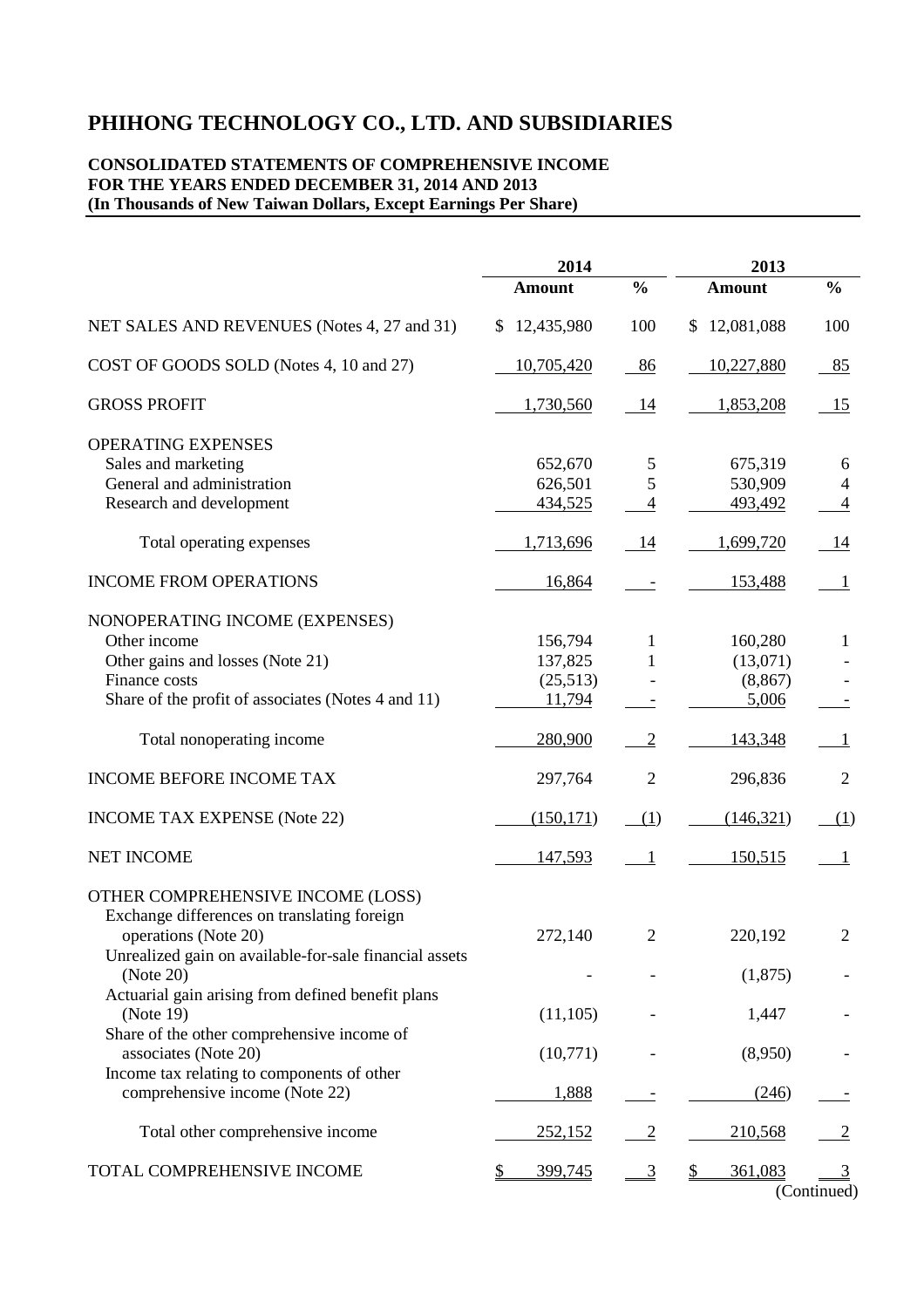# **CONSOLIDATED STATEMENTS OF COMPREHENSIVE INCOME FOR THE YEARS ENDED DECEMBER 31, 2014 AND 2013 (In Thousands of New Taiwan Dollars, Except Earnings Per Share)**

|                                                                                  | 2014                   |               |                          |               |
|----------------------------------------------------------------------------------|------------------------|---------------|--------------------------|---------------|
|                                                                                  | <b>Amount</b>          | $\frac{0}{0}$ | <b>Amount</b>            | $\frac{6}{6}$ |
| NET INCOME ATTRIBUTABLE TO:<br>Owner of the Company<br>Non-controlling interests | \$<br>147,847<br>(254) | 1             | \$<br>152,534<br>(2,019) |               |
|                                                                                  | \$<br>147,593          |               | 150,515<br>S             |               |
| <b>TOTAL COMPREHENSIVE INCOME</b><br><b>ATTRIBUTABLE TO:</b>                     |                        |               |                          |               |
| Owner of the Company                                                             | \$<br>400,549          | 3             | \$<br>364,551            | 3             |
| Non-controlling interests                                                        | (804)                  |               | (3,468)                  |               |
|                                                                                  | 399,745                |               | 361,083                  |               |
| <b>EARNINGS PER SHARE (Note 23)</b>                                              |                        |               |                          |               |
| <b>Basic</b>                                                                     | 0.53                   |               | 0.55                     |               |
| Diluted                                                                          | 0.49                   |               | 0.55                     |               |

The accompanying notes are an integral part of the consolidated financial statements. (Concluded)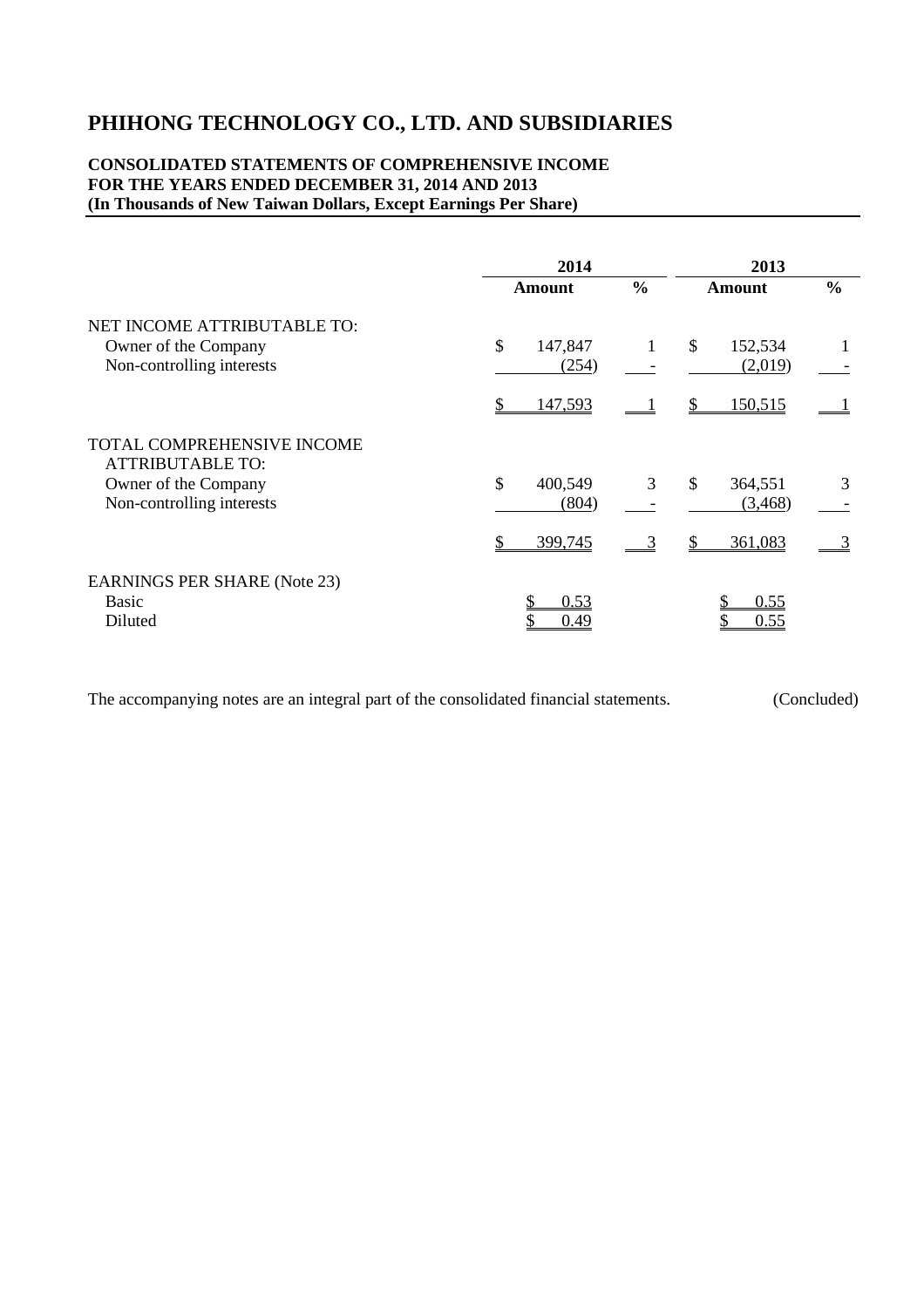# **CONSOLIDATED STATEMENTS OF CHANGES IN EQUITY FOR THE YEARS ENDED DECEMBER 31, 2014 AND 2013 (In Thousands of New Taiwan Dollars)**

|                                                                                              | <b>Equity Attributable to Owners of the Company</b> |                        |                      |                          |                                   |                              |                                               |              |                                     |                     |                                                                |                                     |  |  |  |
|----------------------------------------------------------------------------------------------|-----------------------------------------------------|------------------------|----------------------|--------------------------|-----------------------------------|------------------------------|-----------------------------------------------|--------------|-------------------------------------|---------------------|----------------------------------------------------------------|-------------------------------------|--|--|--|
|                                                                                              |                                                     |                        |                      |                          |                                   |                              | <b>Other Equity</b>                           |              |                                     |                     |                                                                |                                     |  |  |  |
|                                                                                              | <b>Share Capital</b><br><b>Common Stock</b>         |                        |                      |                          |                                   |                              |                                               |              | <b>Retained Earnings</b>            |                     | <b>Exchange</b><br><b>Differences</b> on<br><b>Translating</b> | <b>Unrealized Gain</b><br>(Loss) on |  |  |  |
|                                                                                              |                                                     | <b>Capital Surplus</b> | <b>Legal Reserve</b> | <b>Special Reserve</b>   | Unappropriated<br><b>Earnings</b> | Foreign<br><b>Operations</b> | Available-for-sale<br><b>Financial Assets</b> | <b>Total</b> | Non-controlling<br><b>Interests</b> | <b>Total Equity</b> |                                                                |                                     |  |  |  |
| BALANCE, JANUARY 1, 2013                                                                     | \$2,771,639                                         | \$949,615              | \$1,052,192          | $\mathcal{S}$            | \$1,238,611                       | (148, 361)                   | \$<br>(15,603)                                | \$5,848,093  | \$<br>(5,390)                       | \$5,842,703         |                                                                |                                     |  |  |  |
| Appropriation of the 2012 net income (Note 20)<br>Legal reserve<br>Cash dividend             |                                                     |                        | 30,955               | $\sim$<br>$\blacksquare$ | (30,955)<br>(277, 164)            |                              | $\blacksquare$                                | (277, 164)   | $\overline{\phantom{a}}$            | (277, 164)          |                                                                |                                     |  |  |  |
| Special reserve at first-time adoption of IFRSs (Note 20)                                    |                                                     |                        |                      | 230,859                  | (230, 859)                        |                              |                                               |              | $\blacksquare$                      | $\sim$              |                                                                |                                     |  |  |  |
| Net income (loss) for the year ended December 31, 2013                                       |                                                     |                        |                      |                          | 152,534                           |                              |                                               | 152,534      | (2,019)                             | 150,515             |                                                                |                                     |  |  |  |
| Other comprehensive income (loss) for the year ended<br>December 31, 2013, net of income tax |                                                     |                        |                      |                          | 1,201                             | 221,641                      | (10, 825)                                     | 212,017      | (1,449)                             | 210,568             |                                                                |                                     |  |  |  |
| Total comprehensive income (loss) for the year ended<br>December 31, 2013                    |                                                     |                        |                      |                          | 153,735                           | 221,641                      | (10, 825)                                     | 364,551      | (3,468)                             | 361,083             |                                                                |                                     |  |  |  |
| BALANCE, DECEMBER 31, 2013                                                                   | 2,771,639                                           | 949,615                | 1,083,147            | 230,859                  | 853,368                           | 73,280                       | (26, 428)                                     | 5,935,480    | (8, 858)                            | 5,926,622           |                                                                |                                     |  |  |  |
| Appropriation of the 2013 net income (Note 20)<br>Legal reserve<br>Cash dividend             |                                                     |                        | 15,254               |                          | (15,254)<br>(137, 281)            |                              |                                               | (137, 281)   | $\overline{\phantom{a}}$            | (137, 281)          |                                                                |                                     |  |  |  |
| Equity component of convertible bonds issued by the<br>Company (Note 16)                     |                                                     | 71,878                 |                      |                          |                                   |                              |                                               | 71,878       | $\overline{\phantom{a}}$            | 71,878              |                                                                |                                     |  |  |  |
| Convertible bond converted to ordinary shares (Note 16)                                      | 5,245                                               | 4,963                  |                      |                          |                                   |                              |                                               | 10,208       |                                     | 10,208              |                                                                |                                     |  |  |  |
| Net income (loss) for the year ended December 31, 2014                                       |                                                     |                        |                      |                          | 147,847                           |                              |                                               | 147,847      | (254)                               | 147,593             |                                                                |                                     |  |  |  |
| Other comprehensive income (loss) for the year ended<br>December 31, 2014, net of income tax |                                                     |                        |                      |                          | (9,217)                           | 272,690                      | (10,771)                                      | 252,702      | (550)                               | 252,152             |                                                                |                                     |  |  |  |
| Total comprehensive income (loss) for the year ended<br>December 31, 2014                    |                                                     |                        |                      |                          | 138,630                           | 272,690                      | (10,771)                                      | 400,549      | (804)                               | 399,745             |                                                                |                                     |  |  |  |
| BALANCE, DECEMBER 31, 2014                                                                   | \$2,776,884                                         | \$1,026,456            | \$1,098,401          | 230,859<br>S.            | \$839,463                         | 345,970<br>\$                | (37,199)<br>\$                                | \$6,280,834  | (9,662)                             | \$6,271,172         |                                                                |                                     |  |  |  |

The accompanying notes are an integral part of the consolidated financial statements.

| <b>Total</b>    | <b>Non-controlling</b><br><b>Interests</b> | <b>Total Equity</b> |  |  |
|-----------------|--------------------------------------------|---------------------|--|--|
| \$<br>5,848,093 | \$<br>(5,390)                              | \$5,842,703         |  |  |
| (277, 164)      |                                            | (277, 164)          |  |  |
|                 |                                            |                     |  |  |
| 152,534         | (2,019)                                    | 150,515             |  |  |
| 212,017         | (1,449)                                    | 210,568             |  |  |
| 364,551         | (3, 468)                                   | 361,083             |  |  |
| 5,935,480       | (8, 858)                                   | 5,926,622           |  |  |
| (137, 281)      |                                            | (137, 281)          |  |  |
| 71,878          |                                            | 71,878              |  |  |
| 10,208          |                                            | 10,208              |  |  |
| 147,847         | (254)                                      | 147,593             |  |  |
| 252,702         | (550)                                      | 252,152             |  |  |
| 400,549         | (804)                                      | 399,745             |  |  |
| \$6,280,834     | \$<br>(9,662)                              | \$ 6,271,172        |  |  |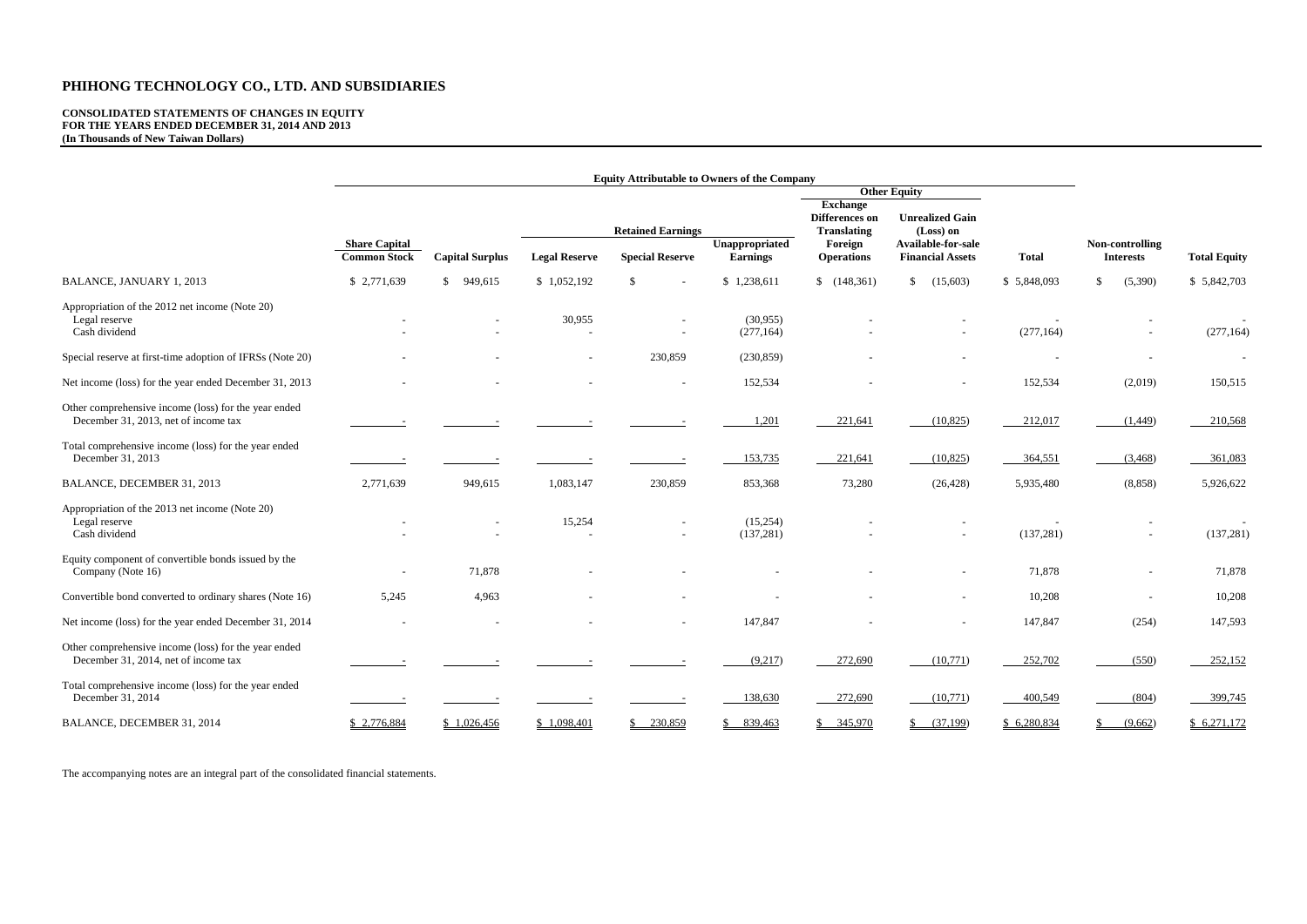# **CONSOLIDATED STATEMENTS OF CASH FLOWS FOR THE YEARS ENDED DECEMBER 31, 2014 AND 2013 (In Thousands of New Taiwan Dollars)**

|                                                                   | 2014          | 2013          |
|-------------------------------------------------------------------|---------------|---------------|
| CASH FLOWS FROM OPERATING ACTIVITIES                              |               |               |
| Income before income tax                                          | \$<br>297,764 | \$<br>296,836 |
| Adjustments for:                                                  |               |               |
| Reversal of impairment loss on trade receivables                  | (2,405)       | (5,293)       |
| Depreciation expense                                              | 400,566       | 420,115       |
| Amortization expense                                              | 18,815        | 18,639        |
| Net gain on fair value change of financial assets and financial   |               |               |
| liabilities designated as at fair value through profit or loss    | (3,106)       |               |
| Finance costs                                                     | 25,513        | 8,867         |
| Interest income                                                   | (20,064)      | (10, 717)     |
| Dividend revenue                                                  | (4,373)       | (234)         |
| Share of profit of associates                                     | (11,794)      | (5,006)       |
| Loss on disposal of property, plant and equipment                 | (50,716)      | 3,000         |
| Gain on disposal of intangible assets                             | (3,895)       |               |
| Loss on disposal of financial assets                              |               | 169           |
| Impairment loss recognized on held-to-maturity financial assets   | 11,200        |               |
| Net changes in operating assets and liabilities                   |               |               |
| Trade receivable                                                  | (5,604)       | (54,045)      |
| Other receivables                                                 | (72,025)      | 22,011        |
| Inventories                                                       | 69,756        | (25, 840)     |
| Other current assets                                              | 184,079       | (171, 614)    |
| Other non-current assets                                          | 1,989         | 3,924         |
| Trade payable                                                     | 220,058       | (62, 155)     |
| Trade payable to related parties                                  | (10, 394)     | 61,591        |
| Other payables                                                    | 30,440        | (57, 555)     |
| Other current liabilities                                         | (13,006)      | 11,111        |
| Reserve for retirement plan                                       | (253)         | (159)         |
| Cash generated from operating activities                          | 1,062,545     | 453,645       |
| Interest paid                                                     | (11,301)      | (7, 337)      |
| Interest received                                                 | 18,843        | 10,740        |
| Income tax paid                                                   | (134, 838)    | (152, 142)    |
|                                                                   |               |               |
| Net cash generated from operating activities                      | 935,249       | 304,906       |
| CASH FLOWS FROM INVESTING ACTIVITIES                              |               |               |
| Purchase of financial assets at fair value through profit or loss | (140, 733)    | (50, 957)     |
| Proceeds on sale of available-for-sale financial assets           |               | 31,092        |
| Purchase of financial assets measured at cost                     |               | (49,996)      |
| Proceeds on sale of financial assets measured at cost             |               | 10,483        |
| Payments for property, plant and equipment                        | (747, 837)    | (734, 276)    |
| Proceeds from disposal of property, plant and equipment           | 163,481       | 14,265        |
| Payments for intangible assets                                    | (13, 723)     | (18, 372)     |
| Proceeds from disposal of intangible assets                       | 5,562         | 122           |
| Increase in refundable deposits                                   | (21,310)      |               |
| Decrease in refundable deposits                                   |               | 2,392         |
|                                                                   |               | (Continued)   |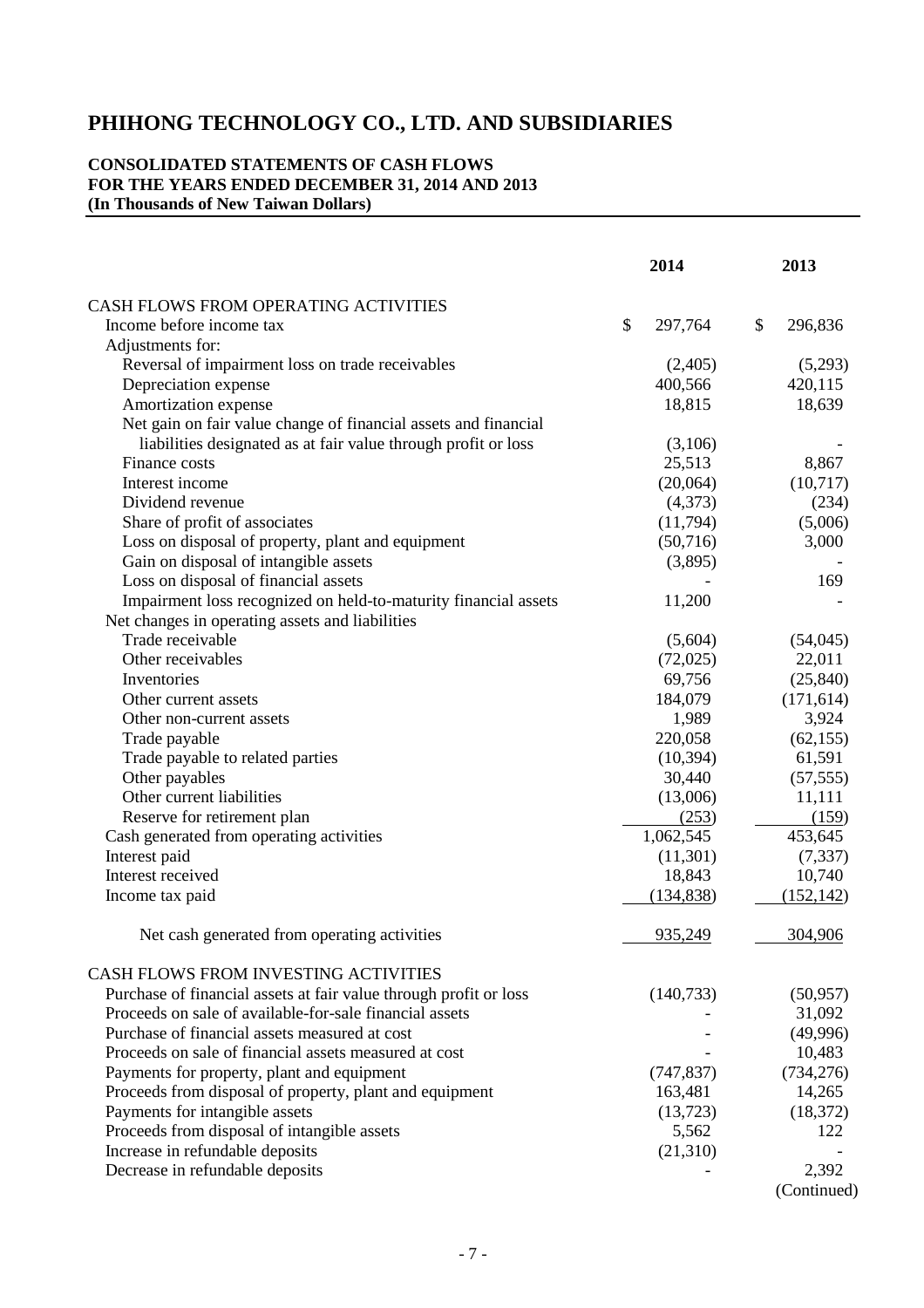# **CONSOLIDATED STATEMENTS OF CASH FLOWS FOR THE YEARS ENDED DECEMBER 31, 2014 AND 2013 (In Thousands of New Taiwan Dollars)**

|                                                                                         | 2014          | 2013             |
|-----------------------------------------------------------------------------------------|---------------|------------------|
| Increase o prepayment of equipment                                                      | $\mathcal{S}$ | \$<br>(105, 967) |
| Increase on prepayment of lease                                                         | (25, 468)     |                  |
| Dividend received                                                                       | 10,686        | 6,419            |
| Decrease and return of capital from investees of available-for-sale<br>financial assets | 20,948        |                  |
| Decrease and return of capital from investees of financial assets                       |               |                  |
| measured at cost                                                                        | 15,535        | 16,796           |
| Net cash used in investing activities                                                   | (732, 859)    | (877,999)        |
| CASH FLOWS FROM FINANCING ACTIVITIES                                                    |               |                  |
| Proceeds from short-term debt                                                           |               | 100,000          |
| Repayments of short-term debt                                                           | (100,000)     |                  |
| Cash dividends                                                                          | (137, 281)    | (277, 164)       |
| Proceeds from issue of convertible bonds                                                | 1,497,331     |                  |
| Proceeds from long-term borrowings                                                      |               | 600,000          |
| Repayments of long-term borrowings                                                      | (800,000)     |                  |
| Increase in advance deposits received                                                   | 3,805         |                  |
| Decrease in advance deposits received                                                   |               | (87)             |
| Net cash generated from financing activities                                            | 463,855       | 422,749          |
| EFFECTS OF EXCHANGE RATE CHANGES ON THE BALANCE                                         |               |                  |
| OF CASH HELD IN FOREIGN CURRENCIES                                                      | 63,844        | 29,801           |
| NET INCREASE (DECREASE) IN CASH AND CASH                                                |               |                  |
| <b>EQUIVALENTS</b>                                                                      | 730,089       | (120, 543)       |
| CASH AND CASH EQUIVALENTS AT THE BEGINNING OF THE                                       |               |                  |
| <b>YEAR</b>                                                                             | 1,422,745     | 1,543,288        |
| CASH AND CASH EQUIVALENTS AT THE END OF THE YEAR                                        | 2,152,834     | 1,422,745        |
|                                                                                         |               |                  |

The accompanying notes are an integral part of the consolidated financial statements. (Concluded)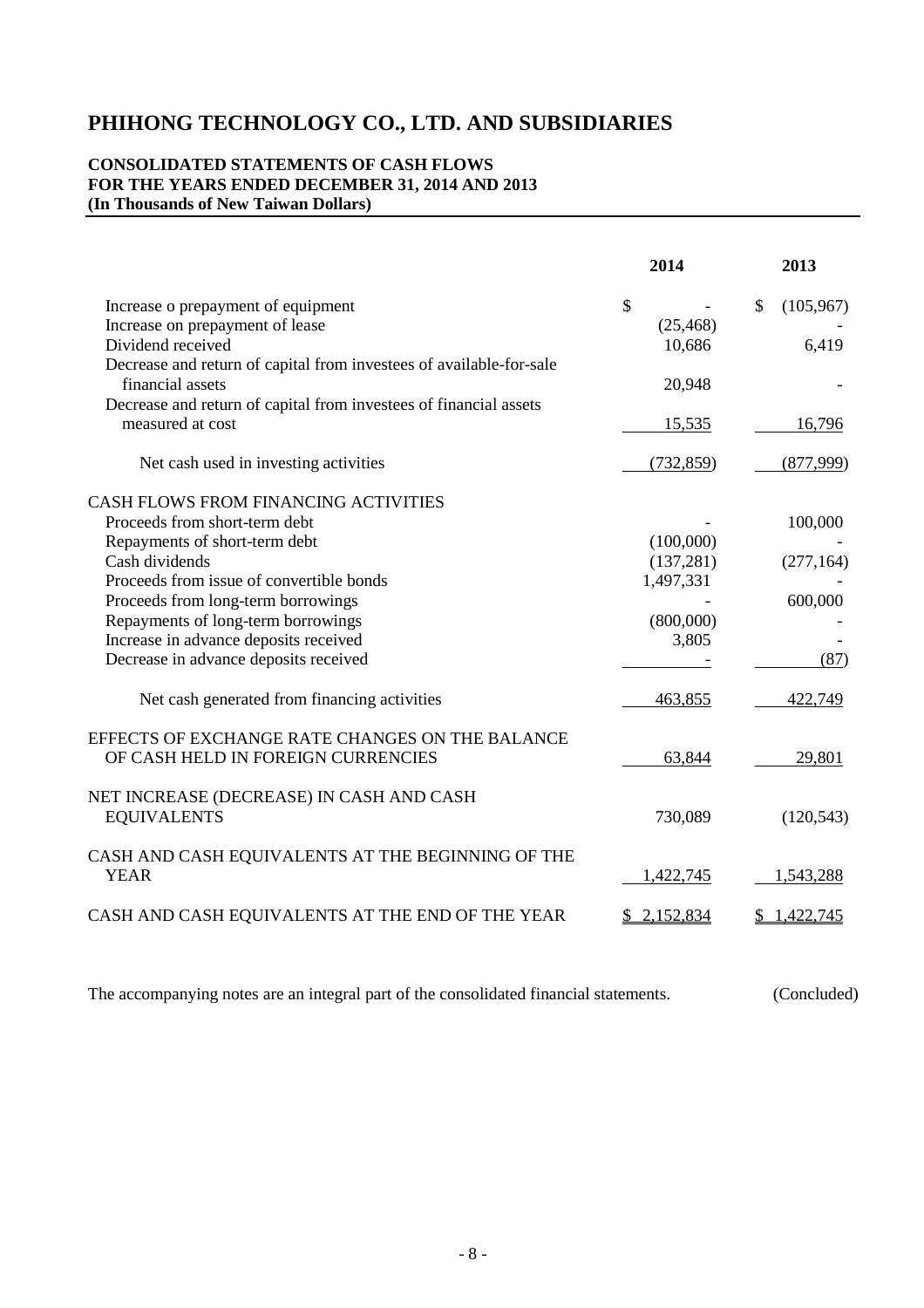### **NOTES TO CONSOLIDATED FINANCIAL STATEMENTS FOR THE YEARS ENDED DECEMBER 31, 2014 AND 2013 (In Thousands of New Taiwan Dollars, Except Unless Stated Otherwise)**

#### **1. GENERAL INFORMATION**

Phihong Technology Co., Ltd. ("Phihong" or "the Company"), which was formerly known as Phihong Enterprise Co., Ltd. was incorporated on December 12, 1972 under the laws of the Republic of China ("ROC"). Under a resolution approved in the stockholders' meeting in June 2003, Phihong changed its name to Phihong Technology Co., Ltd. Phihong primarily manufactures and sells AC/DC power adapters, charger bases, power supply modules, UPS (uninterruptible power supply) for computers, ballasts, etc.

In February 2000, Phihong was authorized to have its stocks trade on the over-the-counter (OTC) securities exchange in Taiwan. In September 2001, Phihong's stocks were ceased to be OTC traded and Phihong later obtained authorization to have its stocks listed on the Taiwan Stock Exchange.

The consolidated financial statements are presented in the Company's functional currency, New Taiwan dollars.

## **2. APPROVAL OF FINANCIAL STATEMENTS**

The consolidated financial statements were approved by the Company's board of directors on March 13, 2015.

## **3. APPLICATION OF NEW, AMENDED AND REVISED STANDARDS AND INTERPRETATIONS**

a. The amendments to the Regulations Governing the Preparation of Financial Reports by Securities Issuers and the 2013 version of the International Financial Reporting Standards (IFRS), International Accounting Standards (IAS), Interpretations of IFRS (IFRIC), and Interpretations of IAS (SIC) endorsed by the FSC not yet effective

Rule No. 1030029342 and Rule No. 1030010325 issued by the FSC on April 3, 2014, stipulated that the Group should apply the 2013 version of IFRS, IAS, IFRIC and SIC (collectively, the "IFRSs") endorsed by the FSC and the related amendments to the Regulations Governing the Preparation of Financial Reports by Securities Issuers starting January 1, 2015.

| <b>New, Amended and Revised</b><br>Standards and Interpretations (the "New IFRSs")                     | <b>Effective Date</b><br><b>Announced by IASB (Note)</b>         |
|--------------------------------------------------------------------------------------------------------|------------------------------------------------------------------|
|                                                                                                        |                                                                  |
| Improvements to IFRSs (2009) - amendment to IAS 39                                                     | January 1, 2009 and January 1,<br>2010, as appropriate           |
| Amendment to IAS 39 "Embedded Derivatives"                                                             | Effective for annual periods ending<br>on or after June 30, 2009 |
| Improvements to IFRSs (2010)                                                                           | July 1, 2010 and January 1, 2011,<br>as appropriate              |
| Annual Improvements to IFRSs 2009-2011 Cycle                                                           | January 1, 2013                                                  |
| Amendment to IFRS 1 "Limited Exemption from Comparative<br>IFRS 7 Disclosures for First-time Adopters" | July 1, 2010                                                     |
|                                                                                                        |                                                                  |

(Continued)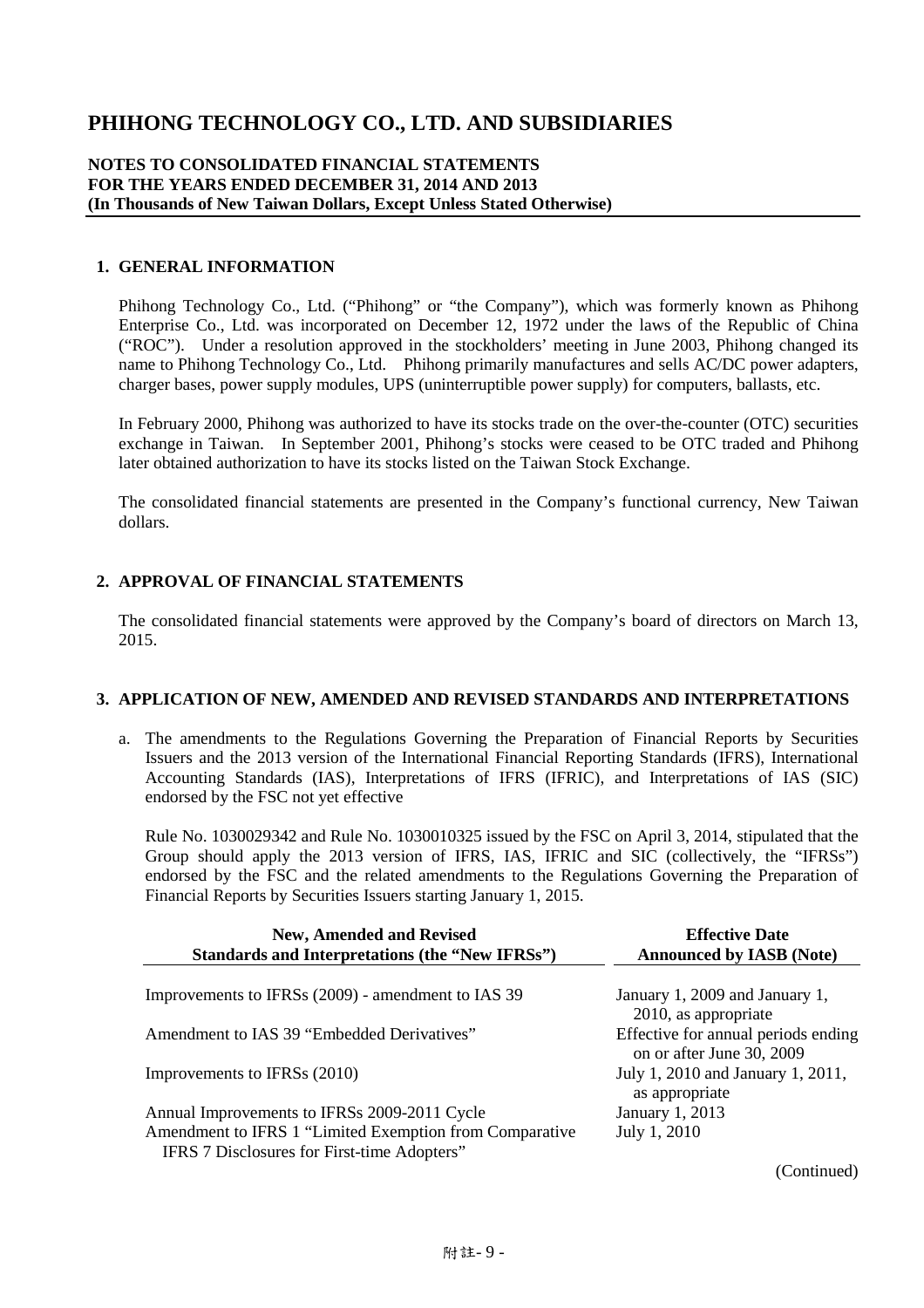| <b>New, Amended and Revised</b>                                                                                 | <b>Effective Date</b>           |  |  |  |
|-----------------------------------------------------------------------------------------------------------------|---------------------------------|--|--|--|
| <b>Standards and Interpretations (the "New IFRSs")</b>                                                          | <b>Announced by IASB (Note)</b> |  |  |  |
| Amendment to IFRS 1 "Severe Hyperinflation and Removal of<br>Fixed Dates for First-time Adopters"               | July 1, 2011                    |  |  |  |
| Amendment to IFRS 1 "Government Loans"                                                                          | January 1, 2013                 |  |  |  |
| Amendment to IFRS 7 "Disclosure - Offsetting Financial Assets<br>and Financial Liabilities"                     | January 1, 2013                 |  |  |  |
| Amendment to IFRS 7 "Disclosure - Transfer of Financial Assets"                                                 | July 1, 2011                    |  |  |  |
| IFRS 10 "Consolidated Financial statements"                                                                     | January 1, 2013                 |  |  |  |
| IFRS 11 "Joint Arrangements"                                                                                    | January 1, 2013                 |  |  |  |
| IFRS 12 "Disclosure of Interests in Other Entities"                                                             | January 1, 2013                 |  |  |  |
| Amendments to IFRS 10, IFRS 11 and IFRS 12 "Consolidated                                                        | January 1, 2013                 |  |  |  |
| Financial Statements, Joint Arrangements and Disclosure of<br>Interests in Other Entities: Transition Guidance" |                                 |  |  |  |
| Amendments to IFRS 10 and IFRS 12 and IAS 27 "Investment<br>Entities"                                           | January 1, 2014                 |  |  |  |
| IFRS 13 "Fair Value Measurement"                                                                                | January 1, 2013                 |  |  |  |
| Amendment to IAS 1 "Presentation of Other Comprehensive<br>Income"                                              | July 1, 2012                    |  |  |  |
| Amendment to IAS 12 "Deferred tax: Recovery of Underlying<br>Assets"                                            | January 1, 2012                 |  |  |  |
| IAS 19 (Revised 2011) "Employee Benefits"                                                                       | January 1, 2013                 |  |  |  |
| IAS 28 (Revised 2011) "Investments in Associates and Joint<br>Ventures"                                         | January 1, 2013                 |  |  |  |
| Amendment to IAS 32 "Offsetting Financial Assets and Financial<br>Liabilities"                                  | January 1, 2014                 |  |  |  |
| IFRIC 20 "Stripping Costs in Production Phase of a Surface<br>Mine"                                             | January 1, 2013                 |  |  |  |
|                                                                                                                 | (Concluded)                     |  |  |  |

Note: Unless stated otherwise, the above New IFRSs are effective for annual periods beginning on or after the respective effective dates.

Except for the following, whenever applied, the initial application of the above 2013 IFRSs version and the related amendments to the Regulations Governing the Preparation of Financial Reports by Securities Issuers would not have any material impact on the Group's accounting policies:

1) IFRS 10 "Consolidated Financial Statements"

IFRS 10 replaces IAS 27 "Consolidated and Separate Financial Statements" and SIC 12 "Consolidation - Special Purpose Entities". The Group considers whether it has control over other entities for consolidation. The Group has control over an investee if and only if it has i) power over the investee; ii) exposure, or rights, to variable returns from its involvement with the investee and iii) the ability to use its power over the investee to affect the amount of its returns. Additional guidance has been included in IFRS 10 to explain when an investor has control over an investee.

2) IFRS 12 "Disclosure of Interests in Other Entities"

IFRS 12 is a new disclosure standard and is applicable to entities that have interests in subsidiaries, joint arrangements, associates and/or unconsolidated structured entities. In general, the disclosure requirements in IFRS 12 are more extensive than in the current standards.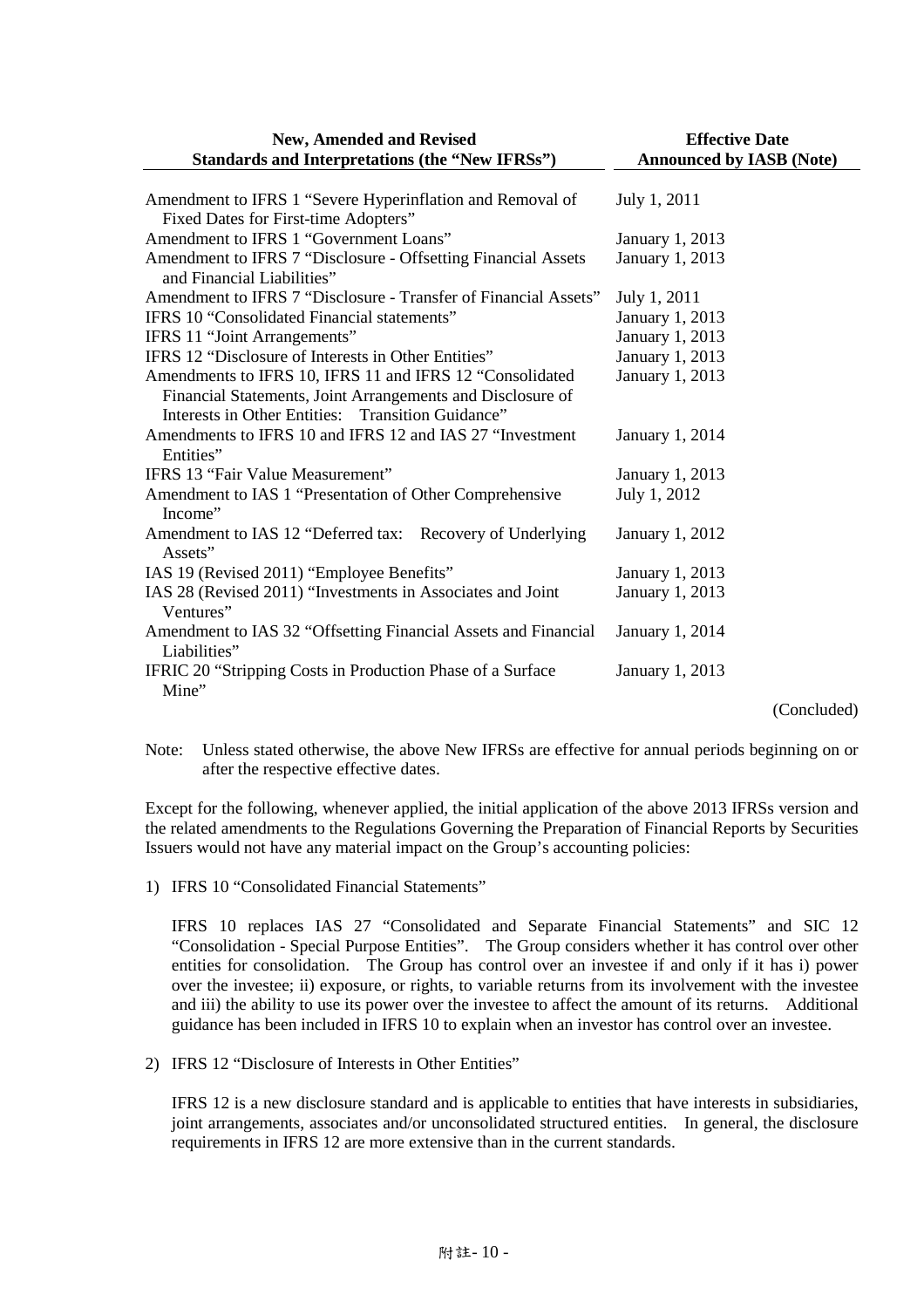3) Revision to IAS 28 "Investments in Associates and Joint Ventures"

Revised IAS 28 requires when a portion of an investment in an associate meets the criteria to be classified as held for sale, that portion is classified as held for sale. Any retained portion that has not been classified as held for sale is accounted for using the equity method. Under current IAS 28, when a portion of an investment in associates meets the criteria to be classified as held for sale, the entire investment is classified as held for sale and ceases to apply the equity method.

4) IFRS 13 "Fair Value Measurement"

IFRS 13 establishes a single source of guidance for fair value measurements. It defines fair value, establishes a framework for measuring fair value, and requires disclosures about fair value measurements. The disclosure requirements in IFRS 13 are more extensive than those required in the current standards. For example, quantitative and qualitative disclosures based on the three-level fair value hierarchy currently required for financial instruments only will be extended by IFRS 13 to cover all assets and liabilities within its scope.

The fair value measurements under IFRS 13 will be applied prospectively from January 1, 2015.

5) Amendments to IAS 1 "Presentation of Items of Other Comprehensive Income"

The amendments to IAS 1 requires items of other comprehensive income to be grouped into those items that (1) will not be reclassified subsequently to profit or loss; and (2) may be reclassified subsequently to profit or loss. Income taxes on related items of other comprehensive income are grouped on the same basis. Under current IAS 1, there were no such requirements.

The Group will retrospectively apply the above amendments starting from 2015. Items not expected to be reclassified to profit or loss are remeasurements of the defined benefit plans and share of the actuarial gains (losses) arising from defined benefit plans of associates accounted for using the equity method. Items expected to be reclassified to profit or loss are the exchange differences on translating foreign operations, unrealized gains (loss) on available-for-sale financial assets and share of the other comprehensive income (except the share of the remeasurements of the defined benefit plans) of associates accounted for using the equity method. However, the application of the above amendments will not result in any impact on the net profit for the year, other comprehensive income for the year, and total comprehensive income for the year.

6) IAS 19 "Employee Benefits"

The interest cost and expected return on plan assets used in current IAS 19 are replaced with a "net interest" amount, which is calculated by applying the discount rate to the net defined benefit liability or asset. In addition, the revised IAS 19 introduces certain changes in the presentation of the defined benefit plan, and also includes more extensive disclosures.

For the adoption of the revised IAS 19 in 2015, there is not any changes in equity but changes in cumulative employee benefit costs as of December 31, 2013, which resulting from the retrospective adoption. The adoption of the revised IAS 19 will result in \$57 thousand decrease in net profit and \$57 thousand increase in other comprehensive income for the year ended December 31, 2014. However, there is no effect on total comprehensive income for the year ended December 31, 2014.

7) Amendments to IFRS 7 "Disclosure - Offsetting Financial Assets and Financial Liabilities"

The amendments to IFRS 7 require disclosure of information about rights of offset and related arrangements (such as collateral posting requirements) for financial instruments under enforceable master netting arrangements and similar arrangements.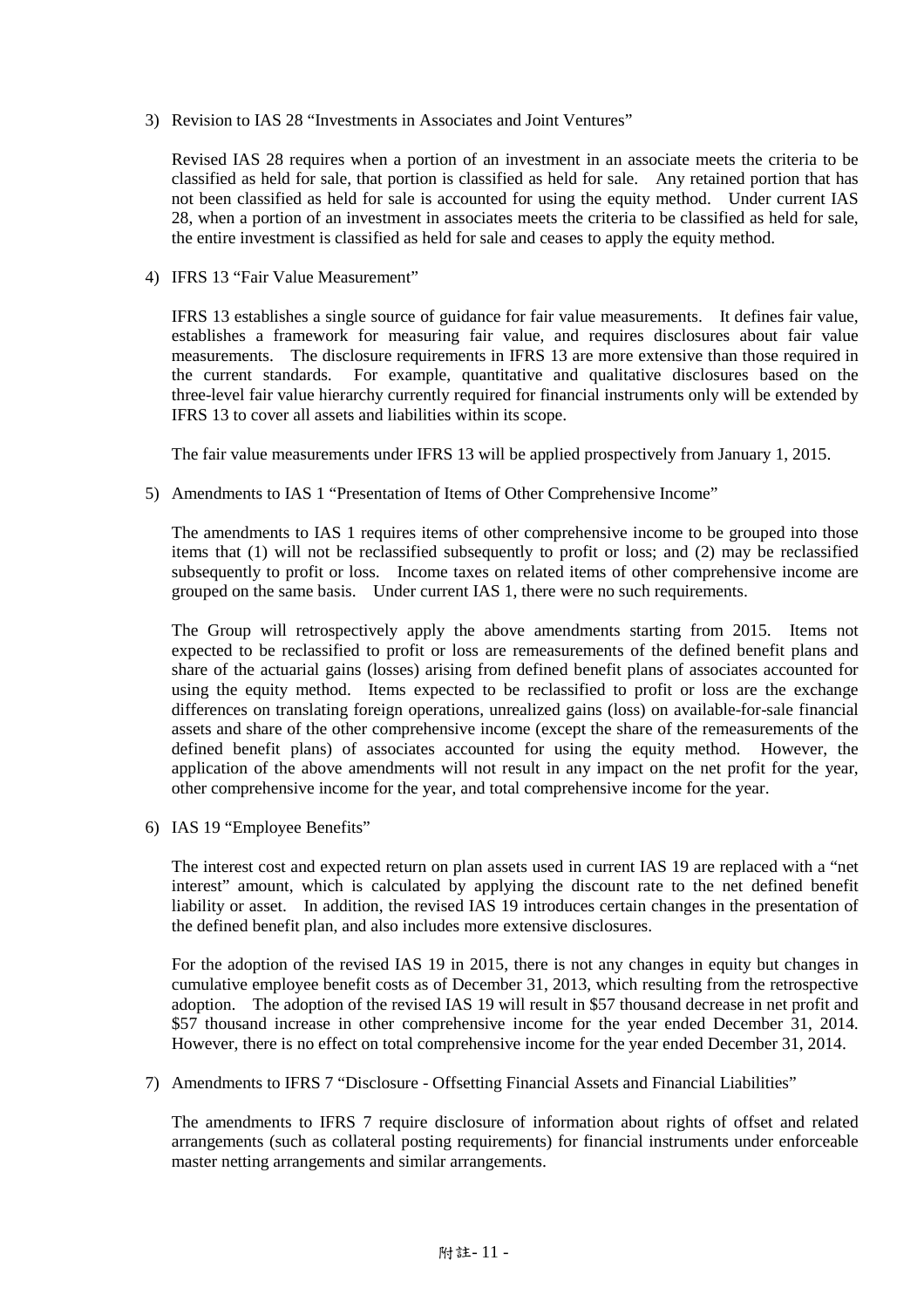8) Amendments to IAS 32 "Offsetting Financial Assets and Financial Liabilities"

The amendments to IAS 32 clarify the requirements relating to the offset of financial assets and financial liabilities. Specifically, the amendments clarify the meaning of "currently has a legally enforceable right of set-off" and "simultaneous realization and settlement".

9) Annual Improvements to IFRSs: 2009-2011 Cycle

Several standards including IFRS 1 "First-time Adoption of International Financial Reporting Standards", IAS 1 "Presentation of Financial Statements", IAS 16 "Property, Plant and Equipment", IAS 32 "Financial Instruments: Presentation" and IAS 34 "Interim Financial Reporting" were amended in this annual improvement.

The amendments to IAS 16 clarify that spare parts, stand-by equipment and servicing equipment should be recognized in accordance with IAS 16 when they meet the definition of property, plant and equipment and otherwise as inventory.

b. New IFRSs in issue but not yet endorsed by the FSC

The Group has not applied the following New IFRSs issued by the IASB but not yet endorsed by the FSC. As of the date the financial statements were authorized for issue, the FSC has not announced their effective dates.

| <b>New IFRSs</b>                                                                                                            | <b>Effective Date</b><br><b>Announced by IASB (Note 1)</b> |
|-----------------------------------------------------------------------------------------------------------------------------|------------------------------------------------------------|
| Annual Improvements to IFRSs 2010-2012 Cycle                                                                                | July 1, 2014 (Note 2)                                      |
| Annual Improvements to IFRSs 2011-2013 Cycle                                                                                | July 1, 2014                                               |
| Annual Improvements to IFRSs 2012-2014 Cycle                                                                                | January 1, 2016 (Note 4)                                   |
| IFRS 9 "Financial Instruments"                                                                                              | January 1, 2018                                            |
| Amendments to IFRS 9 and IFRS 7 "Mandatory Effective Date of                                                                | <b>January 1, 2018</b>                                     |
| <b>IFRS 9 and Transition Disclosures</b> "                                                                                  |                                                            |
| Amendments to IFRS 10 and IAS 28 "Sale or Contribution of<br>Assets between an Investor and its Associate or Joint Venture" | January 1, 2016 (Note 3)                                   |
| Amendments to IFRS 10, IFRS 12 and IAS 28 "Investment                                                                       | January 1, 2016                                            |
| Entities: Applying the Consolidation Exception"                                                                             |                                                            |
| Amendment to IFRS 11 "Accounting for Acquisitions of Interests<br>in Joint Operations"                                      | January 1, 2016                                            |
| IFRS 14 "Regulatory Deferral Accounts"                                                                                      | January 1, 2016                                            |
| <b>IFRS 15 "Revenue from Contracts with Customers"</b>                                                                      | January 1, 2017                                            |
| Amendment to IAS 1 "Disclosure Initiative"                                                                                  | January 1, 2016                                            |
| Amendments to IAS 16 and IAS 38 "Clarification of Acceptable<br>Methods of Depreciation and Amortization"                   | January 1, 2016                                            |
| Amendments to IAS 16 and IAS 41 "Agriculture:<br>Bearer Plants"                                                             | January 1, 2016                                            |
| Amendment to IAS 19 "Defined Benefit Plans:<br>Employee<br>Contributions"                                                   | July 1, 2014                                               |
| Amendment to IAS 36 "Impairment of Assets: Recoverable<br>Amount Disclosures for Non-financial Assets"                      | January 1, 2014                                            |
| Amendment to IAS 39 "Novation of Derivatives and Continuation<br>of Hedge Accounting"                                       | January 1, 2014                                            |
| IFRIC 21 "Levies"                                                                                                           | January 1, 2014                                            |

Note 1: Unless stated otherwise, the above New IFRSs are effective for annual periods beginning on or after their respective effective dates.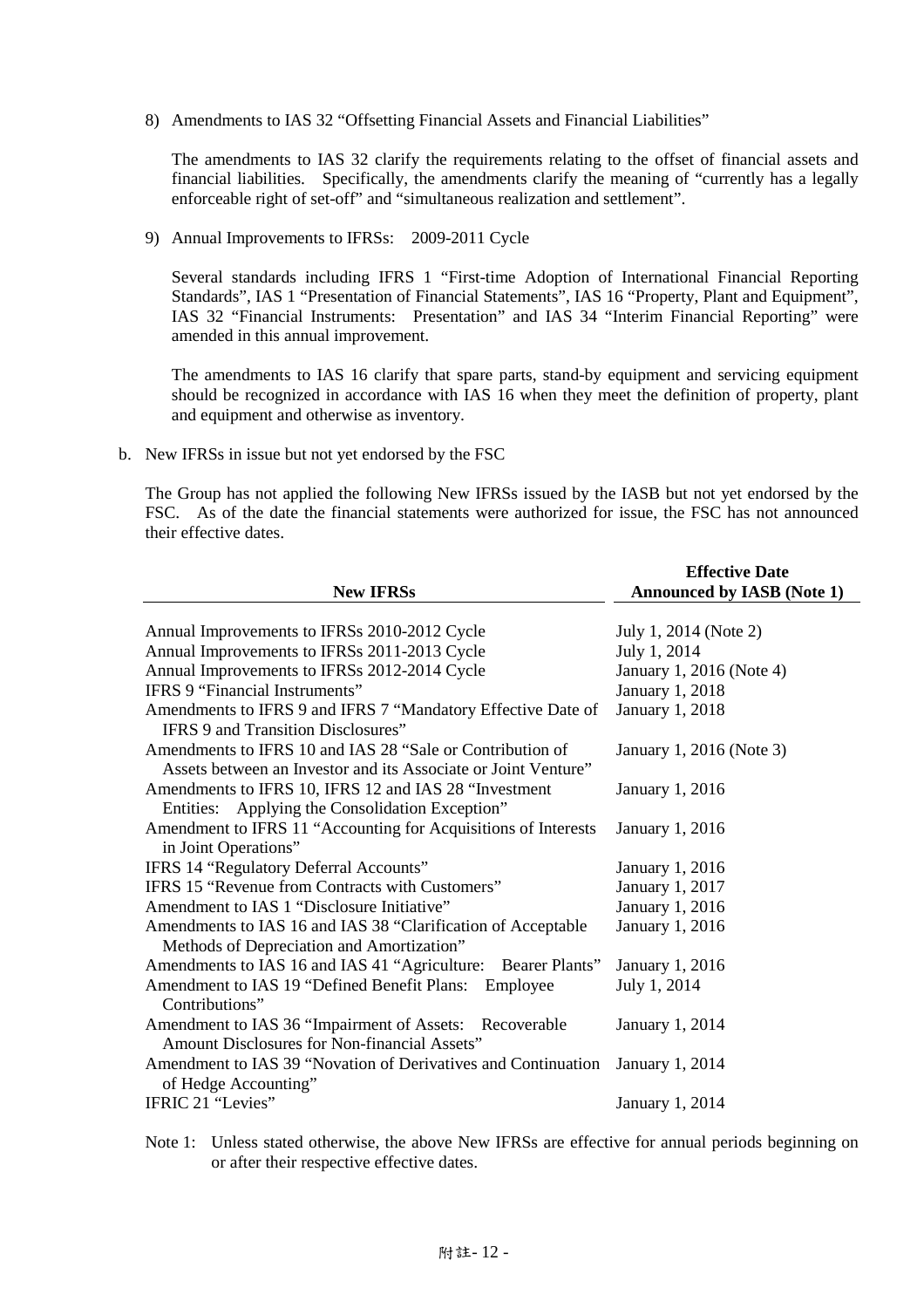- Note 2: The amendment to IFRS 2 applies to share-based payment transactions with grant date on or after July 1, 2014; the amendment to IFRS 3 applies to business combinations with acquisition date on or after July 1, 2014; the amendment to IFRS 13 is effective immediately; the remaining amendments are effective for annual periods beginning on or after July 1, 2014.
- Note 3: Prospectively applicable to transactions occurring in annual periods beginning on or after January 1, 2016.
- Note 4: The amendment to IFRS 5 is applied prospectively to changes in a method of disposal that occur in annual periods beginning on or after January 1, 2016; the remaining amendments are effective for annual periods beginning on or after January 1, 2016.

The initial application of the above New IFRSs, whenever applied, would not have any material impact on the Group's accounting policies, except for the following:

1) IFRS 9 "Financial Instruments"

Recognition and measurement of financial assets

With regards to financial assets, all recognized financial assets that are within the scope of IAS 39 "Financial Instruments: Recognition and Measurement" are subsequently measured at amortized cost or fair value. Under IFRS 9, the requirement for the classification of financial assets is stated below.

For the Group's debt instruments that have contractual cash flows that are solely payments of principal and interest on the principal amount outstanding, their classification and measurement are as follows:

- a) For debt instruments, if they are held within a business model whose objective is to collect the contractual cash flows, the financial assets are measured at amortized cost and are assessed for impairment continuously with impairment loss recognized in profit or loss, if any. Interest revenue is recognized in profit or loss by using the effective interest method;
- b) For debt instruments, if they are held within a business model whose objective is achieved by both the collecting of contractual cash flows and the selling of financial assets, the financial assets are measured at fair value through other comprehensive income (FVTOCI) and are assessed for impairment. Interest revenue is recognized in profit or loss by using the effective interest method, and other gain or loss shall be recognized in other comprehensive income, except for impairment gains or losses and foreign exchange gains and losses. When the debt instruments are derecognized or reclassified, the cumulative gain or loss previously recognized in other comprehensive income is reclassified from equity to profit or loss.

Except for above, all other financial assets are measured at fair value through profit or loss. However, the Group may make an irrevocable election to present subsequent changes in the fair value of an equity investment (that is not held for trading) in other comprehensive income, with only dividend income generally recognized in profit or loss. No subsequent impairment assessment is required, and the cumulative gain or loss previously recognized in other comprehensive income cannot be reclassified from equity to profit or loss.

#### The impairment of financial assets

IFRS 9 requires that impairment loss on financial assets is recognized by using the "Expected Credit Losses Model". The credit loss allowance is required for financial assets measured at amortized cost, financial assets mandatorily measured at FVTOCI, lease receivables, contract assets arising from IFRS 15 "Revenue from Contracts with Customers", certain written loan commitments and financial guarantee contracts. A loss allowance for the 12-month expected credit losses is required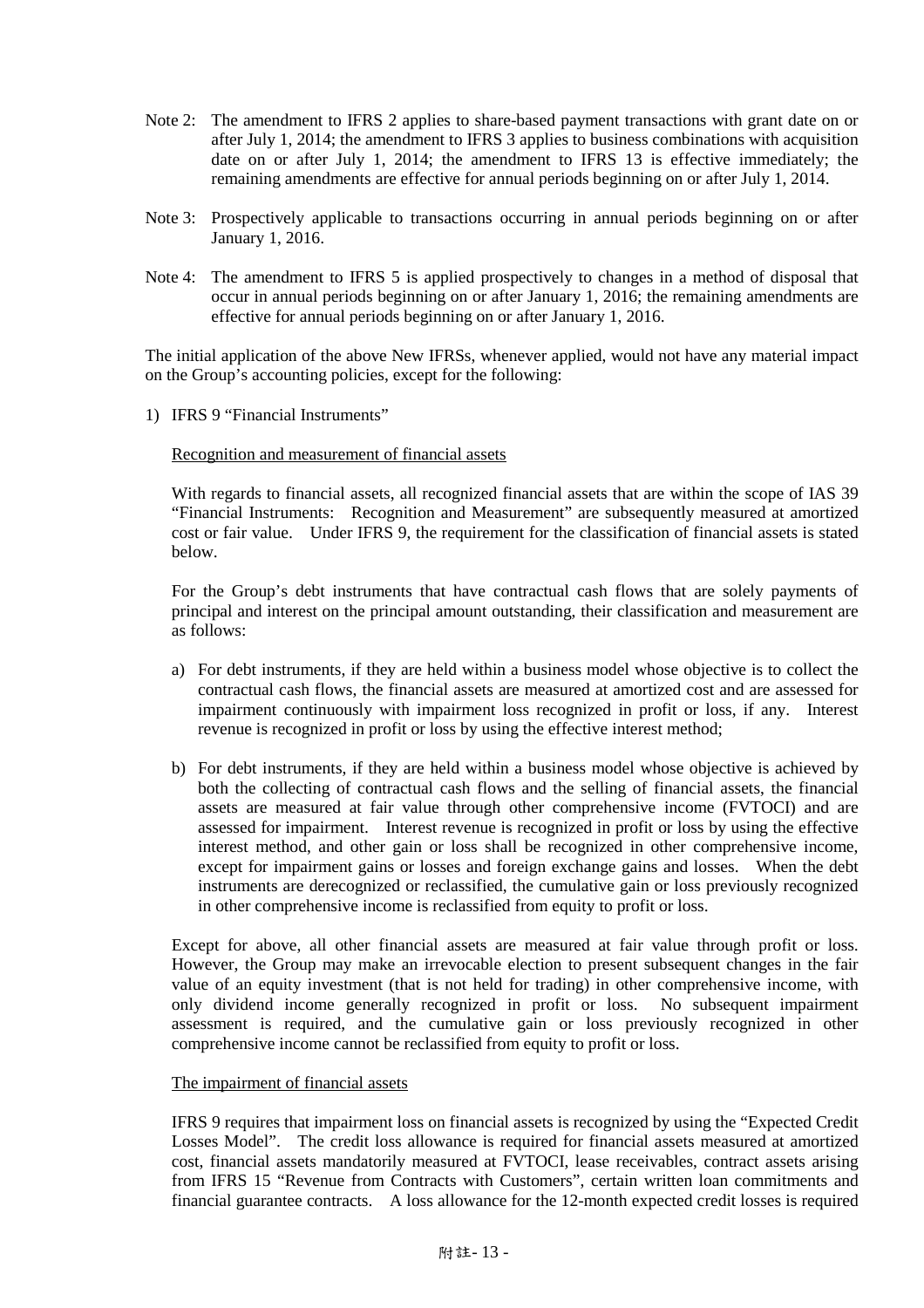for a financial asset if its credit risk has not increased significantly since initial recognition. A loss allowance for full lifetime expected credit losses is required for a financial asset if its credit risk has increased significantly since initial recognition and is not low. However, a loss allowance for full lifetime expected credit losses is required for trade receivables that do not constitute a financing transaction.

For purchased or originated credit-impaired financial assets, the Group takes into account the expected credit losses on initial recognition in calculating the credit-adjusted effective interest rate. Subsequently, any changes in expected losses are recognized as a loss allowance with a corresponding gain or loss recognized in profit or loss.

2) Amendment to IAS 36 "Recoverable Amount Disclosures for Non-financial Assets"

In issuing IFRS 13 "Fair Value Measurement", the IASB made consequential amendment to the disclosure requirements in IAS 36 "Impairment of Assets", introducing a requirement to disclose in every reporting period the recoverable amount of an asset or each cash-generating unit. The amendment clarifies that such disclosure of recoverable amounts is required only when an impairment loss has been recognized or reversed during the period. Furthermore, the Group is required to disclose the discount rate used in measurements of the recoverable amount based on fair value less costs of disposal measured using a present value technique.

3) IFRIC 21 "Levies"

IFRIC 21 provides guidance on when to recognize a liability for a levy imposed by a government. It addresses the accounting for a liability whose timing and amount is certain and the accounting for a provision whose timing or amount is not certain. The Group accrues related liability when the transaction or activity that triggers the payment of the levy occurs. Therefore, if the obligating event occurs over a period of time (such as generation of revenue over a period of time), the liability is recognized progressively. If an obligation to pay a levy is triggered upon reaching a minimum threshold (such as a minimum amount of revenue or sales generated), the liability is recognized when that minimum threshold is reached.

4) Annual Improvements to IFRSs: 2010-2012 Cycle

Several standards including IFRS 2 "Share-based Payment", IFRS 3 "Business Combinations" and IFRS 8 "Operating Segments" were amended in this annual improvement.

The amended IFRS 2 changes the definitions of "vesting condition" and "market condition" and adds definitions for "performance condition" and "service condition". The amendment clarifies that a performance target can be based on the operations (i.e. a non-market condition) of the Group or another entity in the same group or the market price of the equity instruments of the Group or another entity in the same group (i.e. a market condition); that a performance target can relate either to the performance of the Group as a whole or to some part of it (e.g. a division); and that the period for achieving a performance condition must not extend beyond the end of the related service period. In addition, a share market index target is not a performance condition because it not only reflects the performance of the Group, but also of other entities outside the Group.

The amended IFRS 8 requires an entity to disclose the judgments made by management in applying the aggregation criteria to operating segments, including a description of the operating segments aggregated and the economic indicators assessed in determining whether the operating segments have "similar economic characteristics". The amendment also clarifies that a reconciliation of the total of the reportable segments' assets to the entity's assets should only be provided if the segments' assets are regularly provided to the chief operating decision-maker.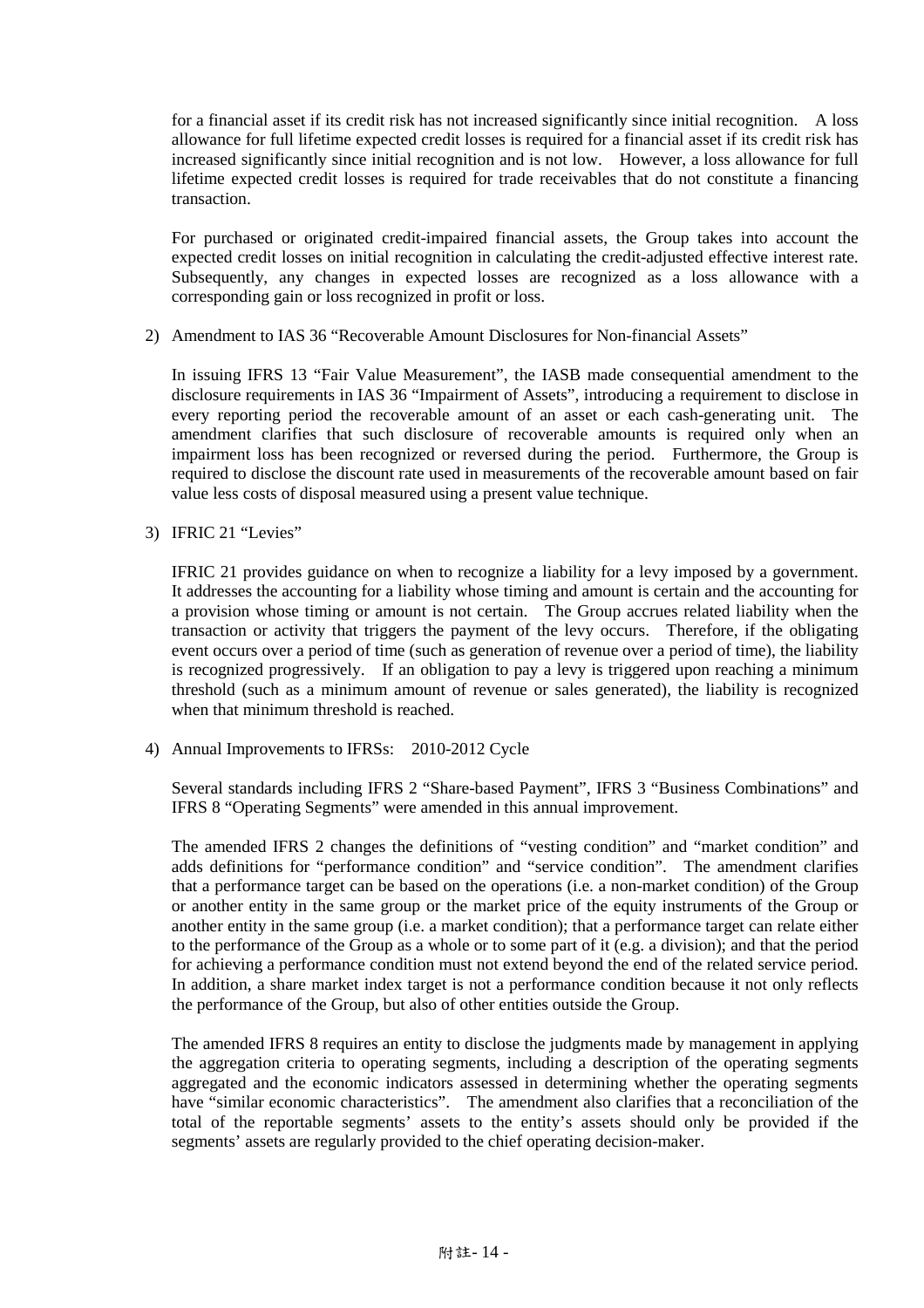IFRS 13 was amended to clarify that the issuance of IFRS 13 did not remove the ability to measure short-term receivables and payables with no stated interest rate at their invoice amounts without discounting, if the effect of not discounting is immaterial.

IAS 24 was amended to clarify that a management entity providing key management personnel services to the Group is a related party of the Group. Consequently, the Group is required to disclose as related party transactions the amounts incurred for the service paid or payable to the management entity for the provision of key management personnel services. However, disclosure of the components of such compensation is not required.

5) Annual Improvements to IFRSs: 2011-2013 Cycle

The scope in IFRS 13 of the portfolio exception for measuring the fair value of a group of financial assets and financial liabilities on a net basis was amended to clarify that it includes all contracts that are within the scope of, and accounted for in accordance with, IAS 39 or IFRS 9, even if those contracts do not meet the definitions of financial assets or financial liabilities within IAS 32.

6) Amendments to IAS 16 and IAS 38 "Clarification of Acceptable Methods of Depreciation and Amortization"

The entity should use appropriate depreciation and amortization method to reflect the pattern in which the future economic benefits of the property, plant and equipment and intangible asset are expected to be consumed by the entity.

The amended IAS 16 "Property, Plant and Equipment" requires that a depreciation method that is based on revenue that is generated by an activity that includes the use of an asset is not appropriate. The amended standard does not provide any exception from this requirement.

The amended IAS 38 "Intangible Assets" requires that there is a rebuttable presumption that an amortization method that is based on revenue that is generated by an activity that includes the use of an intangible asset is not appropriate. This presumption can be overcome only in the following limited circumstances:

- a) In which the intangible asset is expressed as a measure of revenue (for example, the contract that specifies the entity's use of the intangible asset will expire upon achievement of a revenue threshold); or
- b) When it can be demonstrated that revenue and the consumption of the economic benefits of the intangible asset are highly correlated.

An entity should apply the aforementioned amendments prospectively for annual periods beginning on or after the effective date.

7) IFRS 15 "Revenue from Contracts with Customers"

IFRS 15 establishes principles for recognizing revenue that apply to all contracts with customers, and will supersedes IAS 18 "Revenue", IAS 11 "Construction Contracts" and a number of revenue-related interpretations from January 1, 2017.

When applying IFRS 15, an entity shall recognize revenue by applying the following steps:

- Identify the contract with the customer;
- Identify the performance obligations in the contract;
- Determine the transaction price;
- Allocate the transaction price to the performance obligations in the contracts; and
- Recognize revenue when the entity satisfies a performance obligation.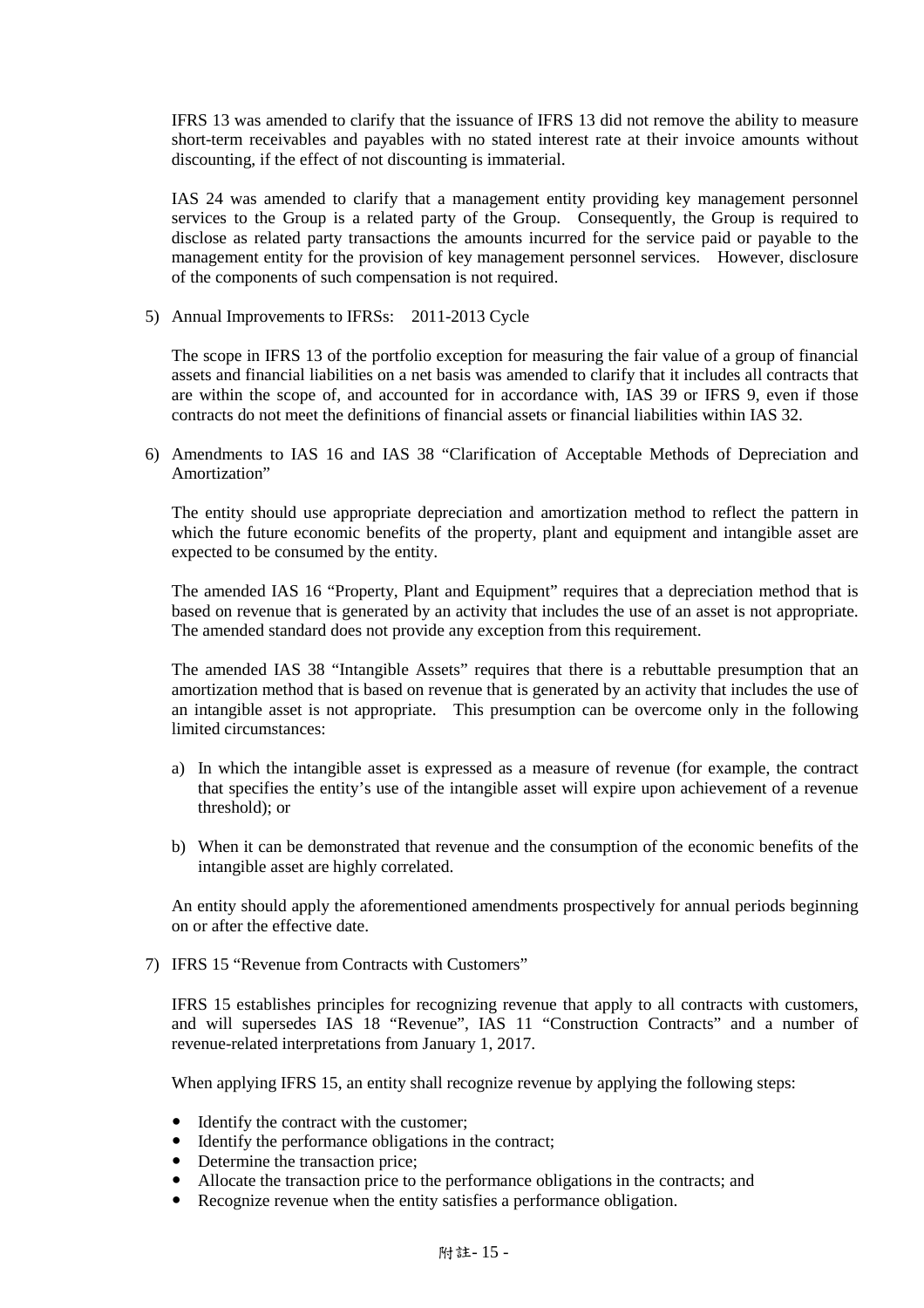When IFRS 15 is effective, an entity may elect to apply this Standard either retrospectively to each prior reporting period presented or retrospectively with the cumulative effect of initially applying this Standard recognized at the date of initial application.

8) Annual Improvements to IFRSs: 2012-2014 Cycle

Several standards including IFRS 5 "Non-current assets held for sale and discontinued operations", IFRS 7, IAS 19 and IAS 34 were amended in this annual improvement.

The amendments to IFRS 7 provide additional guidance to clarify whether a servicing contract is continuing involvement in a transferred asset.

9) Amendment to IAS 1 "Disclosure Initiative"

The amendment clarifies that the financial statements should be prepared for the purpose of disclosing material information. To improve the understandability of its financial statements, the Group should disaggregate the disclosure of material items into their different natures or functions, and disaggregate material information from immaterial information.

The amendment further clarifies that the Group should consider the understandability and comparability of its financial statements to determine a systematic order in presenting its footnotes.

Except for the above impact, as of the date the financial statements were authorized for issue, the Group is continuously assessing the possible impact that the application of other standards and interpretations will have on the Group's financial position and financial performance, and will disclose the relevant impact when the assessment is completed.

## **4. SUMMARY OF SIGNIFICANT ACCOUNTING POLICIES**

a. Statement of compliance

The consolidated financial statements have been prepared in accordance with the Regulations Governing the Preparation of Financial Reports by Securities Issuers, related regulations and IFRSs as endorsed by the FSC.

b. Basis of preparation

The consolidated financial statements have been prepared on the historical cost basis except for financial instruments that are measured at fair values. Historical cost is generally based on the fair value of the consideration given in exchange for assets.

c. Classification of current and non-current assets and liabilities

Current assets include:

- 1) Assets held primarily for the purpose of trading;
- 2) Assets expected to be realized within twelve months after the reporting period; and
- 3) Cash and cash equivalents unless the asset is restricted from being exchanged or used to settle a liability for at least twelve months after the reporting period.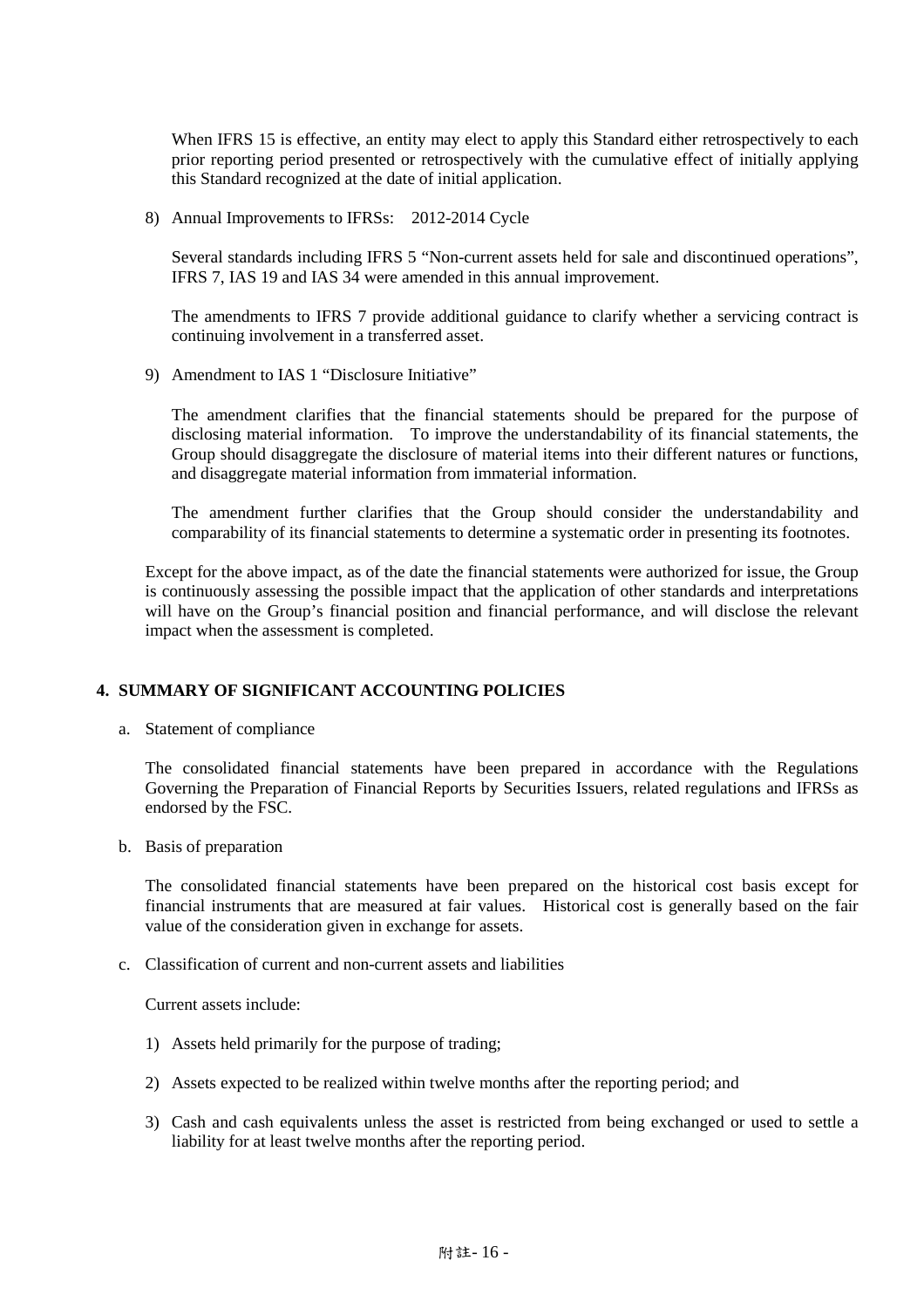Current liabilities include:

- 1) Liabilities held primarily for the purpose of trading;
- 2) Liabilities due to be settled within twelve months after the reporting period, even if an agreement to refinance, or to reschedule payments, on a long-term basis is completed after the reporting period and before the consolidated financial statements are authorized for issue; and
- 3) Liabilities for which the Group does not have an unconditional right to defer settlement for at least twelve months after the reporting period. Terms of a liability that could, at the option of the counterparty, result in its settlement by the issue of equity instruments do not affect its classification.

Assets and liabilities that are not classified as current are classified as non-current.

- d. Basis of consolidation
	- 1) Principles for preparing consolidated financial statements

The consolidated financial statements incorporate the financial statements of the Company and the entities controlled by the Company.

When necessary, adjustments are made to the financial statements of subsidiaries to bring their accounting policies into line with those used by the Company.

All intra-group transactions, balances, income and expenses are eliminated in full upon consolidation.

#### Attribution of total comprehensive income to non-controlling interests

Total comprehensive income of subsidiaries is attributed to the owners of the Company and to the non-controlling interests even if this results in the non-controlling interests having a deficit balance.

2) Subsidiary included in consolidated financial statements:

|                                   |                                                   |                                                                    | <b>Percentage of Ownership</b> |        |  |
|-----------------------------------|---------------------------------------------------|--------------------------------------------------------------------|--------------------------------|--------|--|
|                                   |                                                   |                                                                    | December 31                    |        |  |
| <b>Investor</b>                   | <b>Investee</b>                                   | <b>Main Business</b>                                               | 2014                           | 2013   |  |
| Phihong                           | Phihong International Corp.                       | Makes investments                                                  | 100.00                         | 100.00 |  |
|                                   | Phitek International Co., Ltd.                    | Makes investments                                                  | 100.00                         | 100.00 |  |
|                                   | Ascent Alliance Ltd.                              | Makes investments                                                  | 100.00                         | 100.00 |  |
|                                   | Phihong USA Corp. ("PHA")                         | Sells various power supplies                                       | 100.00                         | 100.00 |  |
|                                   | American Ballast Corp.                            | Sells various ballasts                                             | 100.00                         | 100.00 |  |
|                                   | Phihong Technology Japan Co., Ltd.                | Sells power components                                             | 100.00                         | 100.00 |  |
|                                   | Guang-Lai Investment Co., Ltd.                    | Makes investments                                                  | 100.00                         | 100.00 |  |
| Phihong International Corp.       | Phihong (Dongguan) Electronics Co., Ltd.          | Manufactures various power supplies                                | 100.00                         | 100.00 |  |
|                                   | Phitek (Tianjin) Electronics Co., Ltd.            | Manufactures various power supplies                                | 100.00                         | 100.00 |  |
|                                   | Phihong Electronics (Suzhou) Co., Ltd.            | Manufactures various power supplies<br>and ballasts                | 100.00                         | 100.00 |  |
|                                   | Value Dynamic Investment Ltd.                     | Makes investments                                                  | 100.00                         | 100.00 |  |
|                                   | N-Lighten Technologies, Inc.                      | Makes investments                                                  | 58.45                          | 58.45  |  |
| Value Dynamic Investment<br>Ltd.  | Yanghong Trade Co., Ltd.                          | Manufactures various lighting supplies                             | 100.00                         | 100.00 |  |
| N-Lighten Technologies, Inc.      | N-Lighten (Shanghai) Trading Inc.                 | Develops, manufactures and sells various<br>equipment and monitors | 100.00                         | 100.00 |  |
| Phihong Electronics (Suzhou)      | Suzhou Xin Phihong Electronics Co., Ltd.          | Manufactures and sells lighting supplies                           |                                | 89.88  |  |
| Co., Ltd.                         |                                                   |                                                                    | (Note)                         |        |  |
| Phitek International Co., Ltd.    | Dongguan Phitek Electronics Co., Ltd.             | Manufactures various power supplies                                | 100.00                         | 100.00 |  |
|                                   | Suzhou Xin Phihong Electronics Co., Ltd.          | Manufactures and sells lighting supplies                           |                                | 10.12  |  |
|                                   |                                                   |                                                                    | (Note)                         |        |  |
| Ascent Alliance Ltd.              | Dongguan Shuang-Ying Electronics Co.,<br>Ltd.     | Manufactures and sells electronic<br>materials                     | 100.00                         | 100.00 |  |
|                                   | Jin-Sheng-Hong (Jiangxi) Electronics<br>Co., Ltd. | Manufactures and sells electronic<br>materials and transformers    | 100.00                         | 100.00 |  |
| Guang-Lai Investment Co.,<br>Ltd. | N-Lighten Technologies Inc.                       | Makes investments                                                  | 19.78                          | 19.78  |  |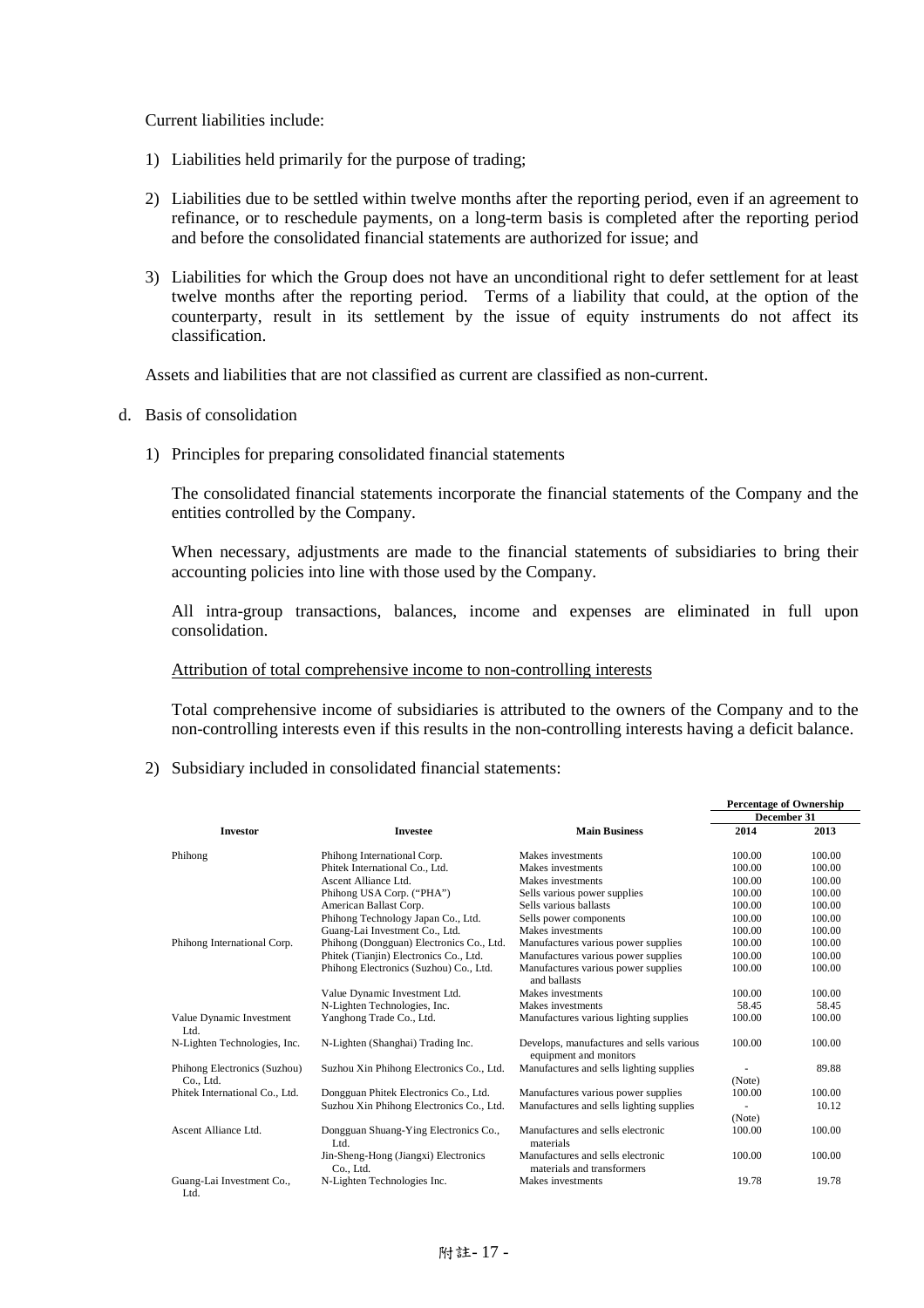Note: Liquidation was completed as of July 2014.

e. Foreign currencies

In preparing the financial statements of each individual group entity, transactions in currencies other than the entity's functional currency (foreign currencies) are recognized at the rates of exchange prevailing at the dates of the transactions.

At the end of each reporting period, monetary items denominated in foreign currencies are retranslated at the rates prevailing at that date. Exchange differences on monetary items arising from settlement or translation are recognized in profit or loss in the period in which they arise.

Non-monetary items measured at fair value that are denominated in foreign currencies are retranslated at the rates prevailing at the date when the fair value was determined. Exchange differences arising on the retranslation of non-monetary items are included in profit or loss for the period except for exchange differences arising from the retranslation of non-monetary items in respect of which gains and losses are recognized directly in other comprehensive income, in which case, the exchange differences are also recognized directly in other comprehensive income.

Non-monetary items that are measured at historical cost in a foreign currency are not retranslated.

For the purposes of presenting consolidated financial statements, the assets and liabilities of the Group's foreign operations (including of the subsidiaries, associates, joint ventures or branches in other countries or currencies used are different from the functional currency of the Group) are translated into New Taiwan dollars using exchange rates prevailing at the end of each reporting period. Income and expense items are translated at the average exchange rates for the period. Exchange differences arising are recognized in other comprehensive income (attributed to the owners of the Company and non-controlling interests as appropriate).

On the disposal of a foreign operation (i.e. a disposal of the Group's entire interest in a foreign operation, or a disposal involving loss of control over a subsidiary that includes a foreign operation, a disposal involving loss of joint control over a jointly controlled entity that includes a foreign operation, or a disposal involving loss of significant influence over an associate that includes a foreign operation), all of the exchange differences accumulated in equity in respect of that operation attributable to the owners of the Company are reclassified to profit or loss.

In relation to a partial disposal of a subsidiary that does not result in the Group's loss of control over the subsidiary, the proportionate share of accumulated exchange differences is re-attributed to non-controlling interests of the subsidiary and is not recognized in profit or loss. For all other partial disposals, the proportionate share of the accumulated exchange differences recognized in other comprehensive income is reclassified to profit or loss.

f. Inventories

Inventories consist of raw materials, supplies, finished goods and work-in-process and are stated at the lower of cost or net realizable value. Inventory write-downs are made by item, except where it may be appropriate to group similar or related items. Net realizable value is the estimated selling price of inventories less all estimated costs of completion and costs necessary to make the sale. Inventories are recorded at weighted-average cost on the balance sheet date.

g. Investment in associates

An associate is an entity over which the Group has significant influence and that is neither a subsidiary nor an interest in a joint venture.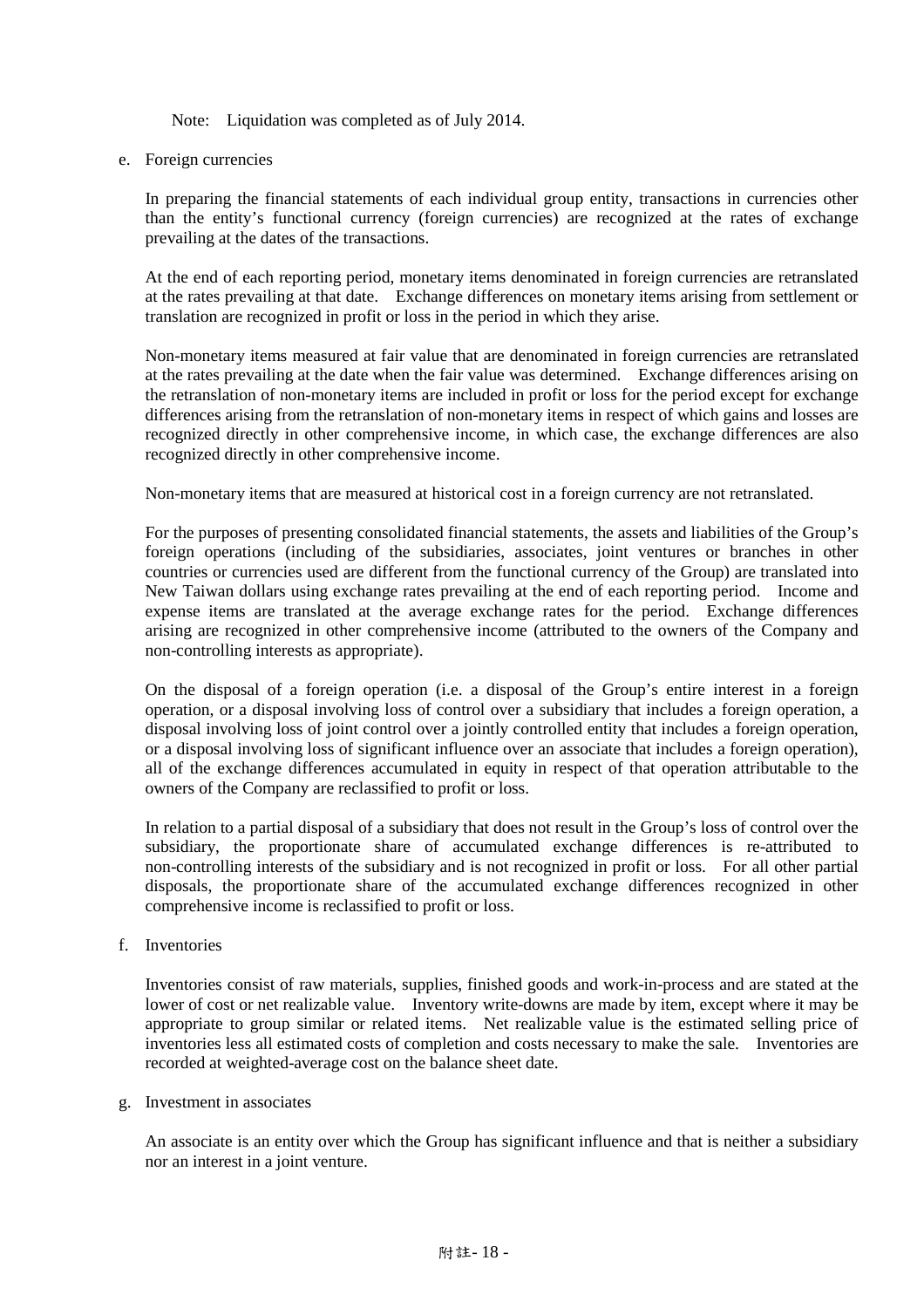The results and assets and liabilities of associates are incorporated in these consolidated financial statements using the equity method of accounting. Under the equity method, an investment in an associate is initially recognized at cost and adjusted thereafter to recognize the Group's share of the profit or loss and other comprehensive income of the associate. The Group also recognizes the changes in the Group's share of equity of associates.

When testing for impairment, the cash-generating unit is determined based on the financial statements as a whole by comparing its recoverable amount with its carrying amount. If the recoverable amount of the asset subsequently increases, the reversal of the impairment loss is recognized as a gain, but the increased carrying amount of an asset after a reversal of an impairment loss shall not exceed the carrying amount that would have been determined (net of amortization or depreciation) had no impairment loss been recognized on the asset in prior years. An impairment loss recognized for goodwill shall not be reversed in a subsequent period.

When a group entity transacts with its associate, profits and losses resulting from the transactions with the associate are recognized in the Group's consolidated financial statements only to the extent of interests in the associate that are not related to the Group.

h. Property, plant and equipment

Property, plant and equipment are stated at cost, less subsequent accumulated depreciation and subsequent accumulated impairment loss.

Properties in the course of construction for production, supply or administrative purposes are carried at cost, less any recognized impairment loss. Cost includes professional fees and borrowing costs eligible for capitalization. Such properties are depreciated and classified to the appropriate categories of property, plant and equipment when completed and ready for intended use.

Depreciation is recognized using the straight-line method. Each significant part is depreciated separately. The estimated useful lives, residual values and depreciation method are reviewed at the end of each reporting period, with the effect of any changes in estimate accounted for on a prospective basis.

Any gain or loss arising on the disposal or retirement of an item of property, plant and equipment is determined as the difference between the sales proceeds and the carrying amount of the asset and is recognized in profit or loss.

i. Intangible assets

Intangible assets with finite useful lives that are acquired separately are initially measured at cost and subsequently measured at cost less accumulated amortization and accumulated impairment loss. Amortization is recognized on a straight-line basis. The estimated useful life, residual value, and amortization method are reviewed at the end of each reporting period, with the effect of any changes in estimate accounted for on a prospective basis. The residual value of an intangible asset with a finite useful life shall be assumed to be zero unless the Group expects to dispose of the intangible asset before the end of its economic life. Intangible assets with indefinite useful lives that are acquired separately are measured at cost less accumulated impairment loss.

j. Impairment of tangible and intangible assets other than goodwill

At the end of each reporting period, the Group reviews the carrying amounts of its tangible and intangible assets, excluding goodwill, to determine whether there is any indication that those assets have suffered an impairment loss. If any such indication exists, the recoverable amount of the asset is estimated in order to determine the extent of the impairment loss. When it is not possible to estimate the recoverable amount of an individual asset, the Group estimates the recoverable amount of the cash-generating unit to which the asset belongs.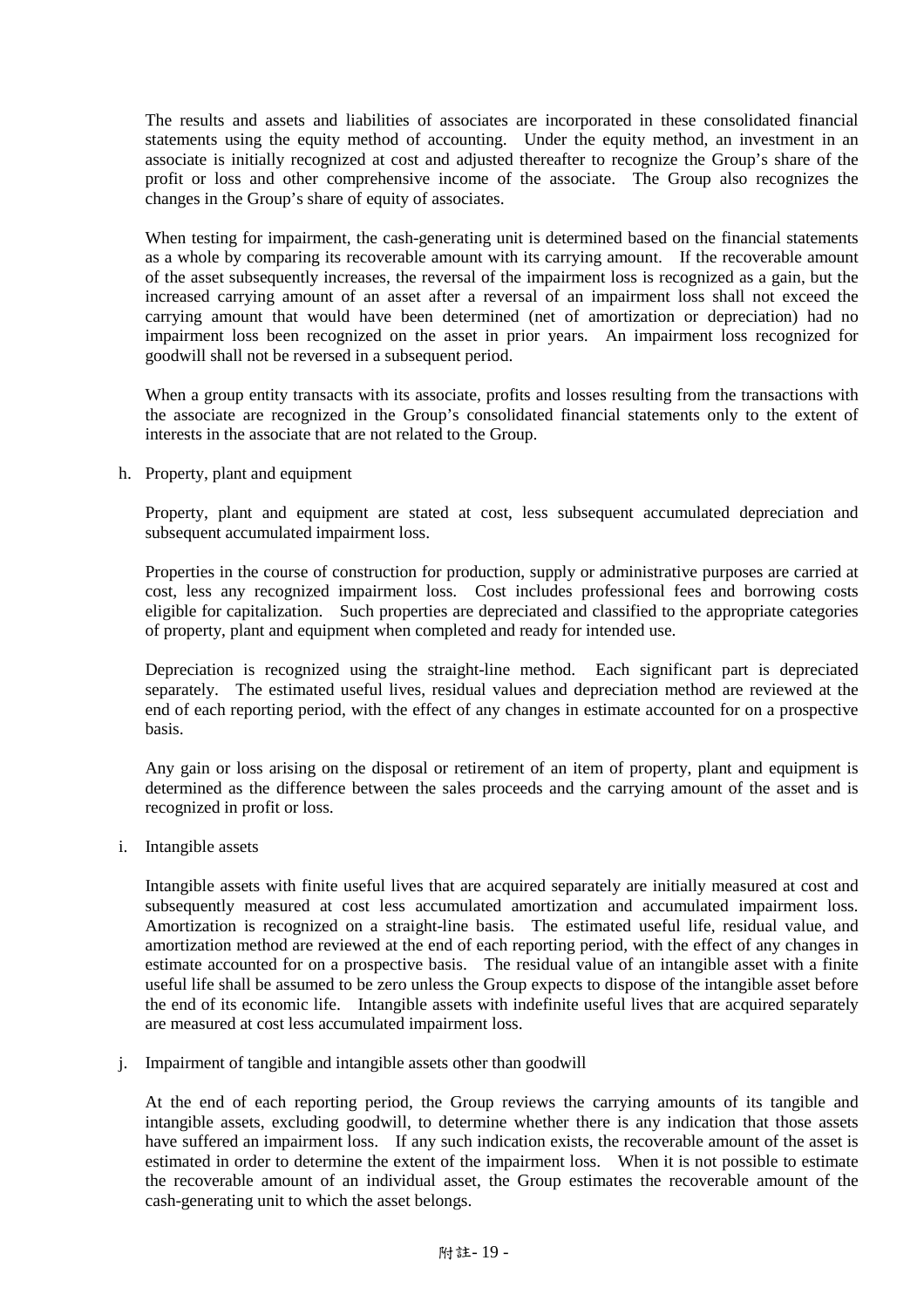Recoverable amount is the higher of fair value less costs to sell or value in use. If the recoverable amount of an asset or cash-generating unit is estimated to be less than its carrying amount, the carrying amount of the asset or cash-generating unit is reduced to its recoverable amount.

When an impairment loss is subsequently reversed, the carrying amount of the asset or cash-generating unit is increased to the revised estimate of its recoverable amount, but only to the extent of the carrying amount that would have been determined had no impairment loss been recognized on the asset or cash-generating unit in prior years. A reversal of an impairment loss is recognized in profit or loss.

k. Financial instruments

Financial assets and financial liabilities are recognized when a group entity becomes a party to the contractual provisions of the instruments.

Financial assets and financial liabilities are initially measured at fair value. Transaction costs that are directly attributable to the acquisition or issue of financial assets and financial liabilities (other than financial assets and financial liabilities at fair value through profit or loss) are added to or deducted from the fair value of the financial assets or financial liabilities, as appropriate, on initial recognition. Transaction costs directly attributable to the acquisition of financial assets or financial liabilities at fair value through profit or loss are recognized immediately in profit or loss.

1) Financial assets

All regular way purchases or sales of financial assets are recognized and derecognized on a trade date basis/settlement date basis.

a) Measurement category

Financial assets are classified into the following categories: Financial assets at fair value through profit or loss, held-to-maturity investments, available-for-sale financial assets, and loans and receivables.

i. Financial assets at fair value through profit or loss

Financial asset is classified as at fair value through profit or loss when the financial asset is either held for trading or it is designated as at fair value through profit or loss. Financial assets at fair value through profit or loss are stated at fair value, with any gains or losses arising on remeasurement recognized in profit or loss. Financial assets at fair value through profit or loss are stated at fair value, with any gains or losses arising on remeasurement recognized in profit or loss. The net gain or loss recognized in profit or loss any dividend or interest earned on the financial asset.

Investments in equity instruments under financial assets at fair value through profit or loss that do not have a quoted market price in an active market and whose fair value cannot be reliably measured and derivatives that are linked to and must be settled by delivery of such unquoted equity instruments are subsequently measured at cost less any identified impairment loss at the end of each reporting period and are presented in a separate line item as financial assets carried at cost. If, in a subsequent period, the fair value of the financial assets can be reliably measured, the financial assets are remeasured at fair value. The difference between the carrying amount and the fair value is recognized in profit or loss.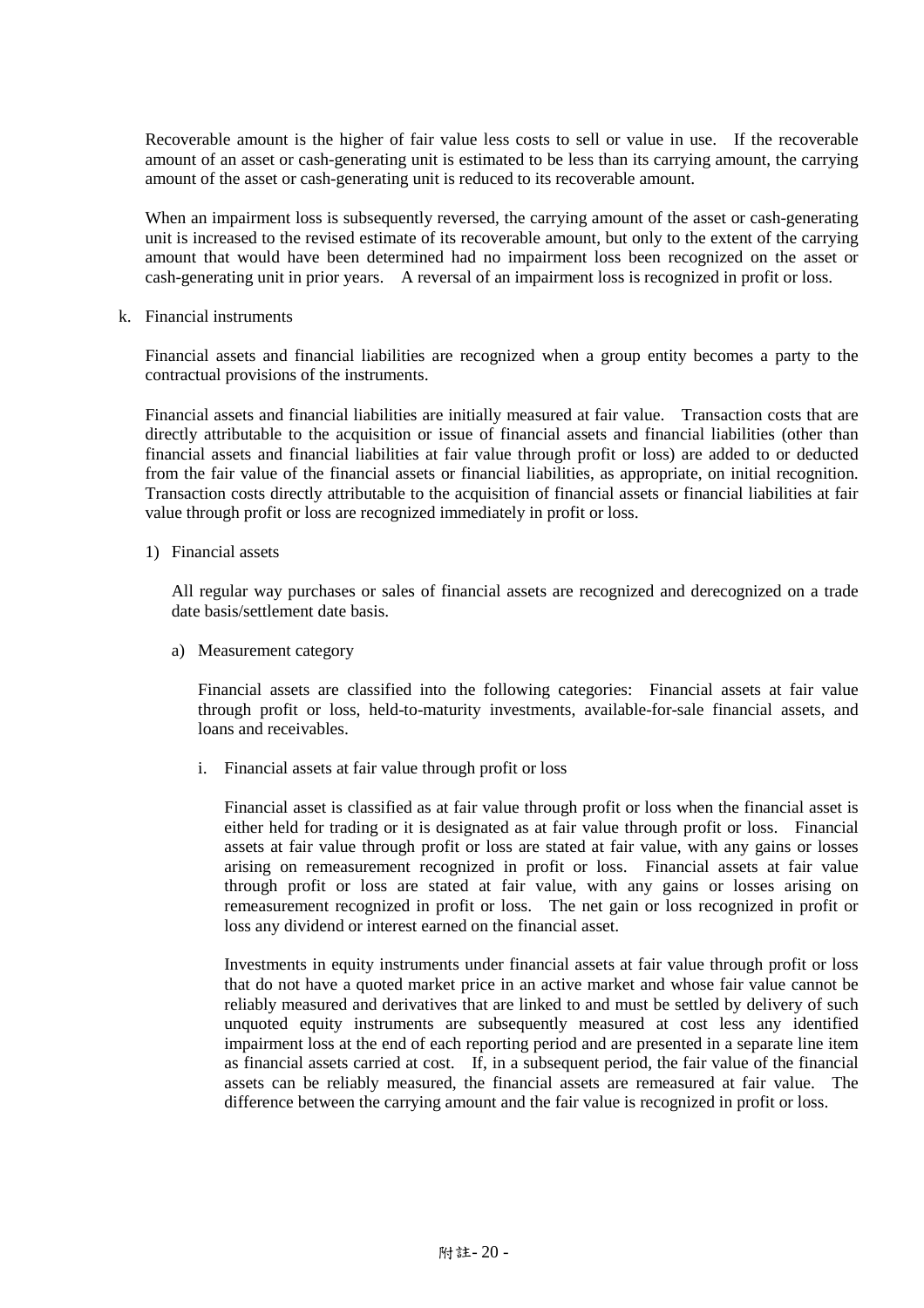ii. Available-for-sale financial assets

Available-for-sale financial assets are non-derivatives that are either designated as available-for-sale or are not classified as loans and receivables, held-to-maturity investments or financial assets at fair value through profit or loss.

Available-for-sale financial assets are measured at fair value. Changes in the carrying amount of available-for-sale monetary financial assets relating to changes in foreign currency exchange rates, interest income calculated using the effective interest method and dividends on available-for-sale equity investments are recognized in profit or loss. Other changes in the carrying amount of available-for-sale financial assets are recognized in other comprehensive income and will be reclassified to profit or loss when the investment is disposed of or is determined to be impaired.

Dividends on available-for-sale equity instruments are recognized in profit or loss when the Group's right to receive the dividends is established.

Available-for-sale equity investments that do not have a quoted market price in an active market and whose fair value cannot be reliably measured and derivatives that are linked to and must be settled by delivery of such unquoted equity investments are measured at cost less any identified impairment loss at the end of each reporting period and are presented in a separate line item as financial assets carried at cost. If, in a subsequent period, the fair value of the financial assets can be reliably measured, the financial assets are remeasured at fair value. The difference between carrying amount and fair value is recognized in other comprehensive income on financial assets. Any impairment losses are recognized in profit and loss.

iii. Loans and receivables

Loans and receivables (including trade receivables, cash and cash equivalent) are measured at amortized cost using the effective interest method, less any impairment, except for short-term receivables when the effect of discounting is immaterial.

Cash equivalent includes Repurchase agreements collateralized by bonds with original maturities within three months from the date of acquisition, highly liquid, readily convertible to a known amount of cash and be subject to an insignificant risk of changes in value. These cash equivalents are held for the purpose of meeting short-term cash commitments.

b) Impairment of financial assets

Financial assets, other than those at fair value through profit or loss, are assessed for indicators of impairment at the end of each reporting period. Financial assets are considered to be impaired when there is objective evidence that, as a result of one or more events that occurred after the initial recognition of the financial asset, the estimated future cash flows of the investment have been affected.

For financial assets carried at amortized cost, such as trade receivables, assets are assessed for impairment on a collective basis even if they were assessed not to be impaired individually. Objective evidence of impairment for a portfolio of receivables could include the Group's past experience of collecting payments and the delayed payments in the portfolio past the average credit period.

For financial assets carried at amortized cost, the amount of the impairment loss recognized is the difference between the asset's carrying amount and the present value of estimated future cash flows, discounted at the financial asset's original effective interest rate.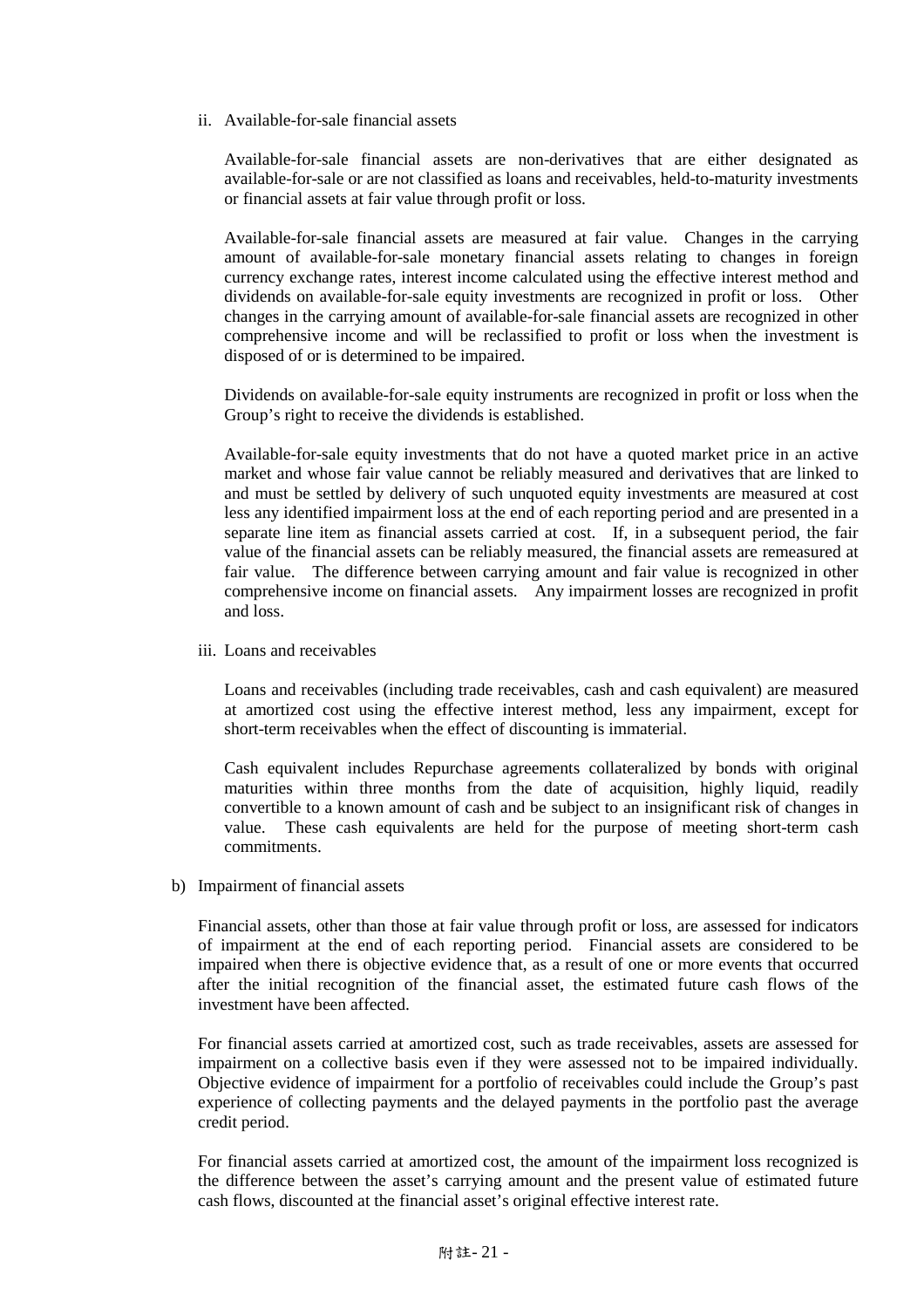For financial assets measured at amortized cost, if, in a subsequent period, the amount of the impairment loss decreases and the decrease can be related objectively to an event occurring after the impairment was recognized, the previously recognized impairment loss is reversed through profit or loss to the extent that the carrying amount of the investment at the date the impairment is reversed does not exceed what the amortized cost would have been had the impairment not been recognized.

For financial assets that are carried at cost, the amount of the impairment loss is measured as the difference between the asset's carrying amount and the present value of the estimated future cash flows discounted at the current market rate of return for a similar financial asset. Such impairment loss will not be reversed in subsequent periods.

The carrying amount of the financial asset is reduced by the impairment loss directly for all financial assets with the exception of trade receivables and other receivables, where the carrying amount is reduced through the use of an allowance account. When a trade receivable is considered uncollectible, it is written off against the allowance account. Subsequent recoveries of amounts previously written off are credited against the allowance account. Changes in the carrying amount of the allowance account are recognized in profit or loss.

c) Derecognition of financial assets

The Group derecognizes a financial asset only when the contractual rights to the cash flows from the asset expire, or when it transfers the financial asset and substantially all the risks and rewards of ownership of the asset to another party.

On derecognition of a financial asset in its entirety, the difference between the asset's carrying amount and the sum of the consideration received and receivable and the cumulative gain or loss that had been recognized in other comprehensive income is recognized in profit or loss.

## 2) Equity instruments

Debt and equity instruments issued by the Group is classified as either financial liabilities or as equity in accordance with the substance of the contractual arrangements and the definitions of a financial liability and an equity instrument.

Equity instruments issued by the Group is recognized at the proceeds received, net of direct issue costs.

Repurchase of the Group's own equity instruments is recognized in and deducted directly from equity. No gain or loss is recognized in profit or loss on the purchase, sale, issue or cancellation of the Group's own equity instruments.

3) Financial liabilities

All financial liabilities are measured at amortized cost using the effective interest method. The Group derecognizes financial liabilities when, and only when, the Group's obligations are discharged, cancelled or they expire. The difference between the carrying amount of the financial liability derecognized and the consideration paid and payable is recognized in profit or loss.

4) Convertible bonds

The component parts of compound instruments (convertible bonds) issued by the Group is classified separately as financial liabilities and equity in accordance with the substance of the contractual arrangements and the definitions of a financial liability and an equity instrument.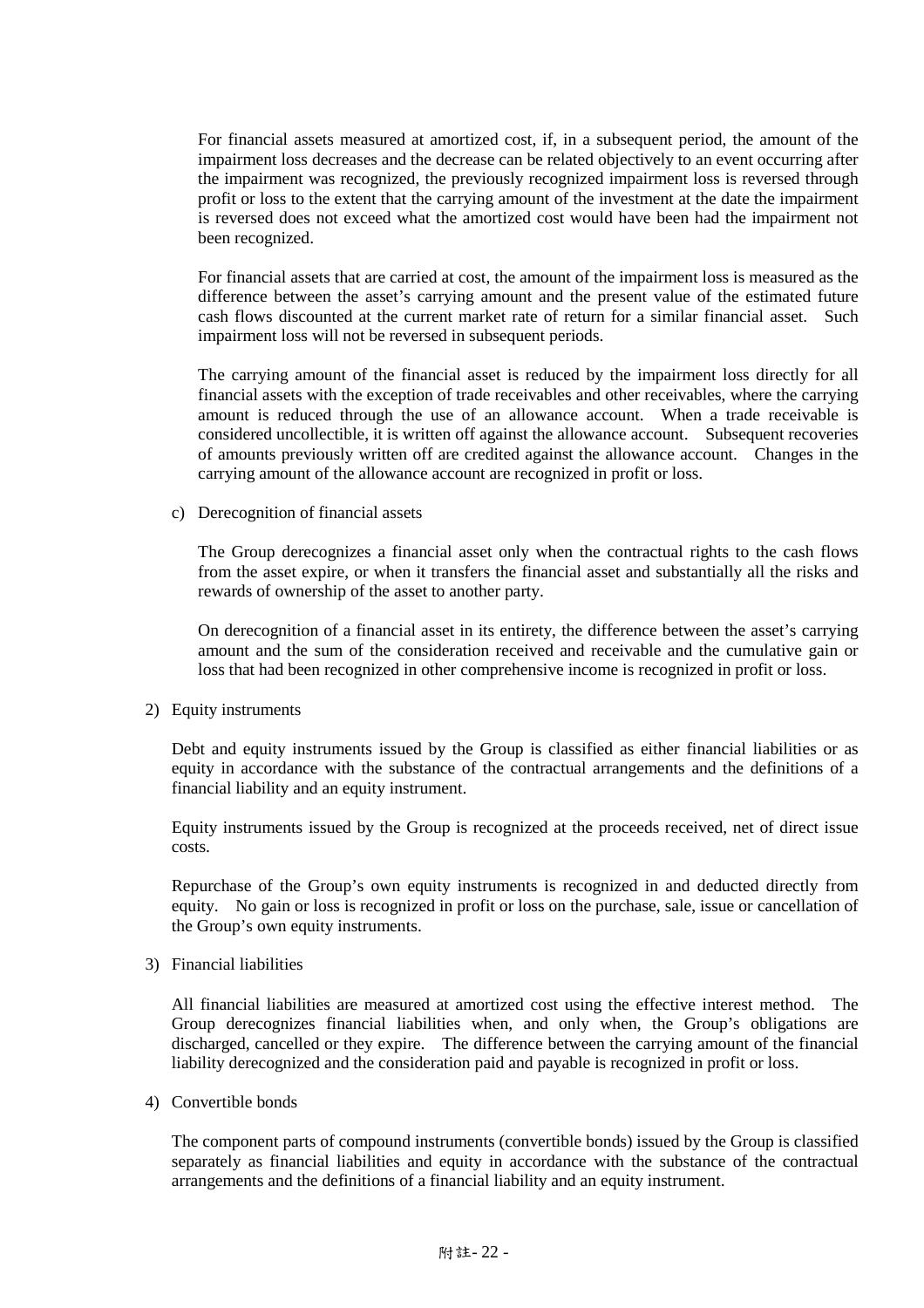On initial recognition, the fair value of the liability component is estimated using the prevailing market interest rate for similar non-convertible instruments. This amount is recorded as a liability on an amortized cost basis using the effective interest method until extinguished upon conversion or the instrument's maturity date. Any embedded derivative liability is measured at fair value.

The conversion option classified as equity is determined by deducting the amount of the liability component from the fair value of the compound instrument as a whole. This is recognized and included in equity, net of income tax effects, and is not subsequently remeasured. In addition, the conversion option classified as equity will remain in equity until the conversion option is exercised, in which case, the balance recognized in equity will be transferred to capital surplus - share premium. When the conversion option remains unexercised at maturity, the balance recognized in equity will be transferred to capital surplus - share premium.

Transaction costs that relate to the issue of the convertible notes are allocated to the liability and equity components in proportion to the allocation of the gross proceeds. Transaction costs relating to the equity component are recognized directly in equity. Transaction costs relating to the liability component are included in the carrying amount of the liability component.

l. Financial instruments

Provision is measured at the best estimate of the consideration required to settle the present obligation at the end of the reporting period, taking into account the risks and uncertainties surrounding the obligation. The Group has accrued provision for product guarantee at a certain percentage of current sales.

m. Revenue recognition

Revenue is measured at the fair value of the consideration received or receivable. Revenue is reduced by the amount of estimated customer returns, rebates and other similar allowances.

1) Sale of goods

Revenue from the sale of goods is recognized when the goods are delivered and titles have passed, at which time all the following conditions are satisfied:

- a) The Group has transferred to the buyer the significant risks and rewards of ownership of the goods;
- b) The Group retains neither continuing managerial involvement to the degree usually associated with ownership nor effective control over the goods sold;
- c) The amount of revenue can be measured reliably;
- d) It is probable that the economic benefits associated with the transaction will flow to the Group; and
- e) The costs incurred or to be incurred in respect of the transaction can be measured reliably.
- 2) Dividend and interest income

Dividend income from investments is recognized when the shareholder's right to receive payment has been established provided that it is probable that the economic benefits will flow to the Group and the amount of income can be measured reliably.

Interest income from a financial asset is recognized when it is probable that the economic benefits will flow to the Group and the amount of income can be measured reliably.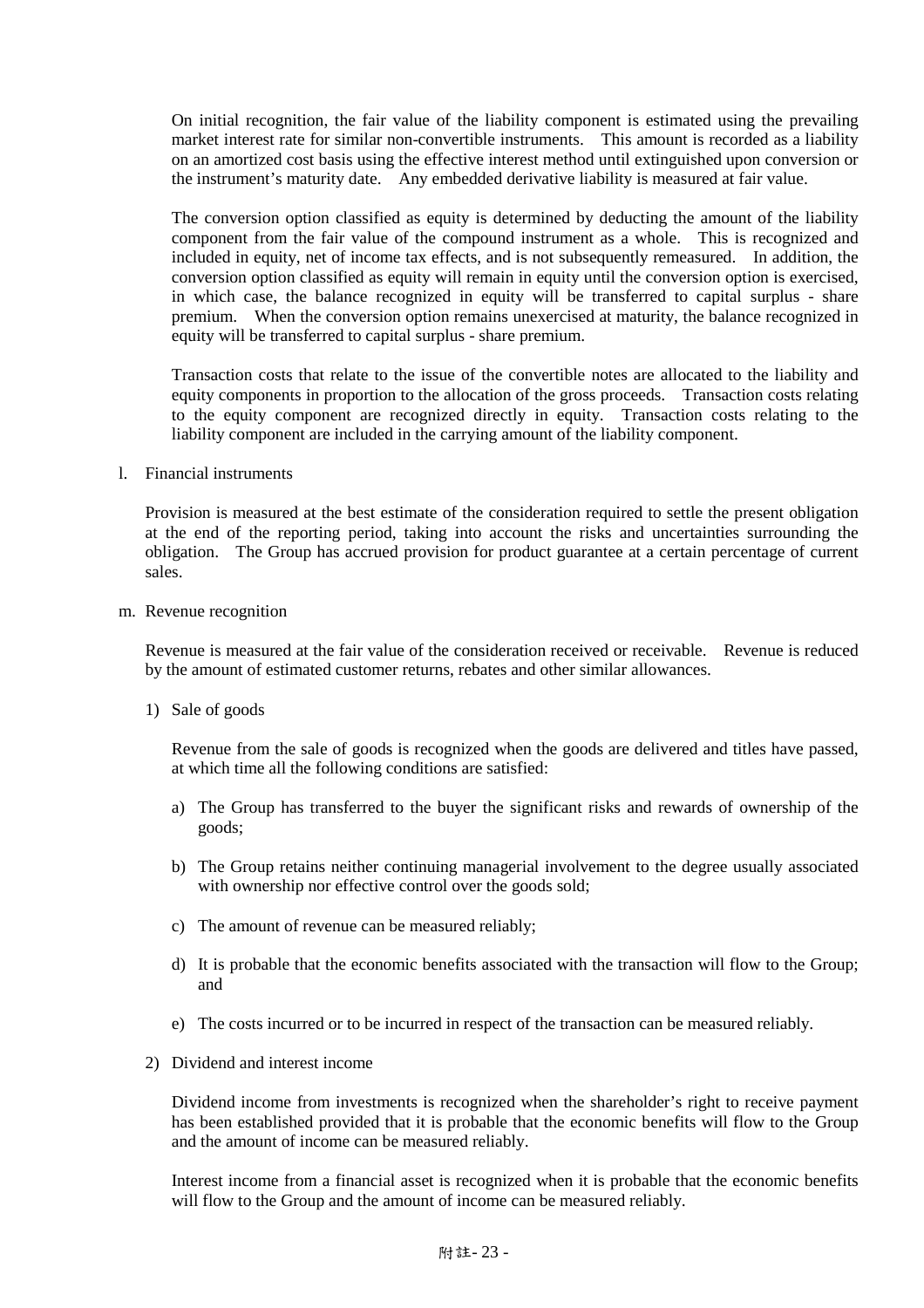n. Borrowing costs

Borrowing costs directly attributable to the acquisition, construction or production of qualifying assets are added to the cost of those assets, until such time as the assets are substantially ready for their intended use or sale.

Other than as stated above, all other borrowing costs are recognized in profit or loss in the period in which they are incurred.

o. Retirement benefit costs

Payments to defined contribution retirement benefit plans are recognized as an expense when employees have rendered service entitling them to the contributions.

For defined benefit retirement benefit plans, the cost of providing benefits is determined using the Projected Unit Credit Method. All actuarial gains and losses on the defined benefit obligation are recognized immediately in other comprehensive income. Past service cost is recognized immediately to the extent that the benefits are already vested, and otherwise is amortized on a straight-line basis over the average period until the benefits become vested.

The retirement benefit obligation recognized in the consolidated balance sheets represents the present value of the defined benefit obligation as adjusted for unrecognized actuarial gains and losses and unrecognized past service cost, and as reduced by the fair value of plan assets. Any asset resulting from this calculation is limited to the unrecognized actuarial losses and past service cost, plus the present value of available refunds and reductions in future contributions to the plan.

Curtailment or settlement gains or losses on the defined benefit plan are recognized when the curtailment or settlement occurs.

p. Employee share options

The fair value determined at the grant date of the employee share options is expensed on a straight-line basis over the vesting period, based on the Group's estimate of employee share options that will eventually vest, with a corresponding increase in capital surplus - employee share options. The fair value determined at the grant date of the employee share options is recognized as an expense in full at the grant date when the share options granted vest immediately.

At the end of each reporting period, the Group revises its estimate of the number of employee share options expected to vest. The impact of the revision of the original estimate is recognized in profit or loss such that the cumulative expense reflects the revised estimate, with a corresponding adjustment to the capital surplus - employee share options.

q. Taxation

Income tax expense represents the sum of the tax currently payable and deferred tax.

1) Current tax

According to the Income Tax Law, an additional tax at 10% of unappropriated earnings is provided for as income tax in the year the shareholders approve to retain the earnings. Adjustments of prior years' tax liabilities are added to or deducted from the current year's tax provision.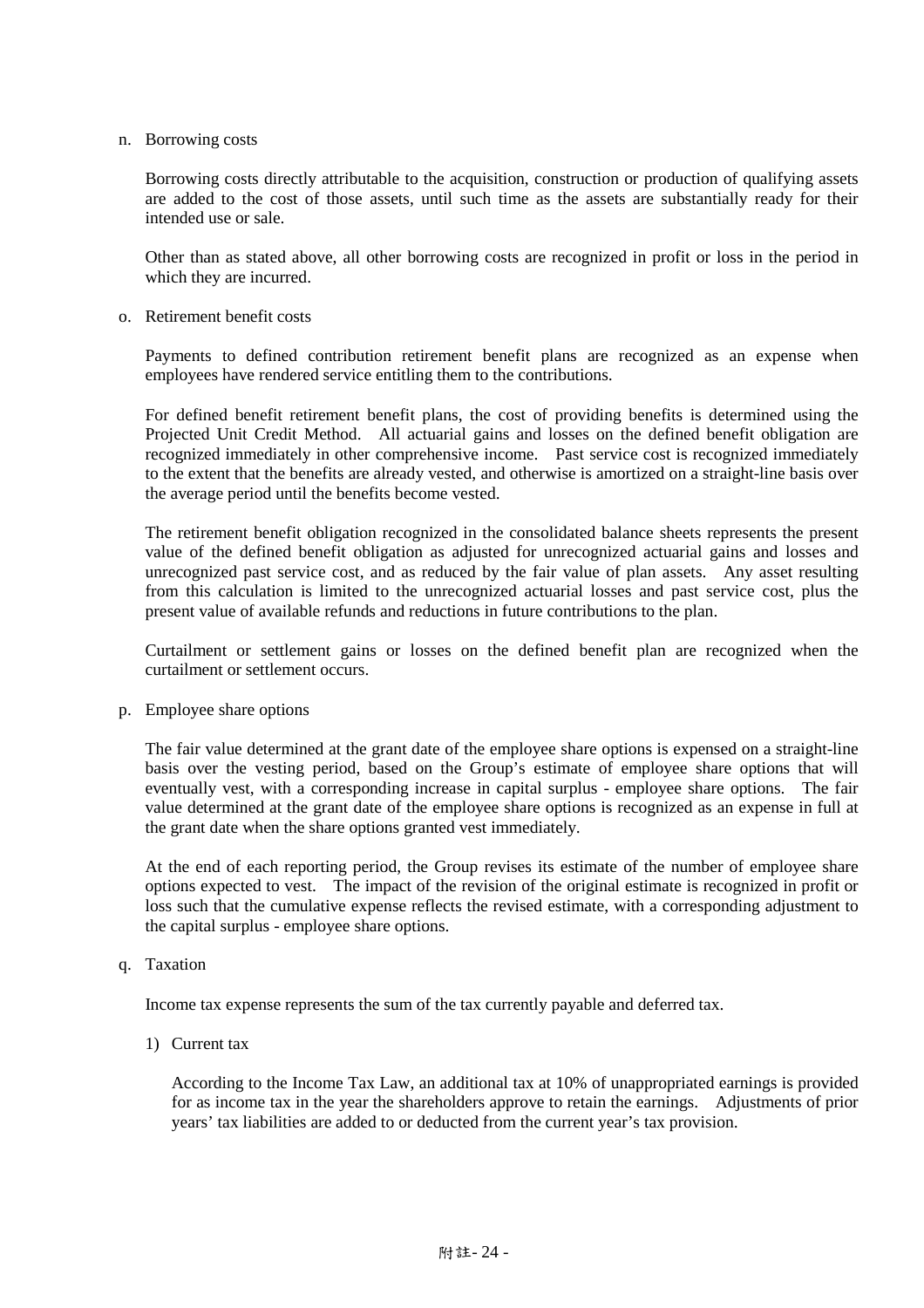### 2) Deferred tax

Deferred tax is recognized on temporary differences between the carrying amounts of assets and liabilities in the consolidated financial statements and the corresponding tax bases used in the computation of taxable profit. Deferred tax liabilities are generally recognized for all taxable temporary differences. Deferred tax assets are generally recognized for all deductible temporary differences, unused loss carryforward, research and development expenditures to the extent that it is probable that taxable profits will be available against which those deductible temporary differences can be utilized.

Deferred tax liabilities are recognized for taxable temporary differences associated with investments in subsidiaries and associates, and interests in joint ventures, except where the Group is able to control the reversal of the temporary difference and it is probable that the temporary difference will not reverse in the foreseeable future. Deferred tax assets arising from deductible temporary differences associated with such investments and interests are only recognized to the extent that it is probable that there will be sufficient taxable profits against which to utilize the benefits of the temporary differences and they are expected to reverse in the foreseeable future.

The carrying amount of deferred tax assets is reviewed at the end of each reporting period and reduced to the extent that it is no longer probable that sufficient taxable profits will be available to allow all or part of the asset to be recovered. A previously unrecognized deferred tax asset is also reviewed at the end of each reporting period and recognized to the to the extent that it has become probable that future taxable profit will allow the deferred tax asset to be recovered.

Deferred tax liabilities and assets are measured at the tax rates that are expected to apply in the period in which the liability is settled or the asset realized, based on tax rates (and tax laws) that have been enacted or substantively enacted by the end of the reporting period. The measurement of deferred tax liabilities and assets reflects the tax consequences that would follow from the manner in which the Group expects, at the end of the reporting period, to recover or settle the carrying amount of its assets and liabilities.

3) Current and deferred tax for the year

Current and deferred tax are recognized in profit or loss, except when they relate to items that are recognized in other comprehensive income or directly in equity, in which case, the current and deferred tax are also recognized in other comprehensive income or directly in equity respectively. Where current tax or deferred tax arises from the initial accounting for a business combination, the tax effect is included in the accounting for the business combination.

# **5. CRITICAL ACCOUNTING JUDGMENTS AND KEY SOURCES OF ESTIMATION UNCERTAINTY**

In the application of the Group's accounting policies, management is required to make judgments, estimates and assumptions about the carrying amounts of assets and liabilities. The estimates and associated assumptions are based on historical experience and other factors that are considered to be relevant. Actual results may differ from these estimates.

The estimates and underlying assumptions are reviewed on an ongoing basis. Revisions to accounting estimates are recognized in the period in which the estimate is revised if the revision affects only that period or in the period of the revision and future periods if the revision affects both current and future periods.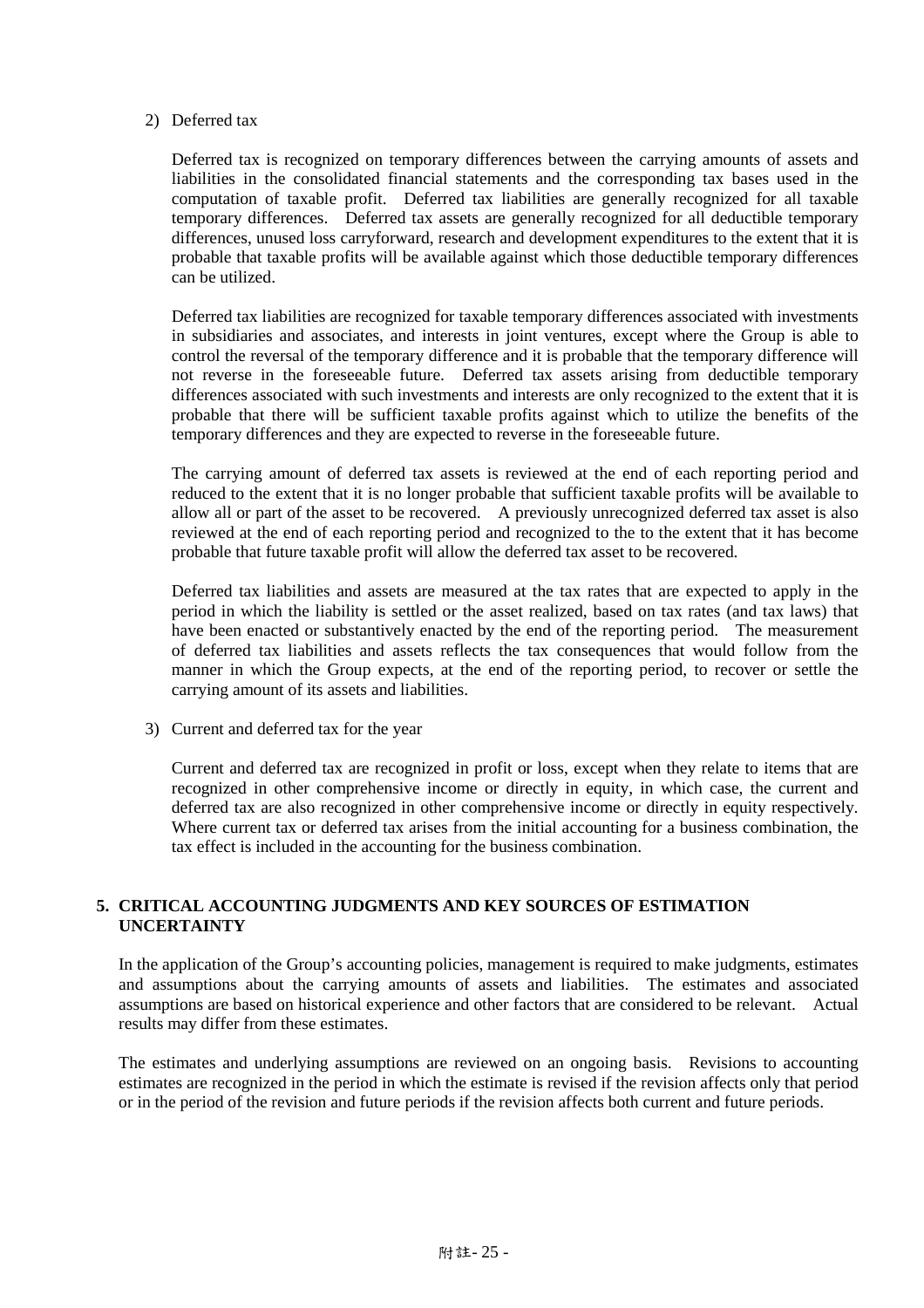a. Income tax

Due to the unpredictability of future profitability, the reliability of the deferred tax asset mainly depends on whether sufficient future profits or taxable temporary differences will be available in the future. In cases where the actual future profits generated are less than expected, a material reversal of deferred tax assets may arise, which would be recognized in profit or loss for the period in which such reversal takes place.

b. Estimated impairment of notes and trade receivable

When there is objective evidence of impairment loss, the Group takes into consideration the estimation of future cash flows. The amount of the impairment loss is measured as the difference between the asset's carrying amount and the present value of estimated future cash flows (excluding future credit losses that have not been incurred) discounted at the financial asset's original effective interest rate. Where the actual future cash flows are less than expected, a material impairment loss may arise.

c. The fair value of financial instruments

The Group applies valuation techniques commonly used by market participants. For derivative financial instruments, assumptions were based on quoted market rates adjusted for specific features of the instruments. The estimated fair value of unlisted equity instruments is based on the analysis of the financial position and operation result of investee. The Group believes that the chosen valuation techniques and assumptions used are appropriate in determining the fair value of financial instruments.

d. The impairment and useful lives of property, plant and equipment

The Group reviews the estimated useful lives of property, plant and equipment at the end of each reporting period. Equipment impairment amount is based on the recoverable amount of the equipment (i.e., the higher of the fair value less the costs to sell of the asset or its value in use). Changes in market prices and future cash flows will affect the recoverability of these assets and may result in recognition of additional impairment loss or reversal of impairment loss.

e. Write-down of inventory

Net realizable value of inventory is the estimated selling price in the ordinary course of business less the estimated costs of completion and the estimated costs necessary to make the sale. The estimation of net realizable value was based on current market conditions and the historical experience of selling products of a similar nature. Changes in market conditions may have a material impact on the estimation of net realizable value.

f. Recognition of defined benefit plans

The pension expenses and pension liability recognized in defined benefit plans are determined using the Projected Unit Credit Method. The actuarial assumptions used in the valuation of defined benefit plans include discount rate, employee turnover rates and employee salary increase rate. Changes in the market and economic condition may have a material impact on the amount of pension expense and pension liability.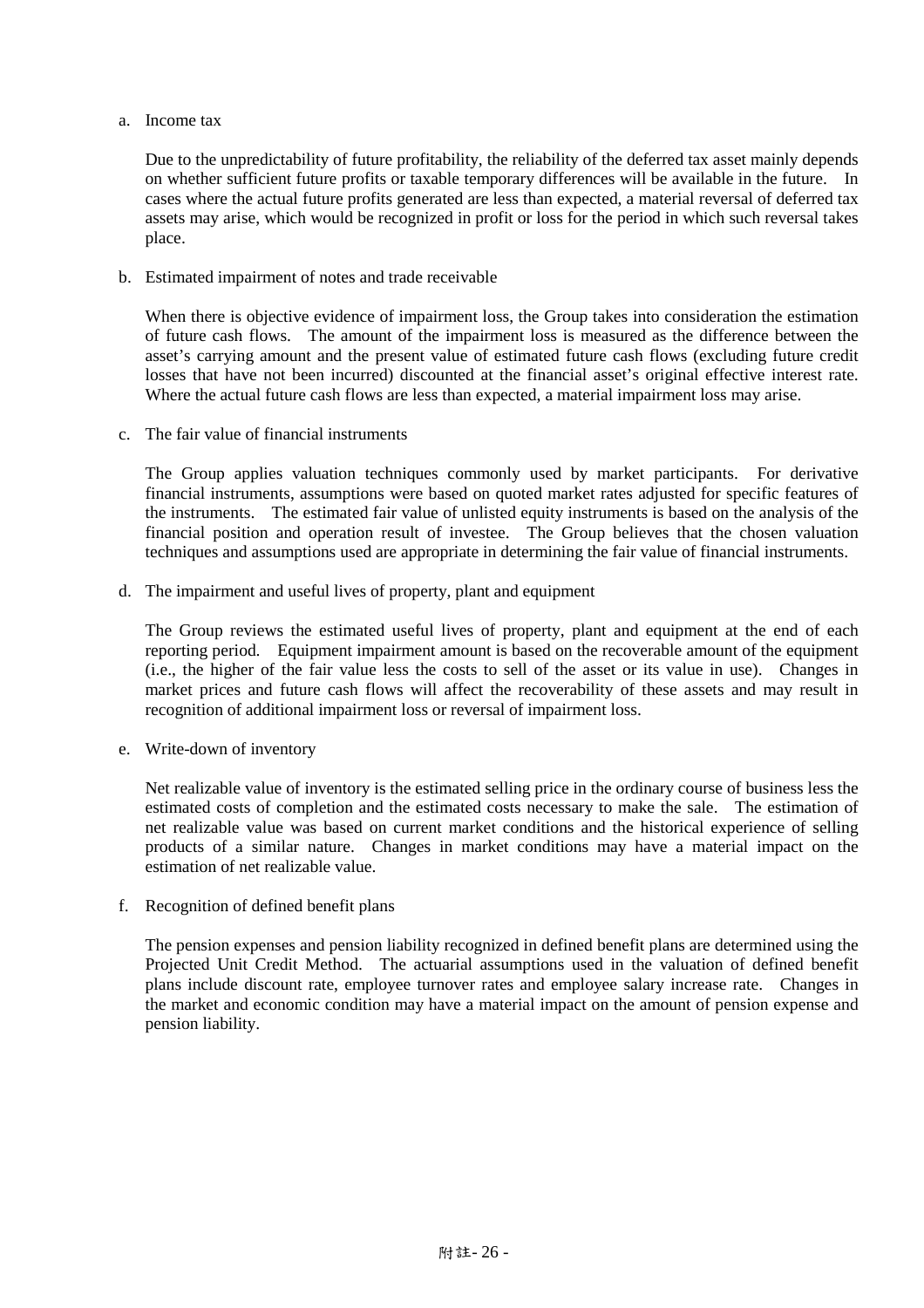# **6. CASH AND CASH EQUIVALENTS**

|                                                                     | December 31 |           |  |           |
|---------------------------------------------------------------------|-------------|-----------|--|-----------|
|                                                                     |             | 2014      |  | 2013      |
| Cash on hand                                                        | S           | 2.196     |  | 2,267     |
| Check accounts and demand deposits                                  |             | 1,662,626 |  | 1,346,478 |
| Time deposits with original maturities less than three months       |             | 448,037   |  | 74,000    |
| Cash equivalent (repurchase agreements collateralized by bonds with |             |           |  |           |
| original maturities less than three months)                         |             | 39,975    |  |           |
|                                                                     |             | 2.152.834 |  | .422,745  |

The ranges of market rates of demand deposits, time deposits and repurchase agreements collateralized by bonds at the end of the reporting period were as follows:

|                                               | December 31       |                   |  |
|-----------------------------------------------|-------------------|-------------------|--|
| Demand deposits and time deposits             | 2014              | 2013              |  |
|                                               | $0.01\% - 3.25\%$ | $0.01\% - 3.30\%$ |  |
| Repurchase agreements collateralized by bonds | 0.58%             | -                 |  |

# **7. FINANCIAL ASSETS AT FAIR VALUE THROUGH PROFIT OR LOSS**

|                                         | December 31 |        |
|-----------------------------------------|-------------|--------|
|                                         | 2014        | 2013   |
| Financial assets designated as at FVTPL |             |        |
| Guaranteed financial products           | \$194,796   | 50.957 |

The Group entered into a 7 to 15 days guaranteed financial products contract with a bank. The Group designated the entire contract as financial assets at FVTPL on initial recognition.

# **8. FINANCIAL ASSETS MEASURED AT COST**

|                                     | December 31 |             |  |
|-------------------------------------|-------------|-------------|--|
|                                     | 2014        | 2013        |  |
| Unlisted stocks                     |             |             |  |
| Bao-Dian Venture Capital Co., Ltd.  | \$<br>6.124 | \$<br>9,015 |  |
| Yuan-Jing Venture Capital Co., Ltd. | 11,366      | 20,010      |  |
| Han-Tong Venture Capital Co., Ltd.  | 48,396      | 49,996      |  |
| Asiatech Taiwan Venture Fund        | 682         | 682         |  |
| Yong-Li Investment Ltd.             | 2,442       | 9,442       |  |
| TC-1 Culture Fund                   | 15,400      | 22,000      |  |
|                                     | 84.410      | 111.145     |  |

Management believed that the fair value of the above unlisted equity investments held by the Group cannot be reliably measured due to the very wide range of reasonable fair value estimates; therefore they were measured at cost less impairment at the end of reporting period.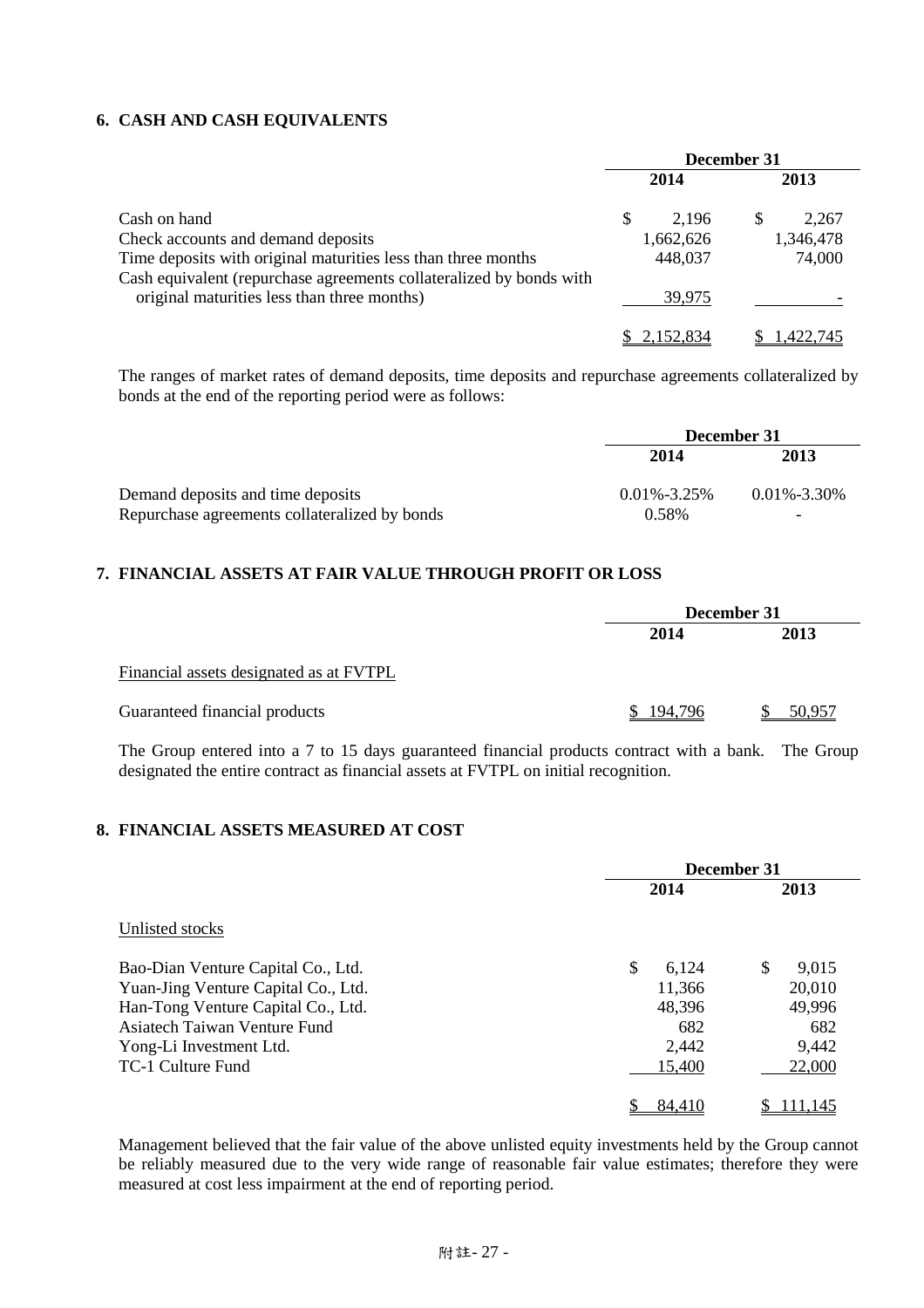The Group recognized an impairment loss of \$1,600 thousand, \$1,400 thousand, \$1,600 thousand and \$6,600 thousand on the investment Yuan-Jing Venture Capital Co., Ltd., Bao-Dian Venture Capital Co., Ltd., Han-Tong Venture Capital Co., Ltd. and TC-1 Culture Fund for the year ended December 31, 2014, which were presented under other gains and losses.

#### **9. TRADE RECEIVABLE**

|                                                           | December 31             |                          |  |
|-----------------------------------------------------------|-------------------------|--------------------------|--|
|                                                           | 2014                    | 2013                     |  |
| Trade receivable<br>Less: Allowance for doubtful accounts | \$1,986,375<br>(11,546) | \$1,980,245<br>(13, 425) |  |
|                                                           | 1.974.829               | 1,966,820                |  |

The average credit period for sales of goods was 30-70 days. In determining the recoverability of trade receivable, the Group considered any change in the credit quality of the trade receivable since the date credit was initially granted to the end of the reporting period. Allowance for doubtful accounts was recognized against trade receivables based on estimated irrecoverable amounts determined by reference to credit risk level of the counterparties and an analysis of their current financial position.

For the trade receivables balances that were past due at the end of the reporting period, the Group did not recognize an allowance for impairment loss, because there was not a significant change in credit quality and the amounts were still considered recoverable. The Group did not hold any collateral or other credit enhancements for these balances.

The aging of receivables was as follows:

December 31, 2014

|                              | <b>Total</b><br><b>Receivables</b> | <b>Not Overdue</b> | Overdue<br>under 60 Days | Overdue<br>under 61 Days<br>and Longer |  |
|------------------------------|------------------------------------|--------------------|--------------------------|----------------------------------------|--|
| Not overdue and not impaired | \$1,906,071                        | 1,906,071<br>S.    | S                        | \$                                     |  |
| Not overdue but impaired     | 6,078                              | 6,078              |                          |                                        |  |
| Overdue and not impaired     | 68,758                             |                    | 63,399                   | 5,359                                  |  |
| Overdue but impaired         | 5,468                              |                    |                          | 5,468                                  |  |
|                              | 1,986,375                          | .912.149           | 63,399                   | 10,827                                 |  |

December 31, 2013

|                              | <b>Total</b><br><b>Receivables</b> | <b>Not Overdue</b> | Overdue<br>under 60 Days | vvuuu<br>under 61 Days<br>and Longer |  |
|------------------------------|------------------------------------|--------------------|--------------------------|--------------------------------------|--|
| Not overdue and not impaired | \$1,914,429                        | \$1,914,429        | S                        | S                                    |  |
| Not overdue but impaired     | 7,852                              | 7,852              |                          |                                      |  |
| Overdue and not impaired     | 52,391                             |                    | 47,081                   | 5,310                                |  |
| Overdue but impaired         | 5,573                              |                    |                          | 5,573                                |  |
|                              | 1,980,245                          | 1,922,281          | 47,081                   | 10,883                               |  |

**Overdue**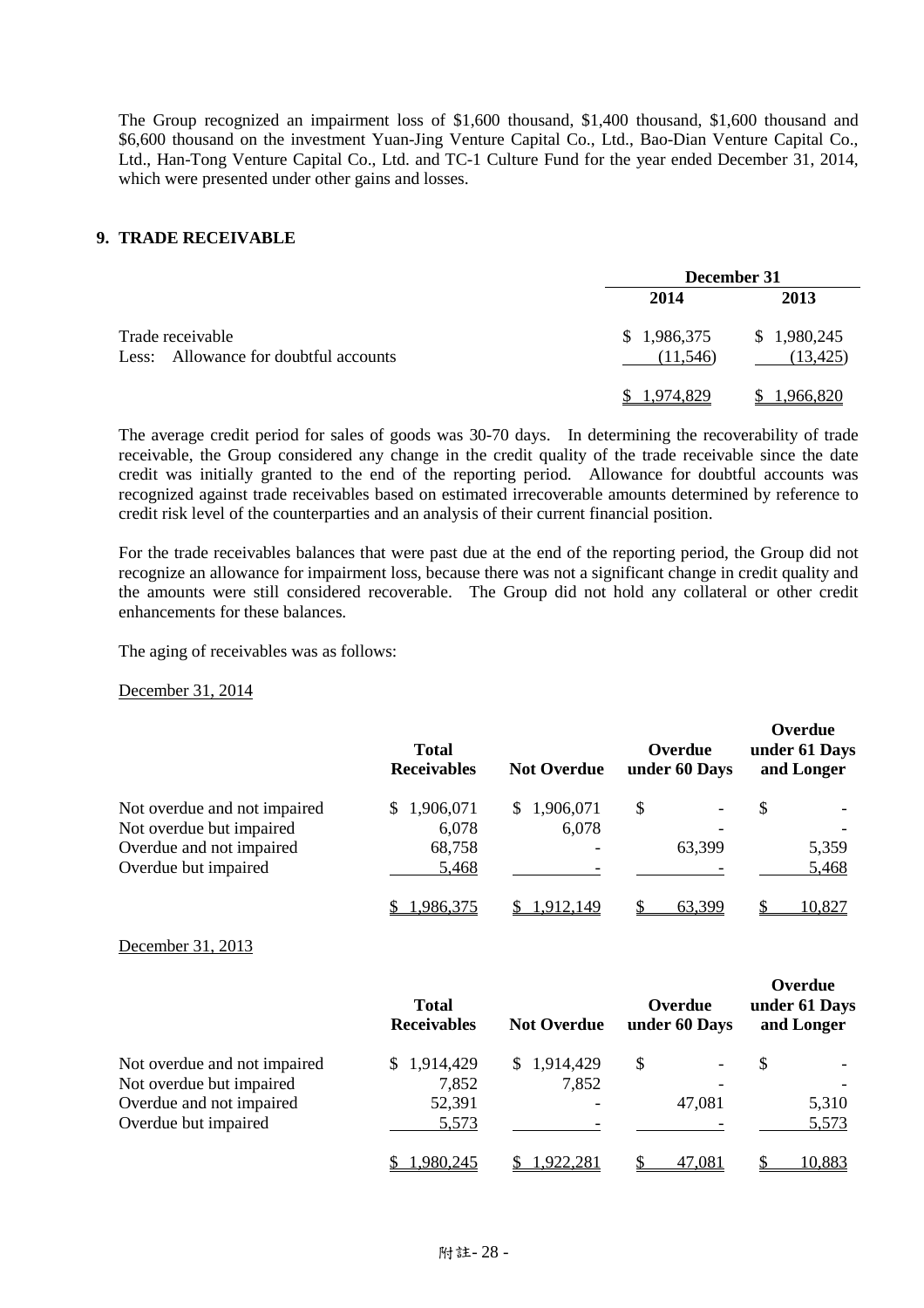Movements in the allowance for doubtful accounts recognized on trade receivable were as follows:

|                                                                           | <b>Individual</b><br><b>Impairment</b> | <b>Groups</b><br>Impairment |              |
|---------------------------------------------------------------------------|----------------------------------------|-----------------------------|--------------|
|                                                                           | <b>Losses</b>                          | <b>Losses</b>               | <b>Total</b> |
| Balance at January 1, 2013<br>(Reversed of) recognized impairment loss on | \$22,067                               | \$<br>8,130                 | \$30,197     |
| receivables                                                               | (10,000)                               | 4,707                       | (5,293)      |
| Amounts written off as uncollectible                                      | (7,585)                                | (4,290)                     | (11, 875)    |
| Effect of exchange rate changes                                           |                                        | 396                         | 396          |
| Balance at December 31, 2013                                              | 4,482                                  | 8,943                       | 13,425       |
| Balance at January 1, 2014                                                | \$<br>4,482                            | \$<br>8,943                 | \$13,425     |
| Recognized (reversed of) impairment loss on<br>receivables                | 150                                    | (2,555)                     | (2,405)      |
| Effect of exchange rate changes                                           |                                        | 526                         | 526          |
| Balance at December 31, 2014                                              | 4.632                                  | 6.914                       | 11,546       |

As of December 31, 2014 and 2013, trade receivable of PHA in the amount of \$574,670 thousand and \$725,785 thousand, respectively, had been pledged to secure short-term debts (the amount was not used as of December 31, 2014 and 2013, respectively). See Note 28 to the consolidated financial statements.

# **10. INVENTORIES**

|                 | December 31   |          |  |
|-----------------|---------------|----------|--|
| Raw materials   | 2014          | 2013     |  |
|                 | \$<br>455,625 | 502,913  |  |
| Work-in-process | 139,988       | 168,856  |  |
| Finished goods  | 351,294       | 465,439  |  |
| Merchandise     | 689,401       | 568,856  |  |
|                 | 1,636,308     | .706,064 |  |

As of December 31, 2014 and 2013, allowance of inventory devaluation were \$348,768 thousand and \$321,282 thousand, respectively.

For the years ended December 31, 2014 and 2013, the cost of inventories recognized as cost of goods sold were \$10,705,420 thousand and \$10,227,880 thousand, respectively. Provision for inventory devaluation and obsolescence in the amounts of \$11,504 thousand and \$45,013 thousand were included in the cost of goods sold for the years ended December 31, 2014 and 2013, respectively.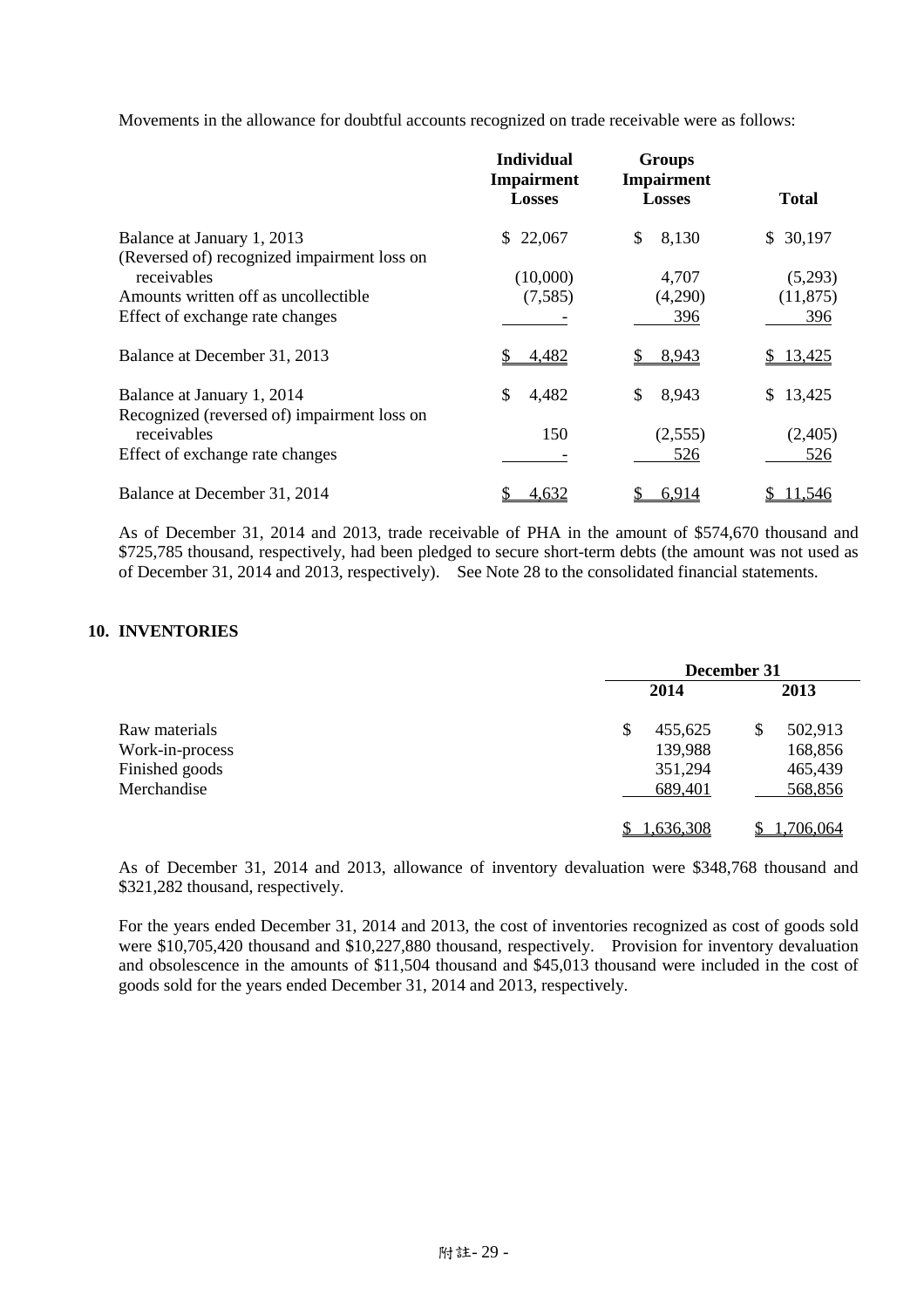# **11. INVESTMENTS ACCOUNTED FOR USING EQUITY METHOD**

Investments in associates:

|                                    | December 31   |         |  |
|------------------------------------|---------------|---------|--|
|                                    | 2014          | 2013    |  |
| Unlisted stocks                    |               |         |  |
| Hao-Xuan Venture Capital Co., Ltd. | \$.<br>28.773 | 40,208  |  |
| H&P Venture Capital Co., Ltd.      | 129,367       | 137,642 |  |
| Han-Yu Venture Capital Co., Ltd.   | 112,821       | 116,630 |  |
| Spring City Resort Co., Ltd.       | 32,433        | 35,153  |  |
|                                    | - 303.394     | 329,633 |  |

At the end of the reporting period, the percentages of ownership and voting rights in associates held by the Group were as follows:

|                                              | December 31 |        |
|----------------------------------------------|-------------|--------|
|                                              | 2014        | 2013   |
| Hao-Xuan Venture Capital Co., Ltd.           | 24.67%      | 24.67% |
| H&P Venture Capital Co., Ltd.                | 32.26%      | 32.26% |
| Han-Yu Venture Capital Co., Ltd.             | 22.22%      | 22.22% |
| Spring City Resort Co., Ltd.                 | 25.33%      | 25.33% |
| Phihong PWM Brasil Ltda.                     | 60.00%      | 60.00% |
| First International Computer Do Brasil Ltda. | 33.85%      | 33.85% |

In 2014, Hao-Xuan Venture Capital Co., Ltd.'s board of directors approved to decrease and return its capital in the amount of \$84,926 thousand. The Group received the returned capital of \$20,948 thousand.

Phihong's investments in Brazil include 60% ownership interest of Phihong PWM Brasil Ltda. and 33.85% ownership interest of First International Computer Do Brasil Ltda. Additionally, Phihong PWM Brasil Ltda. also holds 21.15% ownership interest of First International Computer Do Brasil Ltda. The other 40% ownership interest of Phihong PWM Brasil Ltda. is held by the local management team. According to cooperation mode between the Group and the local management team and under Brazilian local laws, the Group has no controlling power over Phihong PWM Brasil Ltda. Because the recoverability of the investments in Phihong PWM Brasil Ltda. and First International Computer Do Brasil Ltda. is low, the Group reduced the carrying value of both investments to zero.

The summarized financial information in respect of the Group's associates was set out below:

|                                                                    | December 31                            |                      |  |
|--------------------------------------------------------------------|----------------------------------------|----------------------|--|
|                                                                    | 2014                                   | 2013                 |  |
| Total assets<br>Total liabilities                                  | 1,646,368<br>492,962                   | 1,735,926<br>482,631 |  |
|                                                                    | For the Year Ended December 31<br>2014 |                      |  |
|                                                                    |                                        | 2013                 |  |
| Revenue for the period                                             | 717,938                                | 545,760              |  |
| Profit for the period<br>Other comprehensive income for the period | 60,168<br>(38,948)                     | 26,727<br>(22.02)    |  |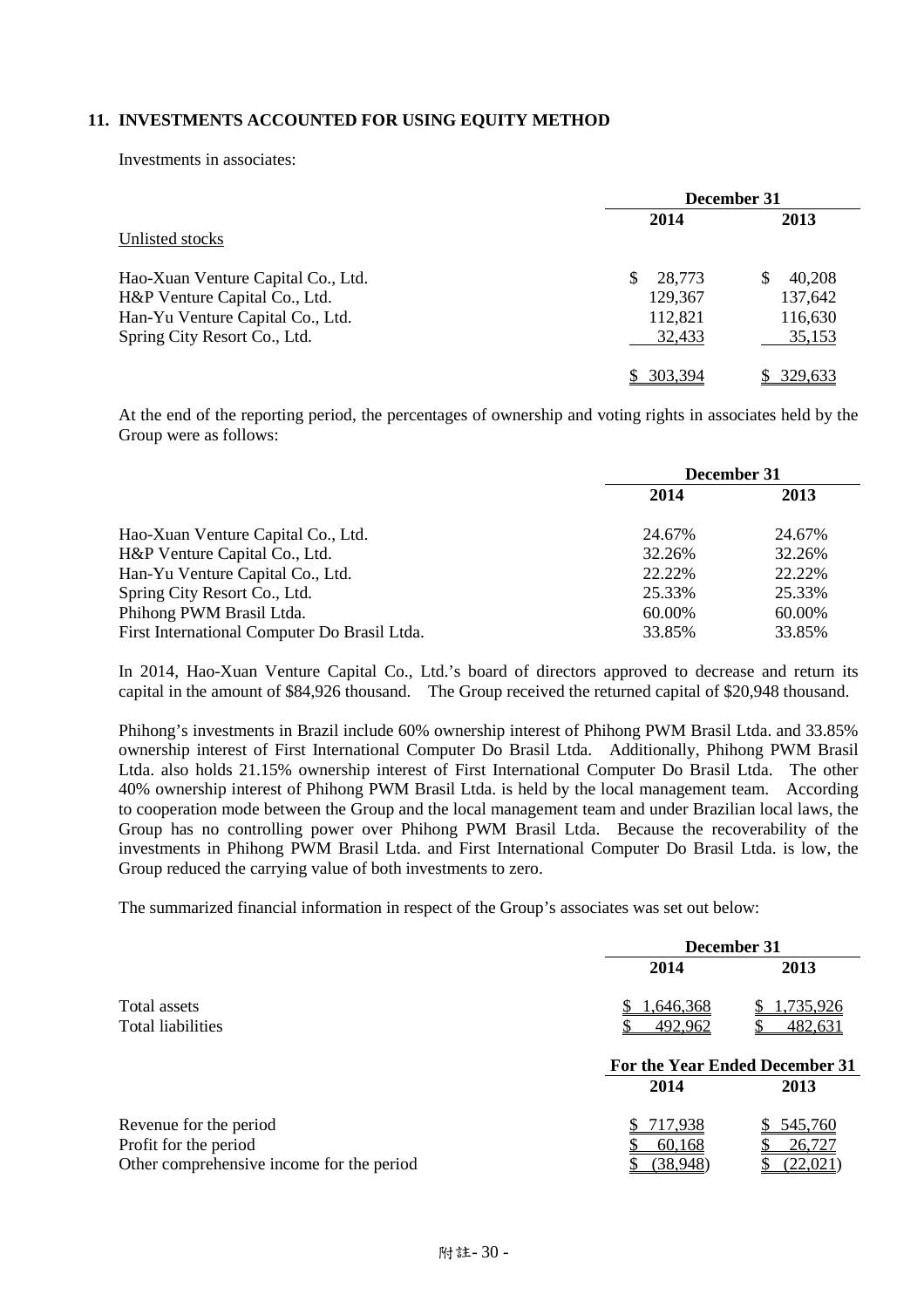The investments accounted by the equity method, the share of profit or loss and other comprehensive income for the years ended December 31, 2014 and 2013 were based on the associates' financial statements which were audited by auditors for the same years.

# **12. PROPERTY, PLANT AND EQUIPMENT**

|                                                                                               | Freehold<br>Land        | <b>Buildings</b>                    | <b>Machinery</b><br>and<br>Equipment | Other<br>Equipment                   | Construction<br>in Progress | <b>Total</b>                         |
|-----------------------------------------------------------------------------------------------|-------------------------|-------------------------------------|--------------------------------------|--------------------------------------|-----------------------------|--------------------------------------|
| Cost                                                                                          |                         |                                     |                                      |                                      |                             |                                      |
| Balance at January 1, 2013<br>Additions<br>Disposals                                          | 254,350<br>\$<br>16,379 | \$2,446,205<br>33,535<br>(2,491)    | \$2,365,881<br>63,653<br>(36,389)    | \$<br>604,405<br>58,510<br>(27, 884) | \$<br>284,237<br>586,986    | \$5,955,078<br>759,063<br>(66, 764)  |
| Effect of foreign currency<br>exchange differences<br>Others                                  | 757                     | 126,133<br>8,230                    | 136,846<br>104,169                   | 20,678<br>(63,507)                   | 26,181<br>(59, 298)         | 310,595<br>(10, 406)                 |
| Balance at December 31,<br>2013                                                               | 271,486                 | \$2,611,612                         | \$2,634,160                          | 592,202<br>S                         | 838,106                     | \$ 6,947,566                         |
| Accumulated depreciation<br>and impairment                                                    |                         |                                     |                                      |                                      |                             |                                      |
| Balance at January 1, 2013<br>Disposals<br>Depreciation expense                               | \$                      | \$<br>837,046<br>(1,370)<br>100,425 | \$1,186,716<br>(23,030)<br>254,209   | 437,732<br>\$<br>(25,099)<br>65,481  | \$                          | \$2,461,494<br>(49, 499)<br>420,115  |
| Effect of foreign currency<br>exchange differences<br>Others                                  |                         | 43,756<br>(1,144)                   | 69,267<br>59,424                     | 15,694<br>(58, 533)                  |                             | 128,717<br>(253)                     |
| Balance at December 31,<br>2013                                                               | \$                      | 978,713<br>\$                       | \$1,546,586                          | 435,275<br>\$                        | \$                          | \$ 2,960,574                         |
| Carrying amounts at<br>December 31, 2013                                                      | 271,486                 | \$1,632,899                         | \$1,087,574                          | 156,927                              | 838,106                     | \$ 3,986,992                         |
| Cost                                                                                          |                         |                                     |                                      |                                      |                             |                                      |
| Balance at January 1, 2014<br>Additions<br>Disposals                                          | \$<br>271,486           | \$2,611,612<br>33,304<br>(137,218)  | \$2,634,160<br>145,128<br>(130, 159) | 592,202<br>\$<br>58,195<br>(39,169)  | \$<br>838,106<br>621,849    | \$6,947,566<br>858,476<br>(306, 546) |
| Effect of foreign currency<br>exchange differences<br>Others                                  | 1,830                   | 126,547<br>12,520                   | 141,266<br>(34)                      | 21,057<br>9,693                      | 65,216<br>(24, 168)         | 355,916<br>(1,989)                   |
| Balance at December 31,<br>2014                                                               | 273,316<br>\$           | 2,646,765                           | 2,790,361                            | 641,978<br>\$                        | 1,501,003<br>\$             | \$7,853,423                          |
| Accumulated depreciation<br>and impairment                                                    |                         |                                     |                                      |                                      |                             |                                      |
| Balance at January 1, 2014<br>Disposals<br>Depreciation expense<br>Effect of foreign currency | \$                      | \$<br>978,713<br>(70,315)<br>98,915 | \$1,546,586<br>(87,006)<br>239,978   | 435,275<br>\$<br>(36, 460)<br>61,673 | \$                          | \$2,960,574<br>(193, 781)<br>400,566 |
| exchange differences<br>Others                                                                |                         | 51,022                              | 88,226<br>(33)                       | 17,266<br><u>33</u>                  |                             | 156,514                              |
| Balance at December 31,<br>2014                                                               |                         | \$1,058,335                         | \$1,787,751                          | 477,787                              |                             | \$ 3,323,873                         |
| Carrying amounts at<br>December 31, 2014                                                      | 273,316                 | \$1,588,430                         | \$1,002,610                          | 164,191<br>\$                        | \$1,501,003                 | \$4,529,550                          |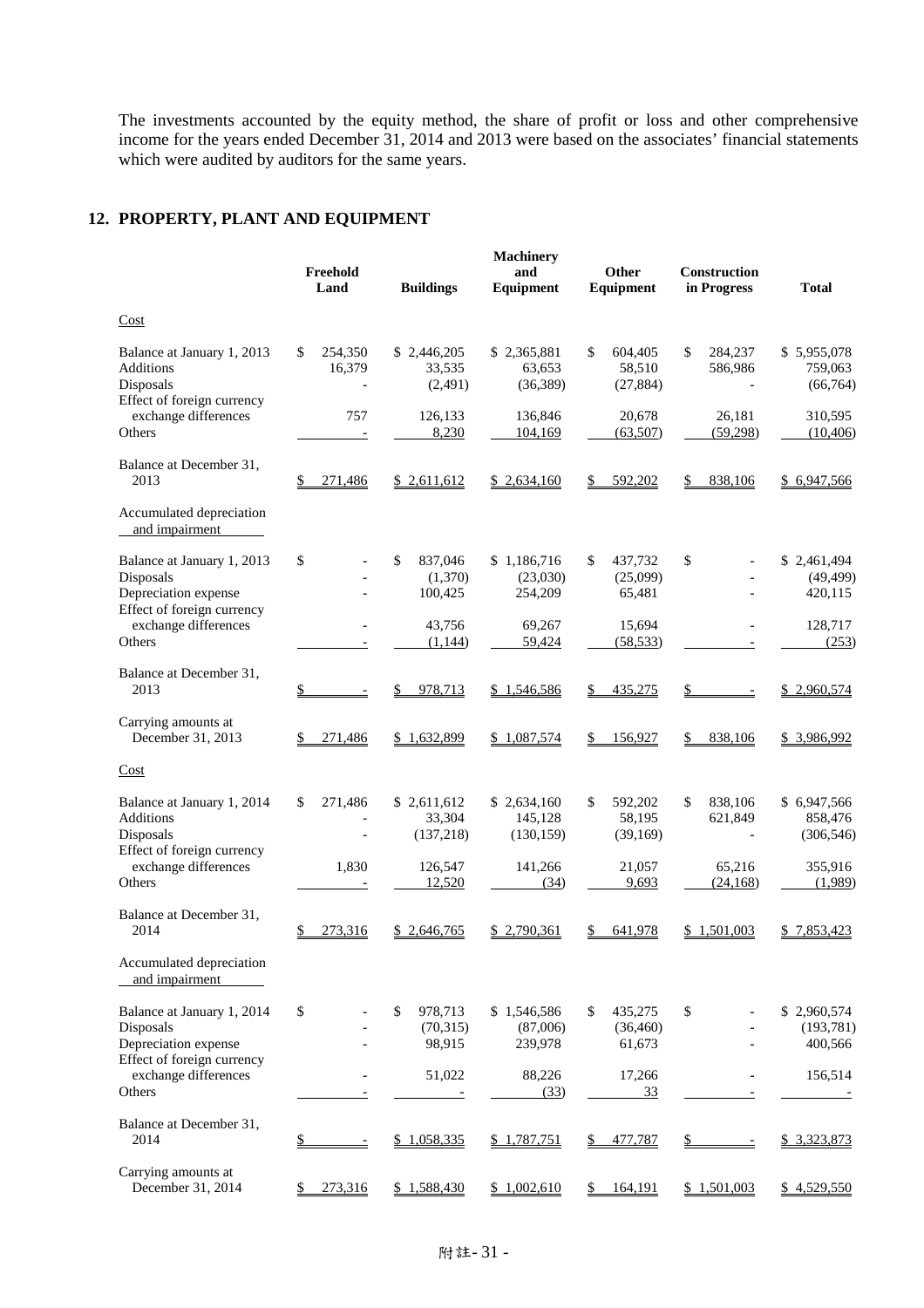The above items of property, plant and equipment were depreciated on a straight-line basis over the following estimated useful life:

| <b>Buildings</b>        |              |
|-------------------------|--------------|
| Main building           | 50 years     |
| Engineering system      | 10 years     |
| Machinery and equipment | $3-10$ years |
| Other equipment         | 3-5 years    |

Refer to Note 28 for the carrying amount of property, plant and equipment that had been pledged by the Group to secure long-term loans.

# **13. INTANGIBLE ASSETS**

|                                                                                                                    | <b>Completed</b><br><b>Investment</b><br><b>Property</b> |
|--------------------------------------------------------------------------------------------------------------------|----------------------------------------------------------|
| Cost                                                                                                               |                                                          |
| Balance at January 1, 2013<br><b>Additions</b><br>Disposals<br>Effect of foreign currency exchange differences     | \$<br>77,356<br>18,372<br>(2,193)<br>1,085               |
| Balance at December 31, 2013                                                                                       | \$<br>94,620                                             |
| Accumulated amortization and impairment                                                                            |                                                          |
| Balance at January 1, 2013<br>Depreciation expense<br>Disposals<br>Effect of foreign currency exchange differences | \$<br>34,596<br>15,381<br>(2,071)<br>406                 |
| Balance at December 31, 2013                                                                                       | \$<br>48,312                                             |
| Carrying amounts at December 31, 2013                                                                              | \$<br>46,308                                             |
| Cost                                                                                                               |                                                          |
| Balance at January 1, 2014<br>Additions<br>Disposals<br>Effect of foreign currency exchange differences            | $\mathcal{S}$<br>94,620<br>13,723<br>(8, 423)<br>1,832   |
| Balance at December 31, 2014                                                                                       | 101,752<br>$\frac{1}{2}$                                 |
| Accumulated amortization and impairment                                                                            |                                                          |
| Balance at January 1, 2014<br>Depreciation expense<br>Disposals<br>Effect of foreign currency exchange differences | \$<br>48,312<br>14,963<br>(7,992)<br>666                 |
| Balance at December 31, 2014                                                                                       | 55,949<br>\$                                             |
| Carrying amounts at December 31, 2014                                                                              | 45,803<br>\$                                             |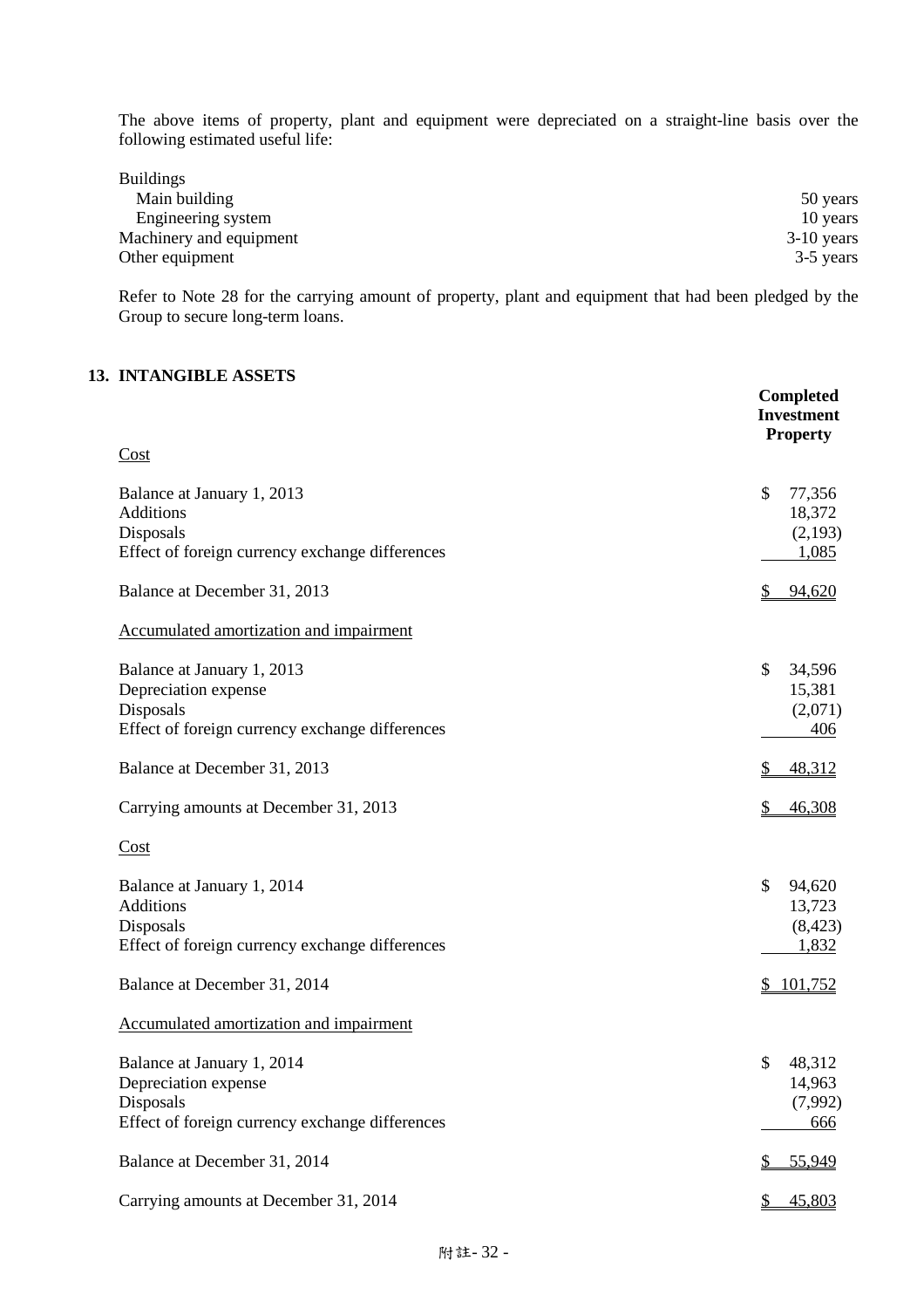The above items of intangible assets were depreciated on a straight-line basis over estimated useful life of 2 to 5 years.

# **14. PREPAYMENTS FOR LEASE**

|                       | December 31            |                       |  |
|-----------------------|------------------------|-----------------------|--|
|                       | 2014                   | 2013                  |  |
| Current<br>Noncurrent | 4,078<br>\$<br>161,372 | 3,303<br>S<br>133,309 |  |
|                       | \$165,450              | 136,612               |  |

Prepayments for lease are prepaid for land use rights for land located in Mainland China.

# **15. BORROWINGS**

# **Short-term Debt**

|                                                                                                                                                                                                                                                                                                                                                                                                                                                                                                                                                                                                                                                                                                                                             | December 31 |                                    |
|---------------------------------------------------------------------------------------------------------------------------------------------------------------------------------------------------------------------------------------------------------------------------------------------------------------------------------------------------------------------------------------------------------------------------------------------------------------------------------------------------------------------------------------------------------------------------------------------------------------------------------------------------------------------------------------------------------------------------------------------|-------------|------------------------------------|
|                                                                                                                                                                                                                                                                                                                                                                                                                                                                                                                                                                                                                                                                                                                                             | 2014        | 2013                               |
| Unsecured loan                                                                                                                                                                                                                                                                                                                                                                                                                                                                                                                                                                                                                                                                                                                              |             |                                    |
| <b>Bank borrowings</b><br>Interest rate                                                                                                                                                                                                                                                                                                                                                                                                                                                                                                                                                                                                                                                                                                     |             | 100,000<br>1.32%                   |
| <b>Long-term Debt</b>                                                                                                                                                                                                                                                                                                                                                                                                                                                                                                                                                                                                                                                                                                                       |             |                                    |
|                                                                                                                                                                                                                                                                                                                                                                                                                                                                                                                                                                                                                                                                                                                                             |             | December 31                        |
|                                                                                                                                                                                                                                                                                                                                                                                                                                                                                                                                                                                                                                                                                                                                             | 2014        | 2013                               |
| Unsecured loan                                                                                                                                                                                                                                                                                                                                                                                                                                                                                                                                                                                                                                                                                                                              |             |                                    |
| Medium-term loan<br>Repayable from March 13, 2013 to March 13, 2015; interest rate<br>was 1.42% on December 31, 2013. Interest is paid monthly<br>and principal is due on March 13, 2015. Principal was fully<br>repaid in June 2014.<br>Medium-term loan<br>Repayable from August 13, 2013 to August 13, 2015; interest rate<br>was 1.42% on December 31, 2013. Interest is paid monthly<br>and principal is due on August 13, 2015. Principal was fully<br>repaid in June 2014.<br>Medium-term secured loan<br>Repayable from December 11, 2013 to December 11, 2015;<br>interest rate was 1.39% on December 31, 2013. Interest is paid<br>monthly and principal is due on December 11, 2015. Principal<br>was fully repaid in June 2014. | \$          | 100,000<br>S<br>100,000<br>250,000 |
|                                                                                                                                                                                                                                                                                                                                                                                                                                                                                                                                                                                                                                                                                                                                             |             | (Continued)                        |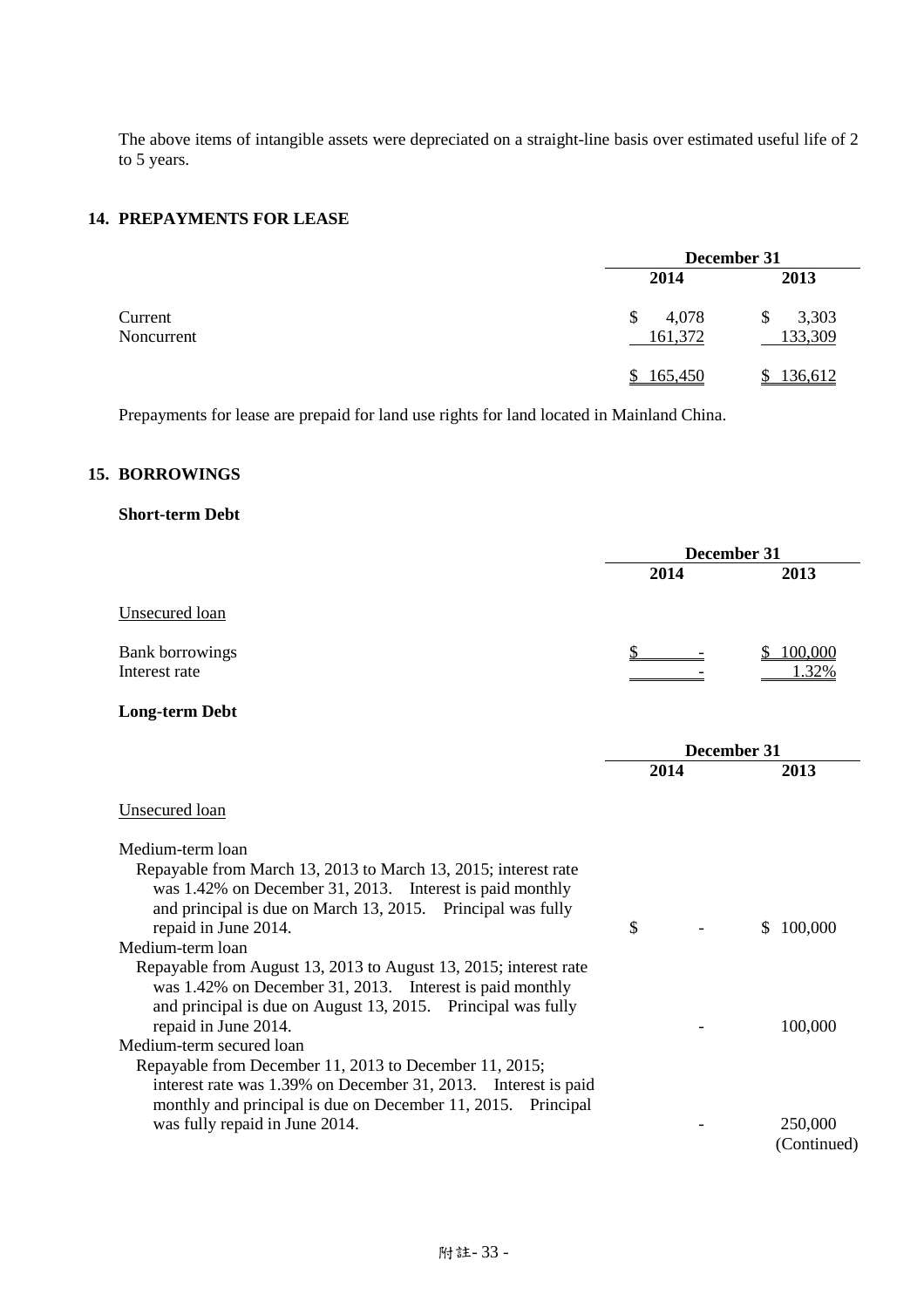|                                                                                                                                                                                                                                                                                                                                                                                                             | December 31 |      |                               |
|-------------------------------------------------------------------------------------------------------------------------------------------------------------------------------------------------------------------------------------------------------------------------------------------------------------------------------------------------------------------------------------------------------------|-------------|------|-------------------------------|
|                                                                                                                                                                                                                                                                                                                                                                                                             |             | 2014 | 2013                          |
| Secured loan                                                                                                                                                                                                                                                                                                                                                                                                |             |      |                               |
| Medium-term secured loan<br>Repayable from December 11, 2013 to December 11, 2015;<br>interest rate was 1.39% on December 31, 2013. Interest is paid<br>monthly and principal is due on December 11, 2015. Principal<br>was fully repaid in June 2014.<br>Medium-term secured loan<br>Repayable from August 13, 2013 to November 19, 2015; interest<br>rate was 1.48% on December 31, 2013. Interest is due | \$          |      | \$250,000                     |
| monthly and principal is repaid monthly from December 19,<br>2013. Principal was fully repaid in June 2014.<br>Long-term loans payable - current portion<br>Less:                                                                                                                                                                                                                                           |             |      | 100,000<br>800,000<br>(8,333) |
|                                                                                                                                                                                                                                                                                                                                                                                                             |             |      | 791,667<br>(Concluded)        |

For pledged properties and endorsements/guarantees, please see Notes 27 and 28 to the consolidated financial statements.

# **16. BONDS PAYABLE**

|                                      | December 31 |                          |  |
|--------------------------------------|-------------|--------------------------|--|
|                                      | 2014        | 2013                     |  |
| Unsecured domestic convertible bonds | 429 189     | $\overline{\phantom{0}}$ |  |

On June 4, 2014, the Company issued 15 thousand units of \$100 thousand 0% NT unsecured convertible bonds in Taiwan, with an aggregate principal of \$1,500,000 thousand, proceeds from issue was \$1,503,000 thousand.

Each bond entitles the holder to convert into ordinary shares of the Company at a conversion price of \$20.4. If the Company changes its capital or pays cash dividends, the conversion price will be adjusted by the formula set up in the prospectus. After August 9, 2014, the conversion price has been adjusted to \$19.9. Conversion may occur at any time between July 5, 2014 and May 25, 2017. If the bonds are not converted, they will be redeemed on June 4, 2017 at \$100 thousand each.

The convertible bonds contain both liability and equity components. The equity component was presented in equity under the heading of capital surplus. The effective interest rate of the liability component was 1.7% per annum on initial recognition.

| Proceeds from issue (less transaction costs \$5,669 thousand)                       | \$1,497,331 |
|-------------------------------------------------------------------------------------|-------------|
| Equity component (less transaction costs allocated to the equity component of \$272 |             |
| thousand)                                                                           | (71, 878)   |
| Liability component at the date of issue.                                           | 1,425,453   |
| Interest charged at an effective interest rate of 1.70%                             | 13,944      |
| Conversion to common shares                                                         | (10,208)    |
| Liability component at December 31, 2014                                            | 1,429,189   |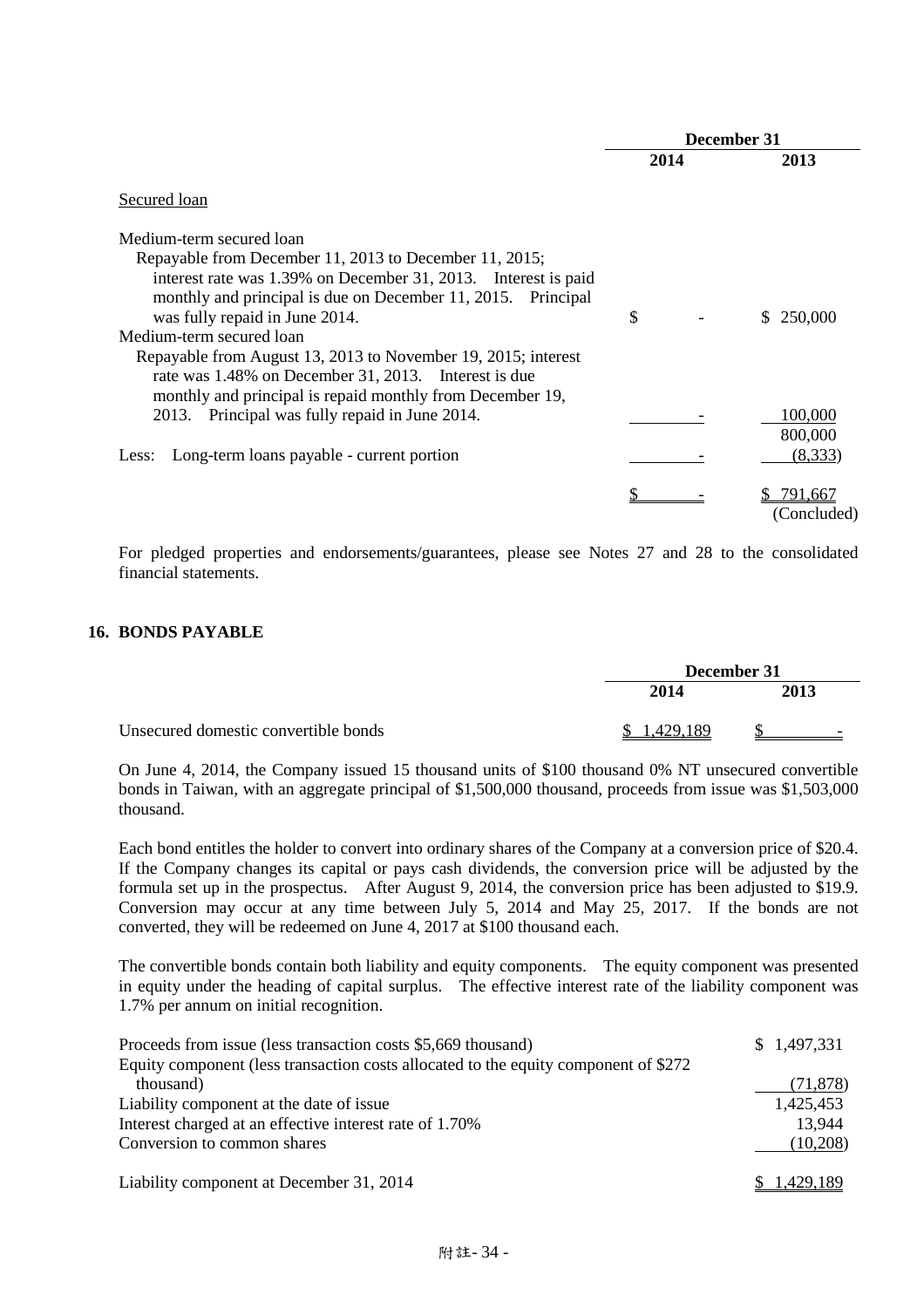# **17. OTHER PAYABLES**

|                                                                 | December 31 |           |  |           |
|-----------------------------------------------------------------|-------------|-----------|--|-----------|
|                                                                 |             | 2014      |  | 2013      |
| Payable for purchase of equipment                               | \$          | 33,985    |  | 37,946    |
| Payable for salaries and bonus                                  |             | 340,364   |  | 307,706   |
| Compensation payable to employees and directors and supervisors |             | 26,612    |  | 27,456    |
| Payable for annual leave                                        |             | 44,736    |  | 37,880    |
| <b>Others</b>                                                   |             | 610,425   |  | 617,658   |
|                                                                 |             | 1.056.122 |  | 1,028,646 |

# **18. PROVISION (RECORDED AS OTHER CURRENT LIABILITIES)**

|                      | December 31 |            |  |
|----------------------|-------------|------------|--|
|                      | 2014        | 2013       |  |
| Warranties           | 9,366<br>\$ | 9,444<br>S |  |
| <b>Export losses</b> | 49,052      | 49,052     |  |
|                      | \$58,418    | \$58,496   |  |

The provision for warranty claims represents the present value of management's best estimate of the future outflow of economic benefits that will be required under the Group's obligations for warranties under local regulations on sale of goods.

The provision of export loss represents the possible product returns and rebates; the amount was estimated based on historical experience, management's judgments and other known reasons.

## **19. RETIREMENT BENEFIT PLANS**

a. Defined contribution plans

The Company adopted a pension plan under the Labor Pension Act (LPA), which is a state-managed defined contribution plan. Under the LPA, an entity makes monthly contributions to employees' individual pension accounts at 6% of monthly salaries and wages.

b. Defined benefit plans

The Company adopted the defined benefit plan under the Labor Standards Law, under which pension benefits are calculated on the basis of the length of service and average monthly salaries of the six months before retirement. The Company contributes amounts equal to 2% of total monthly salaries and wages to a pension fund administered by the pension fund monitoring committee. Pension contributions are deposited in the Bank of Taiwan in the committee's name.

The plan assets are invested in domestic and foreign equity and debt securities, bank deposits, etc. The investments are conducted at the discretion of Bureau of Labor Funds, Ministry of Labor or under the mandated management. However, in accordance with Regulations for Revenues, Expenditure, Safeguard and Utilization of the Labor Retirement Fund, the return generated by employees' pension contributions should not be below the interest rate for a 2-year time deposit with local banks.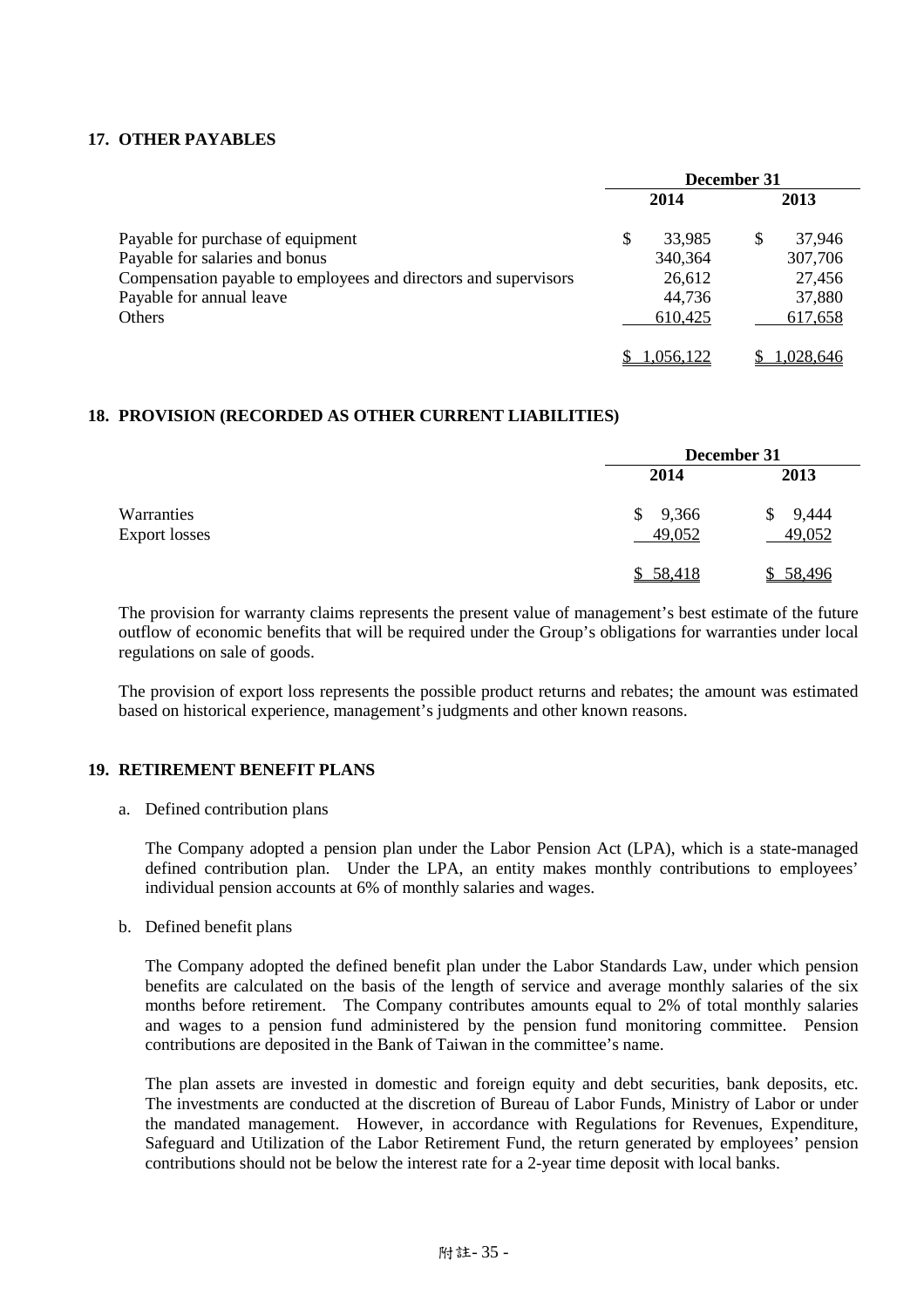The actuarial valuations of plan assets and the present value of the defined benefit obligation were carried out by qualified actuaries. The principal assumptions used for the purposes of the actuarial valuations were as follows:

|                                   | December 31 |        |  |
|-----------------------------------|-------------|--------|--|
|                                   | 2014        | 2013   |  |
| Discount rates                    | 1.875%      | 1.875% |  |
| Expected return on plan assets    | 2.00%       | 2.00%  |  |
| Expected rates of salary increase | 3.50%       | 3.25%  |  |

The assessment of the overall expected rate of return was based on historical return trends and analysts' predictions of the market for the asset over the life of the related obligation, by reference to the expected use of the plan assets and the impact of the related minimum return.

Amounts recognized in profit or loss in respect of these defined benefit plans were as follows:

|                                   | For the Year Ended December 31 |             |  |
|-----------------------------------|--------------------------------|-------------|--|
|                                   | 2014                           | 2013        |  |
| Current service cost              | \$<br>855                      | \$<br>1,204 |  |
| Interest cost                     | 2,062                          | 1,839       |  |
| Expected return on plan assets    | (919)                          | (894)       |  |
|                                   | 1,998                          | 2,149       |  |
| An analysis by function           |                                |             |  |
| Operating cost                    | \$<br>197                      | \$<br>201   |  |
| Marketing expenses                | 385                            | 296         |  |
| Administration expenses           | 282                            | 280         |  |
| Research and development expenses | 1,134                          | 1,372       |  |
|                                   | .998                           | 2.149       |  |

Actuarial losses and gains recognized in other comprehensive income for the years ended December 31, 2014 and 2013 were \$9,217 thousand of losses and \$1,201 thousand of gains, respectively. The cumulative amount of actuarial losses and gains recognized in other comprehensive income as of December 31, 2014 and 2013 was \$2,306 thousand of losses and \$6,911 thousand of gains, respectively.

The amounts included in the consolidated balance sheets in respect of the Group's obligations on defined benefit plans were as follows:

|                                                                                 | December 31            |                           |  |
|---------------------------------------------------------------------------------|------------------------|---------------------------|--|
|                                                                                 | 2014                   | 2013                      |  |
| Present value of funded defined benefit obligation<br>Fair value of plan assets | \$124,183<br>(48, 145) | 109,995<br>S.<br>(44,809) |  |
| Net liability arising from defined benefit obligation                           | 76,038                 | 65,186                    |  |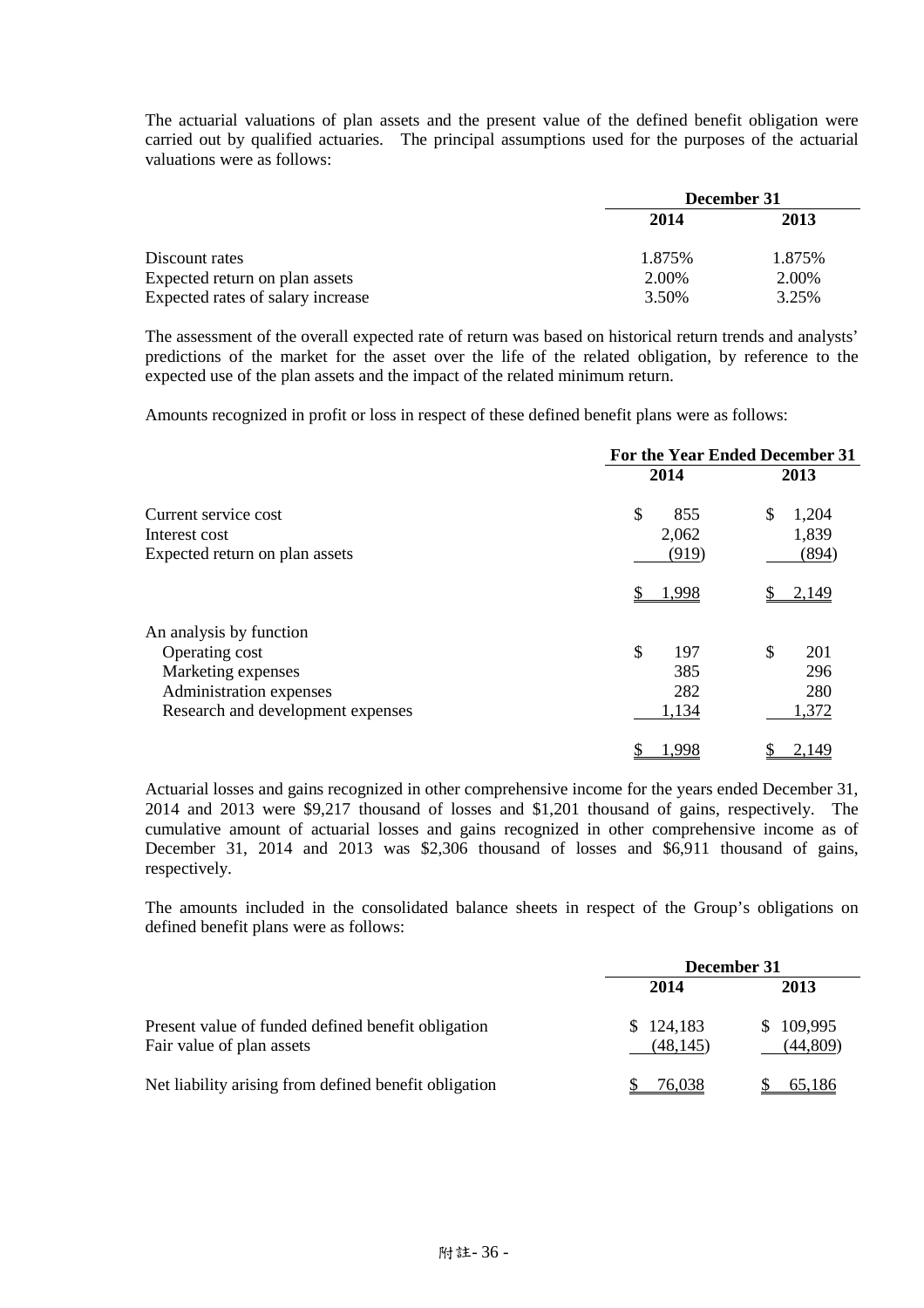Movements in the present value of the defined benefit obligations were as follows:

|                                    | For the Year Ended December 31 |           |  |
|------------------------------------|--------------------------------|-----------|--|
|                                    | 2014                           | 2013      |  |
| Opening defined benefit obligation | 109,995<br>S.                  | \$113,180 |  |
| Current service cost               | 855                            | 1,204     |  |
| Interest cost                      | 2,062                          | 1,839     |  |
| Actuarial losses/(gains)           | 11,271                         | (1,728)   |  |
| Others                             |                                | (4,500)   |  |
| Closing defined benefit obligation | 124.183                        | 109.995   |  |

Movements in the fair value of the plan assets were as follows:

|                                      | For the Year Ended December 31 |          |  |
|--------------------------------------|--------------------------------|----------|--|
|                                      | 2014                           | 2013     |  |
| Opening fair value of plan assets    | \$44,809                       | \$46,388 |  |
| Expected return on plan assets       | 919                            | 894      |  |
| Actuarial gains/(losses)             | 166                            | (281)    |  |
| Contributions from plan participants | 2,251                          | 2,308    |  |
| Benefits paid                        |                                | (4,500)  |  |
| Closing fair value of plan assets    | 48.145                         | 44.809   |  |

The actual return on plan assets for the years ended December 31, 2014 and 2013 was \$1,085 thousand and \$613 thousand, respectively.

The major categories and related percentage of the fair value of plan assets at the balance sheet date were as follows:

|                                   | December 31 |                |  |
|-----------------------------------|-------------|----------------|--|
|                                   | 2014        | 2013<br>43.64% |  |
| Equity instruments                | 48.46%      |                |  |
| Debt instruments                  | 11.53%      | 9.83%          |  |
| Deposit in financial institutions | 18.82%      | 22.17%         |  |
| Others                            | 21.19%      | 24.36%         |  |
|                                   | 100.00%     | 100.00%        |  |

The Group chose to disclose the history of experience adjustments as the amounts determined for each accounting period prospectively from the date of transition to IFRSs (January 1, 2012):

|                                  | December 31    |         |         | <b>January 1</b> |
|----------------------------------|----------------|---------|---------|------------------|
|                                  | 2014           | 2013    | 2012    | 2012             |
| Present value of defined benefit |                |         |         |                  |
| obligation                       | <u>124,183</u> | 109,995 | 113,180 | 131,560          |
| Fair value of plan assets        | 48,145         | 44,809  | 46,388  | 58,290           |
| Deficit                          | 76,038         | 65,186  | 66,792  | 73,270           |
| Experience adjustments on plan   |                |         |         |                  |
| liabilities                      | (7,662)        | 4.068   | 7,536   |                  |
| Experience adjustments on plan   |                |         |         |                  |
| assets                           | 166            | (281)   | (656)   |                  |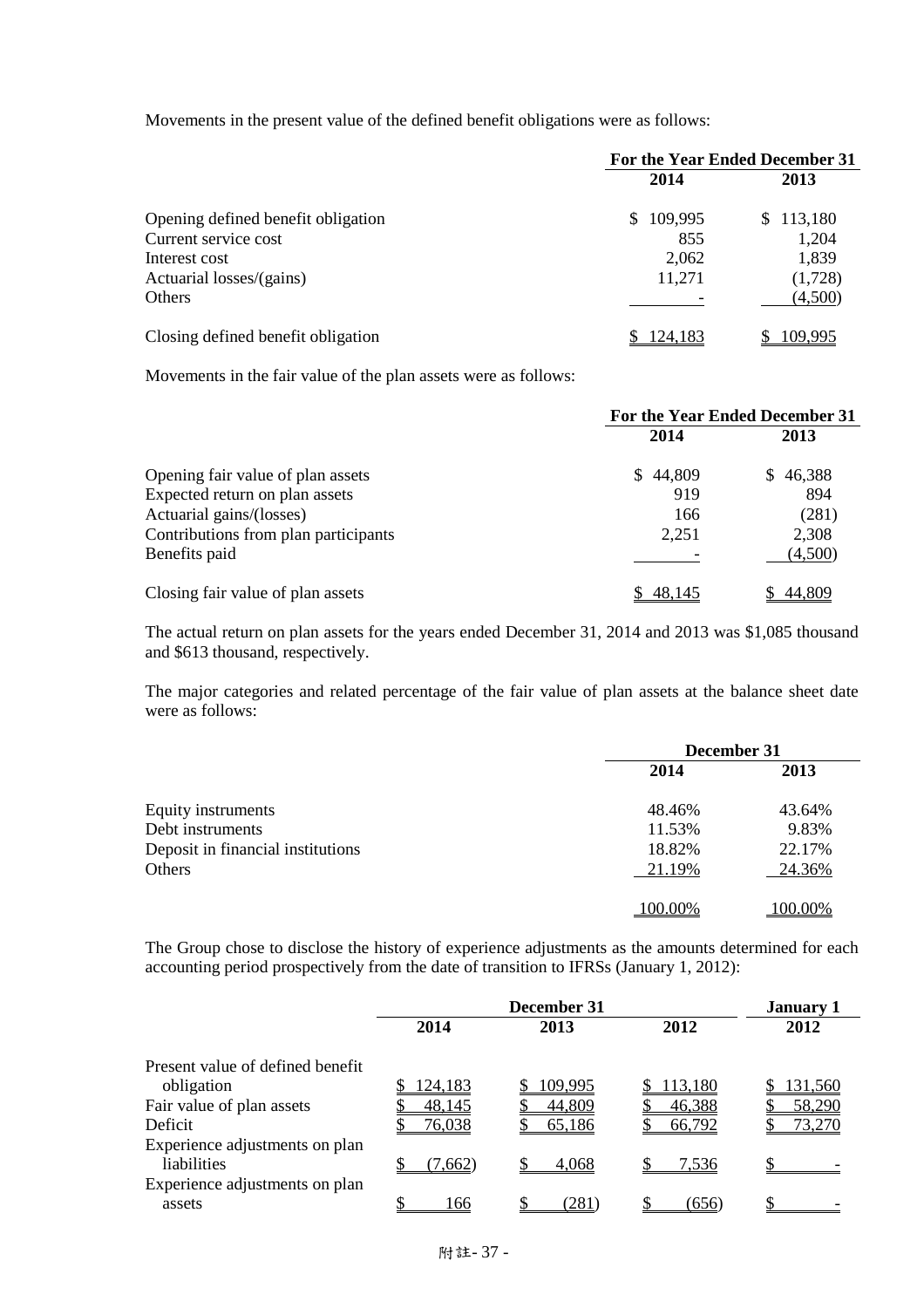The Company expects to make a contribution of \$2,094 thousand and \$1,998 thousand to the defined benefit plans during the annual period beginning after 2014 and 2013.

# **20. EQUITY**

#### **Share Capital**

|                                                       | December 31  |           |  |
|-------------------------------------------------------|--------------|-----------|--|
|                                                       | 2014<br>2013 |           |  |
| Number of shares authorized (in thousands)            | 600,000      | 600,000   |  |
| Shares authorized                                     | 6,000,000    | 6,000,000 |  |
| Number of shares issued and fully paid (in thousands) | 277,688      | 277,164   |  |
| Shares issued                                         | 2,776,884    | 2,771,639 |  |

Fully paid ordinary shares, which have a par value of NT\$10, carry one vote per share and carry a right to dividends.

On June 19, 2014, Phihong Technology Co., Ltd.'s board of stockholders resolved to issue 5,000 thousand restricted stock shares, with a par value of NT\$10 each, or \$50,000 thousand total. Each share's exercise value is NT\$0. Except for restrictions against the transfer of shares, the rights and obligations of these common stocks (including allotment, dividend, shareholders' voting right, and capital injection right, etc.) before the employees fulfill the vesting conditions, are the same with other outstanding common stocks. As of the date December 31, 2014, the Company has not actually issued restricted stock shares.

## **Capital Surplus**

|                                     | December 31 |           |      |         |
|-------------------------------------|-------------|-----------|------|---------|
|                                     | 2014        |           | 2013 |         |
| Issuance of common shares           |             | 226,556   | \$   | 226,556 |
| Conversion of bonds                 |             | 667,058   |      | 661,582 |
| Treasury share transactions         |             | 48,234    |      | 48,234  |
| Interest payable of bond conversion |             | 13,243    |      | 13,243  |
| Convertible bonds                   |             | 71,365    |      |         |
|                                     |             | 1.026.456 |      | 949.615 |

The capital surplus arising from shares issued in excess of par (including share premium from issuance of common shares, conversion of bonds and treasury share transactions) and donations may be used to offset a deficit; in addition, when the Company has no deficit, such capital surplus may be distributed as cash dividends or transferred to share capital (limited to a certain percentage of the Company's capital and once a year).

The capital surplus from long-term investments, employee share options and share warrants may not be used for any purpose.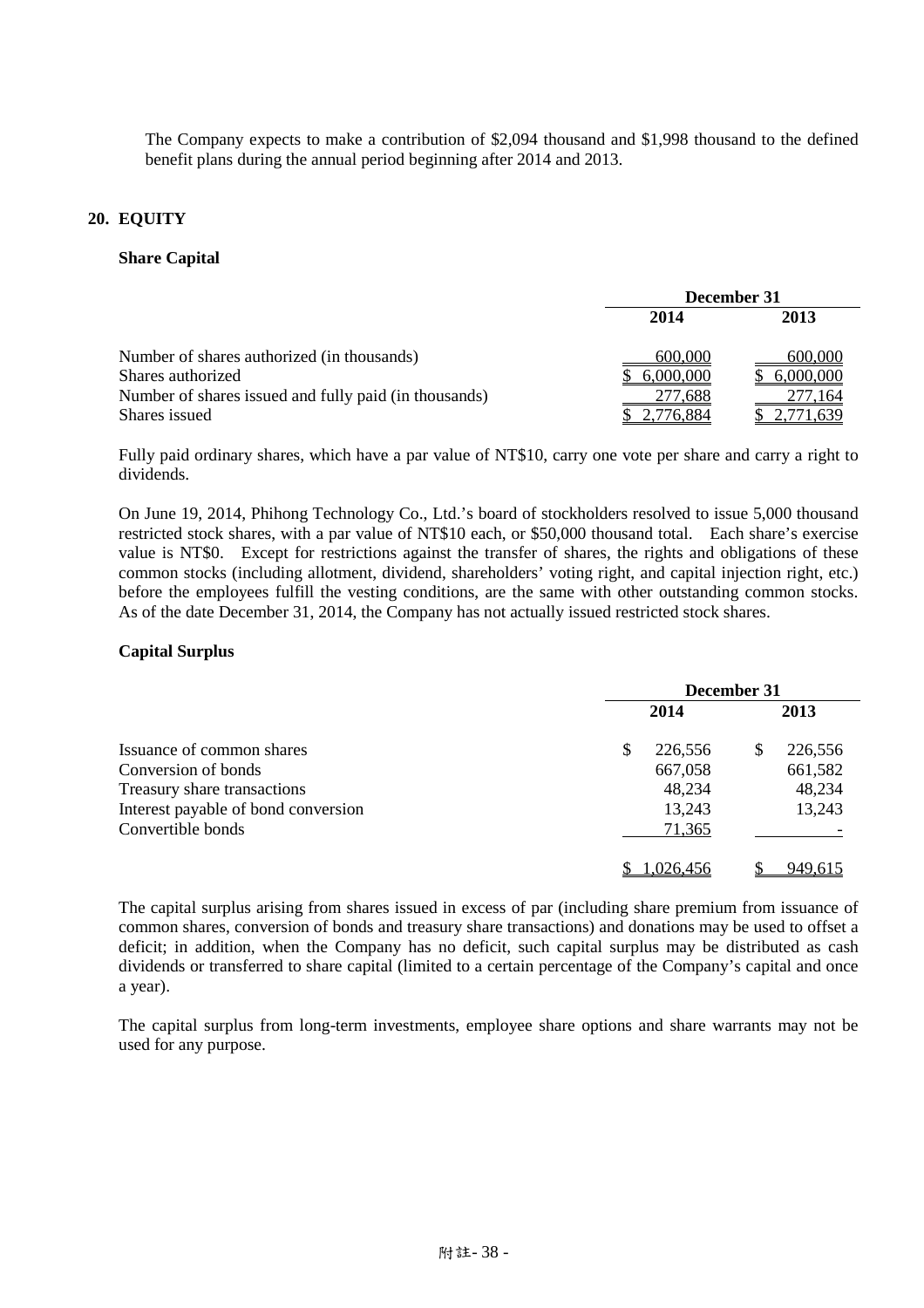# **Retained Earnings and Dividend Policy**

Under the Company Law of the ROC and Phihong's Articles of Incorporation, 10% of Phihong's annual earnings, net of tax and any deficit, should first be appropriated as legal reserve until such reserve equals to the amount of Phihong's capital, and then a special reserve should be appropriated as required by laws or local authorities. Any remaining earnings plus unappropriated earnings accumulated in prior years, unless to be retained partially by Phihong or resolved otherwise by the stockholders, should be appropriated as follows:

- a. Not greater than 2% as remuneration to directors and supervisors;
- b. Not less than 10% as bonuses to employees; and
- c. The remaining as dividends, of which at least 10% should be cash dividends.

For the years ended December 31, 2014 and 2013, the bonus to employees was \$23,951 thousand and \$24,710 thousand, respectively, and the remuneration to directors and supervisors was \$2,661 thousand and \$2,746 thousand, respectively. The bonus to employees and remuneration to directors and supervisors were expensed based on estimated percentage of net income (net of the bonus and remuneration). Material differences between such estimated amounts and the amounts proposed by the board of directors in the following year are adjusted for in the current year. If the actual amounts subsequently resolved by the stockholders differ from the proposed amounts, the differences are recorded in the year of stockholders' resolution as a change in accounting estimate. If a share bonus is resolved to be distributed to employees, the number of shares is determined by dividing the amount of the share bonus by the closing price (after considering the effect of cash and stock dividends) of the shares of the day immediately preceding the stockholders' meeting.

Under Rule No. 1010012865 and Rule No. 1010047490 issued by the FSC and the directive titled "Questions and Answers for Special Reserves Appropriated Following Adoption of IFRSs", a company should appropriate to special reserve. Any special reserve appropriate may be reversed to the extent that the net debt balance reverses and thereafter distributed.

Appropriation of earnings to legal reserve shall be made until the legal reserve equals the Company's capital surplus. Legal reserve may be used to offset deficit. If the Company has no deficit and the legal reserve has exceeded 25% of the Company's paid-in capital, the excess may be transferred to capital or distributed in cash.

Except for non-ROC resident stockholders, all stockholders receiving the dividends are allowed a tax credit equal to their proportionate share of the income tax paid by the Company.

The appropriations of earnings for 2013 and 2012 had been approved in stockholders' meetings held on June 19, 2014 and June 14, 2013, respectively. The appropriations and dividends per share were as follows:

|                |                     | <b>Appropriation of Earnings</b> |                                                         | Dividends Per Share (NT\$) |  |  |
|----------------|---------------------|----------------------------------|---------------------------------------------------------|----------------------------|--|--|
|                |                     |                                  | For Year 2013 For Year 2012 For Year 2013 For Year 2012 |                            |  |  |
| Legal reserve  | $\frac{\$}{15.254}$ | \$ 30.955                        | $S -$                                                   | $S -$                      |  |  |
| Cash dividends | 137.281             | 277.164                          | 0.5                                                     | 1.00                       |  |  |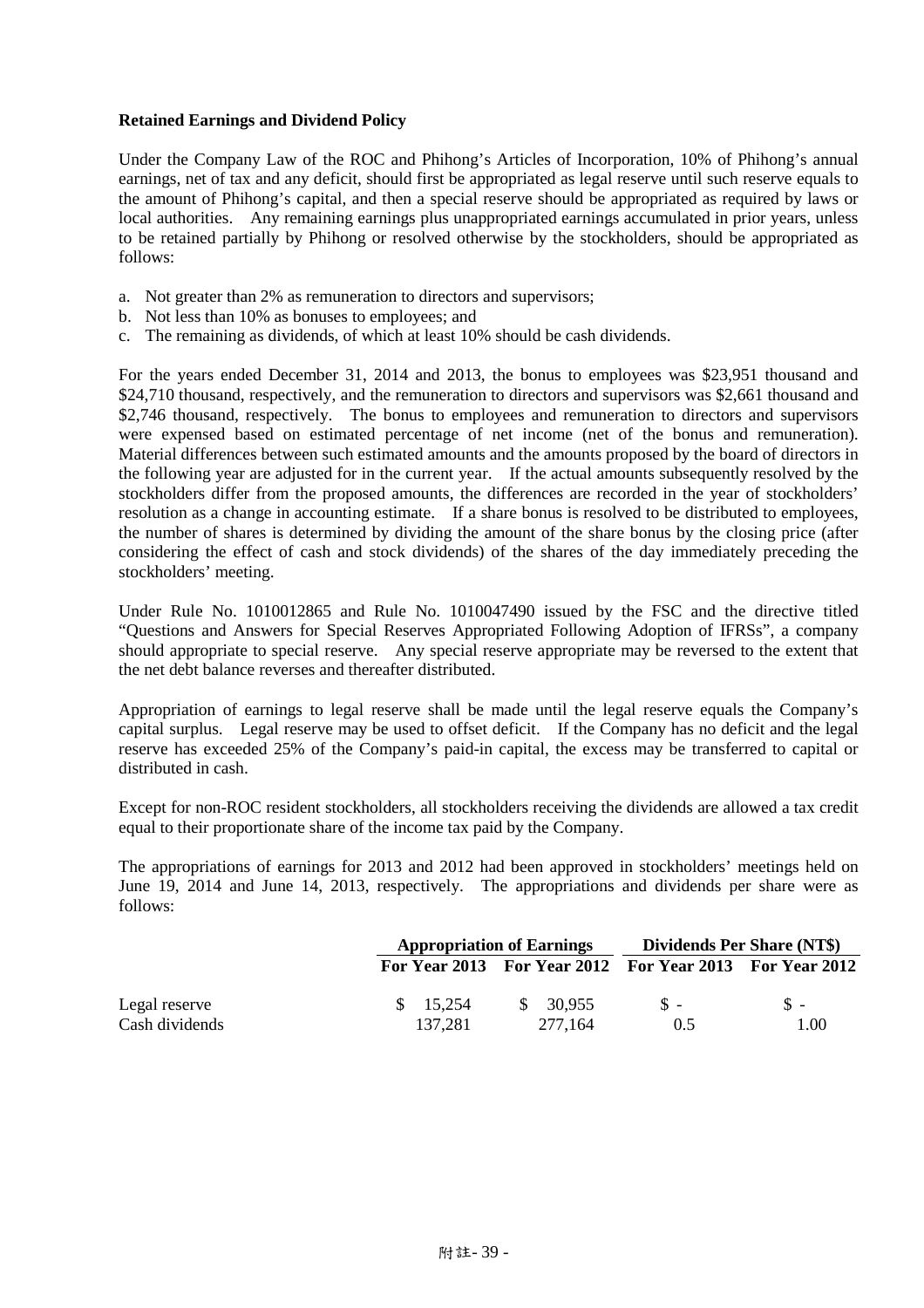The bonus to employees and the remuneration to directors and supervisors for 2013 and 2012 had been approved in the stockholders' meeting held on June 19, 2014 and June 14, 2013, respectively. Related amounts were as follows:

|                                                     | For the Year Ended 2013 |                          |               | For the Year Ended 2012          |                          |    |                                  |
|-----------------------------------------------------|-------------------------|--------------------------|---------------|----------------------------------|--------------------------|----|----------------------------------|
|                                                     |                         | Cash<br><b>Dividends</b> |               | <b>Stock</b><br><b>Dividends</b> | Cash<br><b>Dividends</b> |    | <b>Stock</b><br><b>Dividends</b> |
| Bonus to employees<br>Remuneration of directors and | S.                      | 24,710                   | $\mathcal{S}$ | $\sim$                           | \$ 50.148                | -S |                                  |
| supervisors                                         |                         | 2,746                    |               | $\overline{\phantom{0}}$         | 5,572                    |    |                                  |

The appropriations of earnings for 2013 were proposed according to the Company's financial statements for the year ended December 31, 2013, which were prepared in accordance with the Guidelines Governing the Preparation of Financial Reports by Securities Issuers and ROC GAAP, and by reference to the balance sheet as of December 31, 2013, which was prepared in accordance with the Guidelines Governing the Preparation of Financial Reports by Securities Issuers (revised) and International Financial Reporting **Standards** 

There was no difference between the amounts accrued and the amounts approved in the stockholders' meetings with respect to bonus to employees and remuneration to directors and supervisors.

The appropriations of earnings for 2014 had been proposed by the Company's board of directors on March 13, 2015. The appropriations and dividends per share were as follows:

| Appropriation<br>of Earnings | <b>Dividends Per</b><br><b>Share (NT\$)</b> |  |
|------------------------------|---------------------------------------------|--|
| 14,785<br>\$.                | $\overline{\phantom{a}}$                    |  |
| 133,062                      | 0.479                                       |  |
| 23,951                       |                                             |  |
| 2,661                        |                                             |  |
|                              |                                             |  |

The appropriations of earnings, the bonus to employees, and the remuneration to directors and supervisors for 2014 are subject to the resolution in the shareholders' meeting to be held on June 11, 2015.

Information on the bonus to employees, directors and supervisors proposed by the Company's board of directors is available on the Market Observation Post System website of the Taiwan Stock Exchange.

## **Special Reserves Appropriated Following First-time Adoption of IFRSs**

The Company transferred unrealized revaluation increment and cumulative translation differences to retained earnings at the amount of \$10,968 thousand and \$250,296 thousand, respectively. The increase in retained earnings that resulted from all IFRSs adjustments was smaller than the total revaluation and translation differences; therefore, the Company appropriated to the special reserve an amount of \$230,859 thousand, the increase in retained earnings that resulted from all IFRSs adjustments on transitions to IFRSs.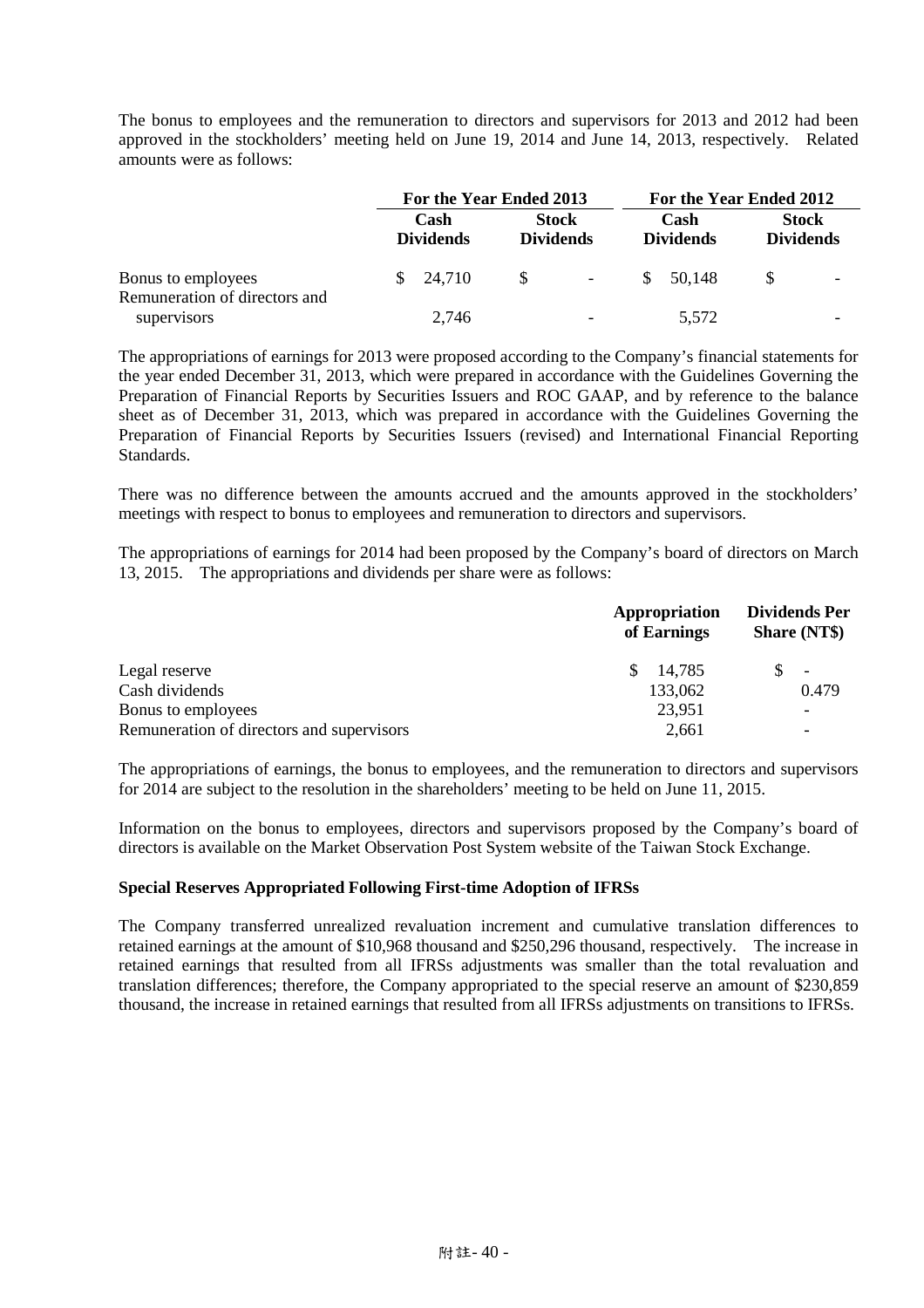### **Other Equity Items**

a. Foreign currency translation reserve

|                                                                                        | For the Year Ended December 31 |                        |  |
|----------------------------------------------------------------------------------------|--------------------------------|------------------------|--|
|                                                                                        | 2014                           | 2013                   |  |
| Balance at January 1<br>Exchange differences arising on translating foreign operations | 73.280<br>272,690              | \$(148,361)<br>221,641 |  |
| <b>Balance at December 31</b>                                                          | \$ 345,970                     | 73.280)                |  |

Exchange differences relating to the translation of the results and net assets of the Group's foreign operations from their functional currencies to the Group's presentation currency (i.e. New Taiwan dollars) were recognized directly in other comprehensive income and accumulated in the foreign currency translation reserve. Exchange differences previously accumulated in the foreign currency translation reserve (in respect of translating both the net assets of foreign operations and hedges of foreign operations) were reclassified to profit or loss on the disposal of the foreign operation.

#### b. Investments revaluation reserve

|                                                                                                                                | For the Year Ended December 31 |             |  |
|--------------------------------------------------------------------------------------------------------------------------------|--------------------------------|-------------|--|
|                                                                                                                                | 2014                           | 2013        |  |
| Balance at January 1                                                                                                           | \$(26,428)                     | \$ (15,603) |  |
| Unrealized gain arising on revaluation of available-for-sale<br>financial assets                                               |                                | (1,875)     |  |
| Share of unrealized gain on revaluation of available-for-sale<br>financial assets of associates accounted for using the equity |                                |             |  |
| method                                                                                                                         | (10,771)                       | (8,950)     |  |
| Balance at December 31                                                                                                         | (37,199)                       | \$ (26,428) |  |

The investments revaluation reserve represents the cumulative gains and losses arising on the revaluation of available-for-sale financial assets that have been recognized in other comprehensive income, net of amounts reclassified to profit or loss when those assets have been disposed of or are determined to be impaired.

#### **Non-controlling Interest**

|                                                                              | For the Year Ended December 31 |            |  |
|------------------------------------------------------------------------------|--------------------------------|------------|--|
|                                                                              | 2014                           | 2013       |  |
| Balance at January 1                                                         | (8,858)<br>S.                  | \$ (5,390) |  |
| Attributable to non-controlling interests:<br>Share of profit for the period | (254)                          | (2,019)    |  |
| Exchange difference arising on translation of foreign entities               | (550)                          | (1, 449)   |  |
| Balance at December 31                                                       | (9,662)                        | (8.858)    |  |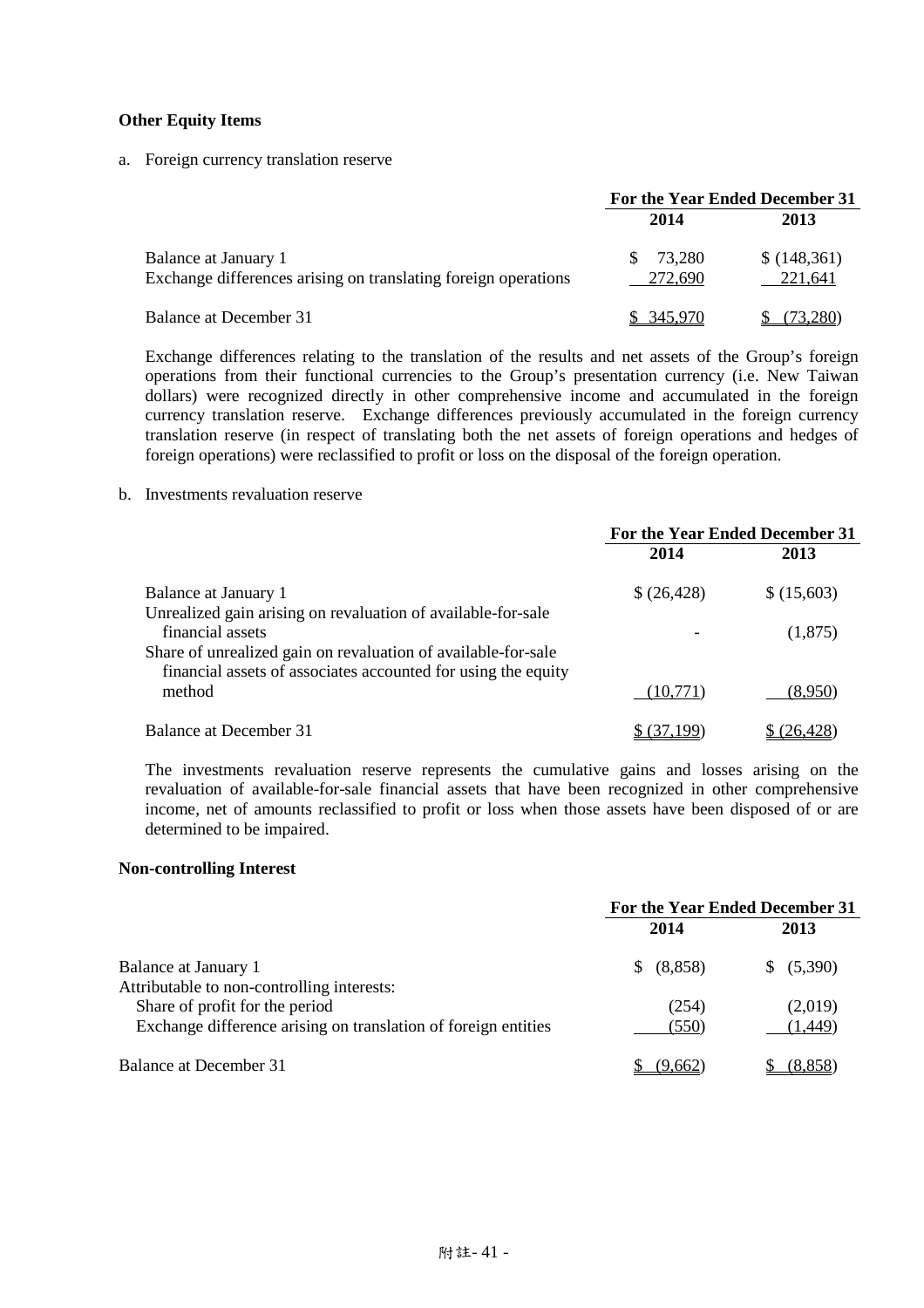# **21. NET PROFIT FROM CONTINUING OPERATIONS**

a. Other gains and losses

|                                                                  | For the Year Ended December 31 |              |
|------------------------------------------------------------------|--------------------------------|--------------|
|                                                                  | 2014                           | 2013         |
| Gain (loss) on disposal of property, plant and equipment         | 50,716<br>\$.                  | (3,000)<br>S |
| Exchange gain (loss), net                                        | 105,797                        | (1,177)      |
| Loss on disposal of investment                                   |                                | (169)        |
| Net gain on fair value of financial assets designated as at fair |                                |              |
| value through profit or loss                                     | 3,106                          |              |
| Impairment loss                                                  | (11,200)                       |              |
| <b>Others</b>                                                    | (10, 594)                      | (8.725)      |
|                                                                  | 137,825                        | 13.07        |

# b. Depreciation and amortization

|                                         | For the Year Ended December 31 |               |  |
|-----------------------------------------|--------------------------------|---------------|--|
|                                         | 2014                           | 2013          |  |
| Property, plant and equipment           | 400,566<br>\$.                 | 420,115<br>S. |  |
| Computer software                       | 14,963                         | 15,381        |  |
| Prepayments for lease                   | 3,852                          | 3,258         |  |
|                                         | \$419,381                      | 438,754<br>S. |  |
| An analysis of depreciation by function |                                |               |  |
| Operating costs                         | \$241,972                      | 264,156<br>S. |  |
| Operating expenses                      | 158,594                        | 155,959       |  |
|                                         | 400,566<br>S.                  | 420,115       |  |
| An analysis of amortization by function |                                |               |  |
| Operating costs                         | \$<br>5,051                    | \$<br>4,258   |  |
| Operating expenses                      | 13,764                         | 14,381        |  |
|                                         | 18,815<br>\$                   | 18,639<br>\$  |  |

# c. Employee benefits expense

|                                    | For the Year Ended December 31 |                          |
|------------------------------------|--------------------------------|--------------------------|
|                                    | 2014                           | 2013                     |
| Post-employment benefits (Note 19) |                                |                          |
| Defined contribution plans         | \$<br>24,100                   | \$<br>22,625             |
| Defined benefit plans              | 1,998                          | 2,149                    |
|                                    | 26,098                         | 24,774                   |
| Short-term employee benefits       | 2,625,305                      | 2,412,821                |
|                                    | 2,651,403                      | 2,437,595<br>(Continued) |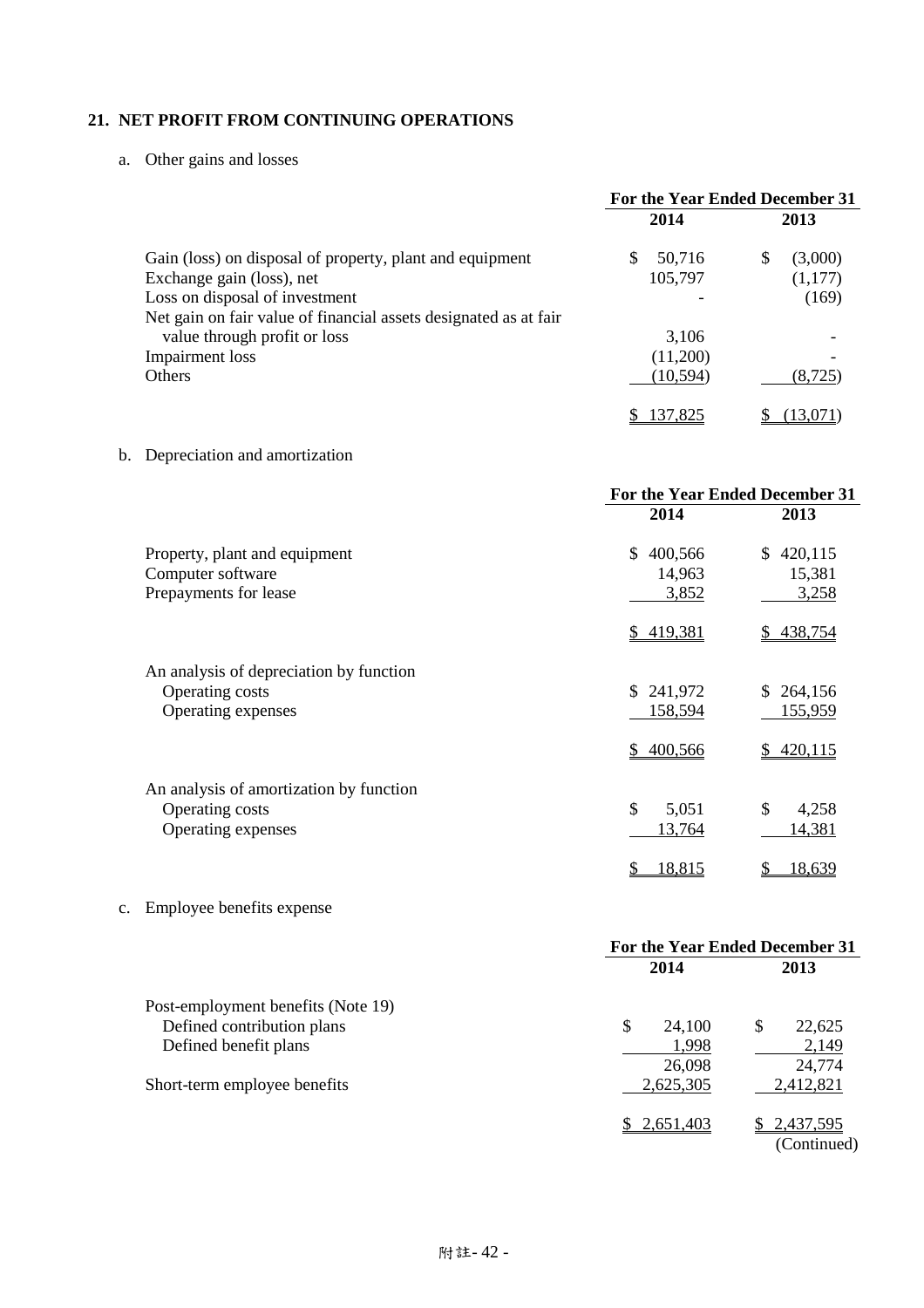|                                                      | For the Year Ended December 31 |             |
|------------------------------------------------------|--------------------------------|-------------|
|                                                      | 2014                           | 2013        |
| An analysis of employee benefits expense by function |                                |             |
| Operating costs                                      | 1,702,239<br>S.                | \$1,548,485 |
| Operating expenses                                   | 949,164                        | 889,110     |
|                                                      | \$2,651,403                    | \$2,437,595 |
|                                                      |                                | (Concluded) |

# **22. INCOME TAXES RELATING TO CONTINUING OPERATIONS**

#### a. Income tax recognized in profit or loss

The major components of tax expense were as follows:

|                                                           | For the Year Ended December 31 |               |
|-----------------------------------------------------------|--------------------------------|---------------|
|                                                           | 2014                           | 2013          |
| Current tax                                               |                                |               |
| In respect of the current period                          | 111,282<br>\$.                 | 123,632<br>S. |
| In respect of prior periods                               | 33,189                         | 21,796        |
| Additional tax at 10% of unappropriated earnings          |                                | 143           |
|                                                           | 144,471                        | 145,571       |
| Deferred tax                                              |                                |               |
| In respect of the current period                          | 5,700                          | 750           |
| Total income tax expense recognized in the current period | 150.171                        | 146.32        |

Accounting income and current income tax expense were reconciled as follows:

|                                                           | For the Year Ended December 31 |               |
|-----------------------------------------------------------|--------------------------------|---------------|
|                                                           | 2014                           | 2013          |
| Income tax expense at statutory rate                      | \$111,282                      | 123,632<br>S. |
| Income tax on unappropriated earnings                     |                                | 143           |
| Current income tax expense                                | 111,282                        | 123,775       |
| Deferred income tax assets (liabilities)                  |                                |               |
| Temporary difference                                      | 5,700                          | 750           |
| Adjustments to prior year's income tax expense            | 33,189                         | 21,796        |
| Total income tax expense recognized in the current period | 150.171                        | 146.321       |

The applicable tax rate used above is the corporate tax rate of 17% payable by the Group in ROC, while the applicable tax rate used by subsidiaries in China is 25%. Tax rates used by other group entities operating in other jurisdictions are based on the tax laws in those jurisdictions.

As the status of 2014 appropriations of earnings is uncertain, the potential income tax consequences of 2014 unappropriated earnings are not reliably determinable.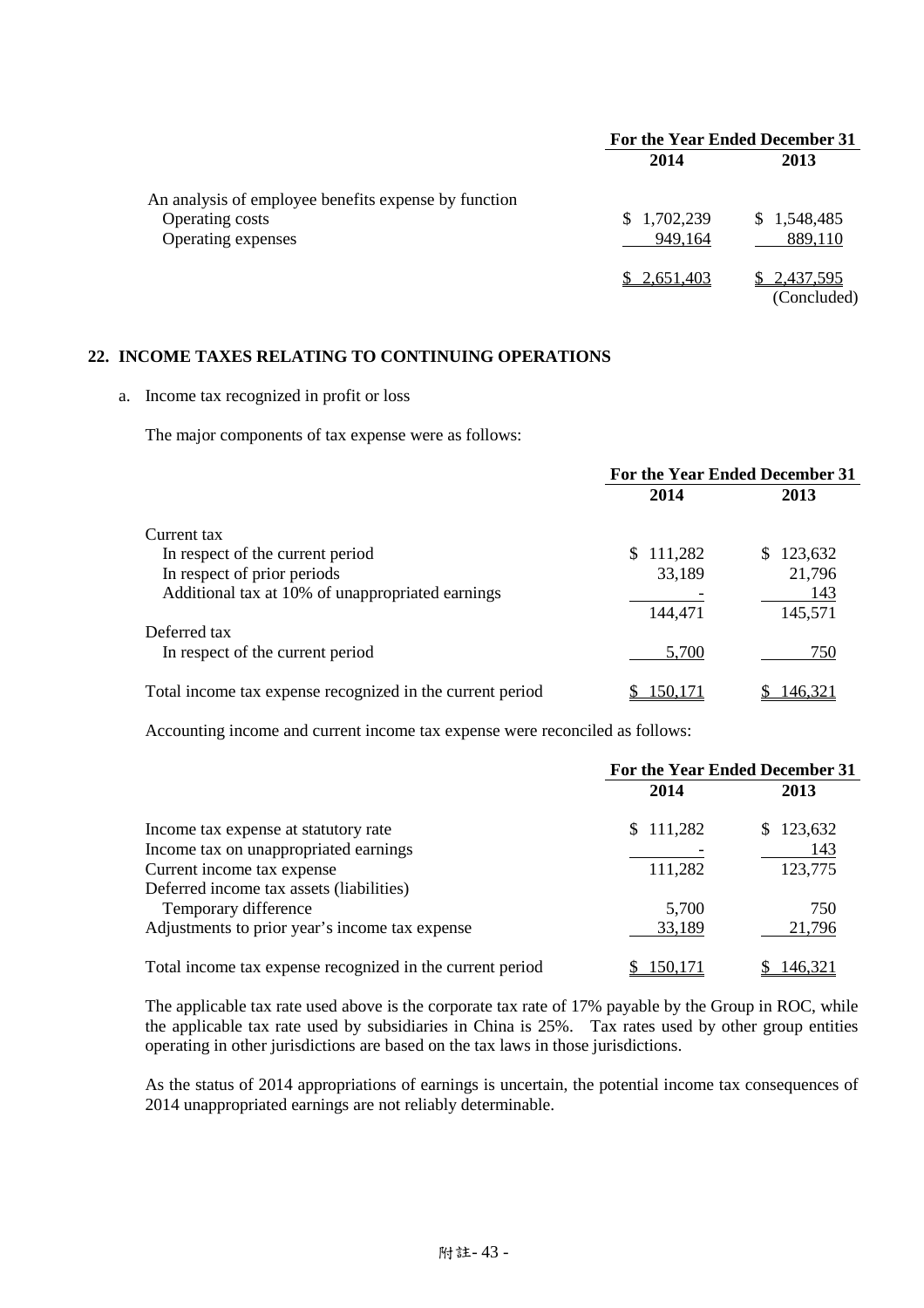b. Income tax recognized in other comprehensive income

|                |                                                                                       | For the Year Ended December 31 |        |
|----------------|---------------------------------------------------------------------------------------|--------------------------------|--------|
|                | Deferred tax                                                                          | 2014                           | 2013   |
|                | In respect of the current year:<br>Actuarial gains and losses on defined benefit plan | 1,888                          | (246)  |
|                | Total income tax recognized in other comprehensive income                             | 1,888                          | (246   |
| $\mathbf{c}$ . | Current tax liabilities                                                               |                                |        |
|                |                                                                                       | For the Year Ended December 31 |        |
|                |                                                                                       | 2014                           | 2013   |
|                | Current tax liabilities<br>Income tax payable                                         |                                | 86,446 |

# d. Deferred tax assets and liabilities

The Group has offset certain deferred tax assets with deferred tax liabilities which met the offset criteria.

The movements of deferred tax assets and deferred tax liabilities were as follows:

For the year ended December 31, 2014

|                                                                                                                                                                          | Opening<br><b>Balance</b>                                      | <b>Recognized in</b><br><b>Profit or Loss</b>              | Recognized in<br><b>Other</b><br>Comprehensive<br><b>Income</b> | <b>Closing Balance</b>                                         |
|--------------------------------------------------------------------------------------------------------------------------------------------------------------------------|----------------------------------------------------------------|------------------------------------------------------------|-----------------------------------------------------------------|----------------------------------------------------------------|
| Deferred tax assets                                                                                                                                                      |                                                                |                                                            |                                                                 |                                                                |
| Temporary differences<br>Allowance for inventory<br>devaluation losses<br>Allowance for doubtful accounts<br>Unrealized gross profit<br>Deferred pension costs<br>Others | \$.<br>9,070<br>10,900<br>8,530<br>10,270<br>8,653<br>\$47,423 | \$<br>(440)<br>(1,920)<br>(30)<br>(3,310)<br>(5,700)<br>S. | \$<br>1,888<br>1,888                                            | \$.<br>9,070<br>10,460<br>6,610<br>10,240<br>7,231<br>\$43,611 |
| Deferred tax liabilities                                                                                                                                                 |                                                                |                                                            |                                                                 |                                                                |
| Temporary differences<br>Unrealized gain on financial<br>instruments                                                                                                     | 79,832<br>S                                                    |                                                            |                                                                 | \$79,832                                                       |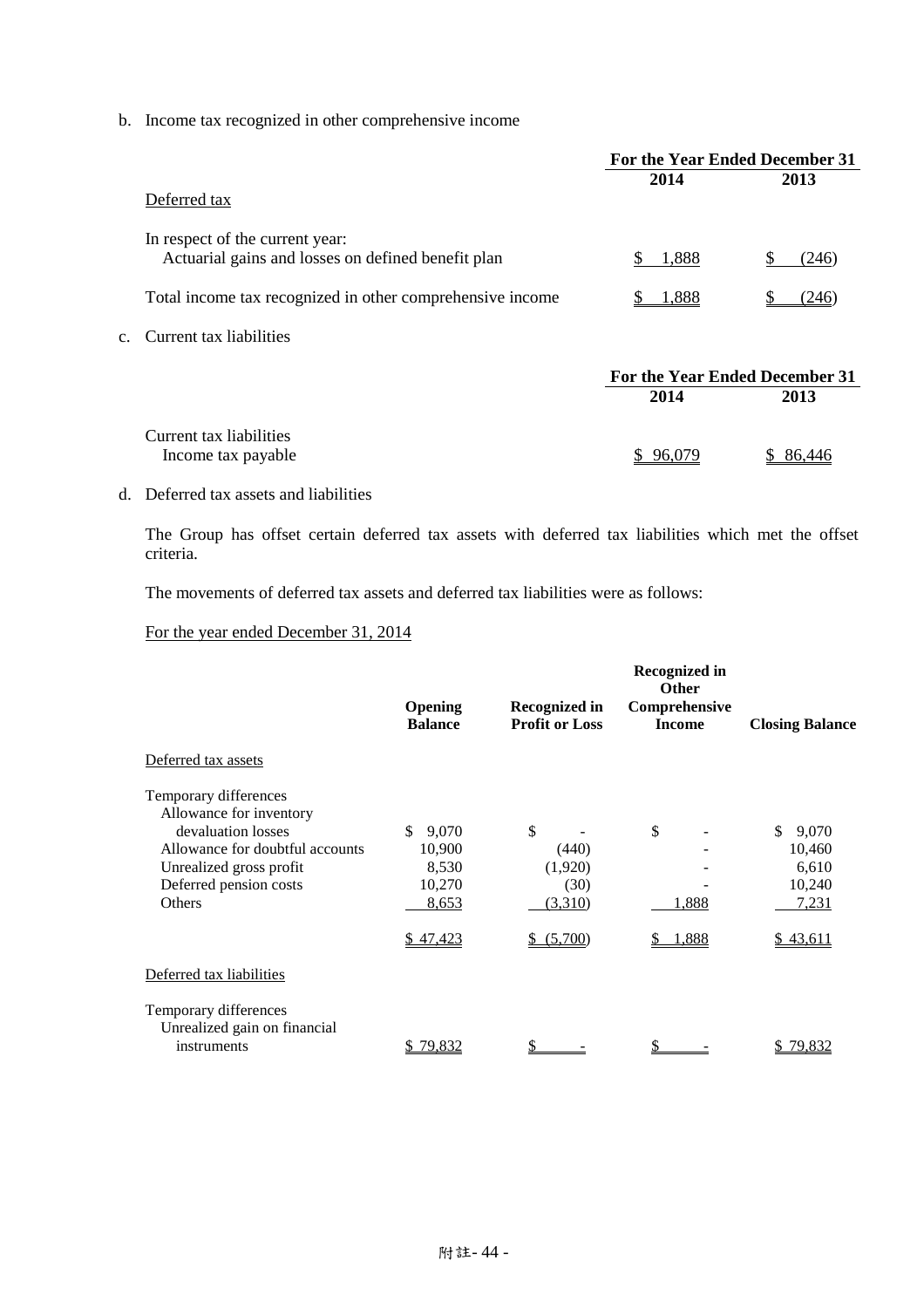# For the year ended December 31, 2013

|                                                                                                                                                                          | Opening<br><b>Balance</b>                                      | Recognized in<br><b>Profit or Loss</b>         | <b>Recognized in</b><br><b>Other</b><br>Comprehensive<br><b>Income</b> | <b>Closing Balance</b>                                         |
|--------------------------------------------------------------------------------------------------------------------------------------------------------------------------|----------------------------------------------------------------|------------------------------------------------|------------------------------------------------------------------------|----------------------------------------------------------------|
| Deferred tax assets                                                                                                                                                      |                                                                |                                                |                                                                        |                                                                |
| Temporary differences<br>Allowance for inventory<br>devaluation losses<br>Allowance for doubtful accounts<br>Unrealized gross profit<br>Deferred pension costs<br>Others | \$<br>9,070<br>10,160<br>11,100<br>10,280<br>7,809<br>\$48,419 | \$<br>740<br>(2,570)<br>(10)<br>1,090<br>(750) | \$<br>(246)<br>(246)                                                   | \$.<br>9,070<br>10,900<br>8,530<br>10,270<br>8,653<br>\$47,423 |
| Deferred tax liabilities                                                                                                                                                 |                                                                |                                                |                                                                        |                                                                |
| Temporary differences<br>Unrealized gain on financial<br>instruments                                                                                                     | 79,832                                                         |                                                |                                                                        | 79,832                                                         |

e. Information on integrated income tax was as follows:

|                                                             | For the Year Ended December 31 |                      |  |
|-------------------------------------------------------------|--------------------------------|----------------------|--|
|                                                             | 2014                           | 2013                 |  |
| Unappropriated earnings<br>Generated before January 1, 1998 | \$                             | \$                   |  |
| Generated on and after January 1, 1998                      | 839,463                        | 853,368              |  |
|                                                             | 839,463                        | \$ 853,368           |  |
| Imputation credit accounts                                  | 205,538<br>S.                  | \$205,517            |  |
|                                                             | For the Year Ended December 31 |                      |  |
|                                                             | $2014$ (Expected)              | <b>2013 (Actual)</b> |  |
| Creditable ratio for distribution of earning                | 28.05%                         | 26.92%               |  |

f. Income tax assessments

The latest income tax returns through 2012 have been assessed by the tax authorities.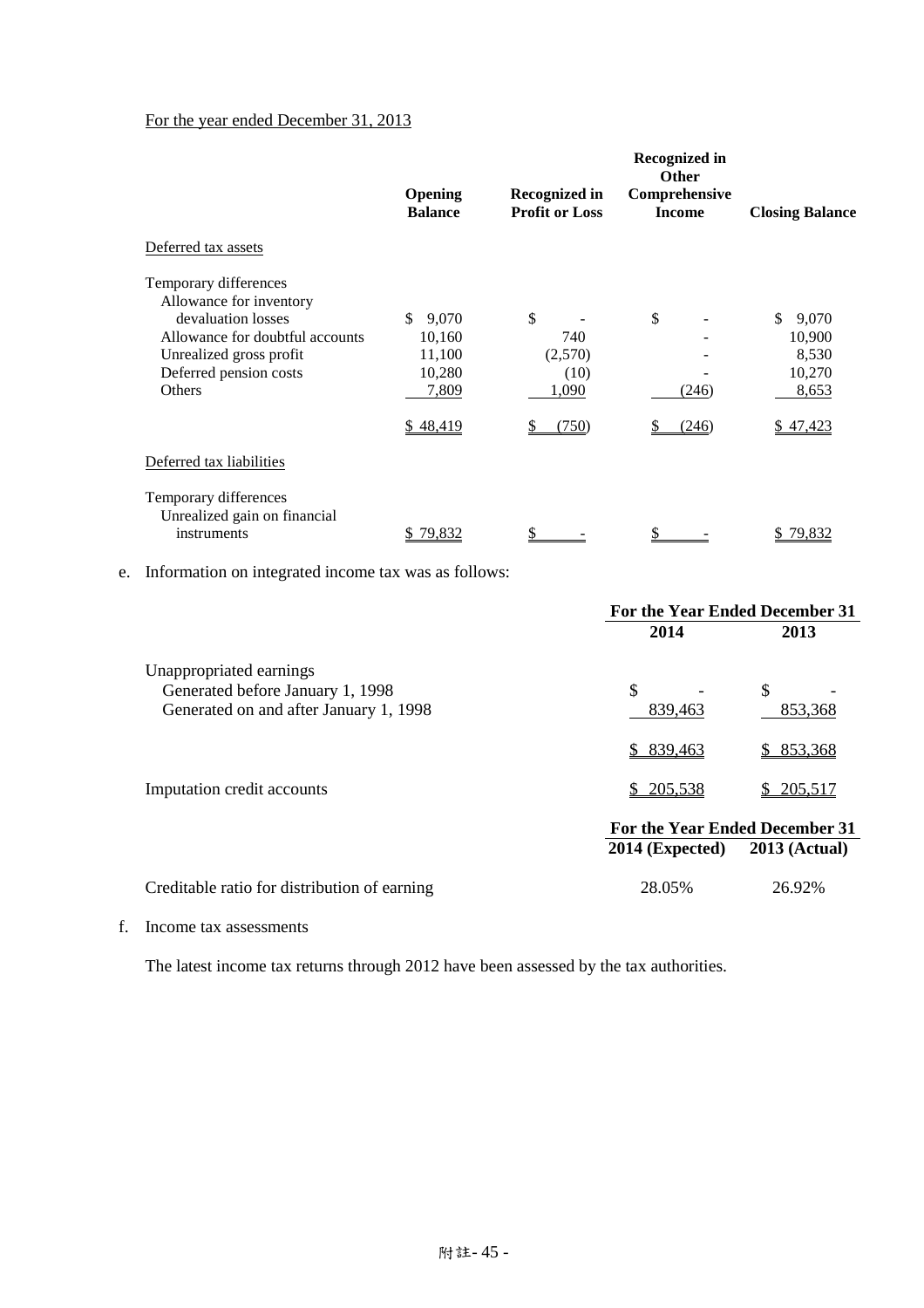# **23. EARNINGS PER SHARE**

|                                                                                                                                           | <b>Income After</b><br><b>Tax (Attributed</b><br>to Owners of<br>the Company) | <b>Number of</b><br>Common<br><b>Shares</b><br>Outstanding<br>(In Thousands) | <b>Earnings Per</b><br><b>Share (NT\$)</b> |
|-------------------------------------------------------------------------------------------------------------------------------------------|-------------------------------------------------------------------------------|------------------------------------------------------------------------------|--------------------------------------------|
| For the year ended December 31, 2014                                                                                                      |                                                                               |                                                                              |                                            |
| Basic earnings per share<br>Net income<br>Effect of dilutive potential common shares                                                      | 147,847<br>\$                                                                 | 277,344                                                                      | 0.53                                       |
| Employee bonus<br>Convertible bonds                                                                                                       | 11,574                                                                        | 1,859<br>43,390                                                              |                                            |
| Diluted earnings per share<br>Net income attributed to holders of common<br>shares plus the effect of dilutive potential<br>common shares | 159,421                                                                       | 322,593                                                                      | 0.49                                       |
| For the year ended December 31, 2013                                                                                                      |                                                                               |                                                                              |                                            |
| Basic earnings per share<br>Net income<br>Effect of dilutive potential common shares                                                      | 152,534<br>\$                                                                 | 277,164                                                                      | 0.55                                       |
| Employee share option<br>Employee bonus                                                                                                   |                                                                               | 1,316                                                                        |                                            |
| Diluted earnings per share<br>Net income attributed to holders of common<br>shares plus the effect of dilutive potential                  |                                                                               |                                                                              |                                            |
| common shares                                                                                                                             | 152,534<br>\$                                                                 | 278,480                                                                      | 0.55<br>\$                                 |

If the Group can settle the bonuses to employees by cash or shares, the Group presumes that the entire amount of the bonus would be settled in shares and the resulting potential shares are included in the weighted average number of shares outstanding used in the computation of diluted earnings per share, if the shares have a dilutive effect. Such dilutive effect of the potential shares is included in the computation of diluted earnings per share until the stockholders resolve the number of shares to be distributed to employees at their meeting in the following year.

# **24. SHARE-BASED PAYMENT ARRANGEMENTS**

#### **Employee Share Option Plan of the Company**

No share options were guaranteed during the year ended December 31, 2013.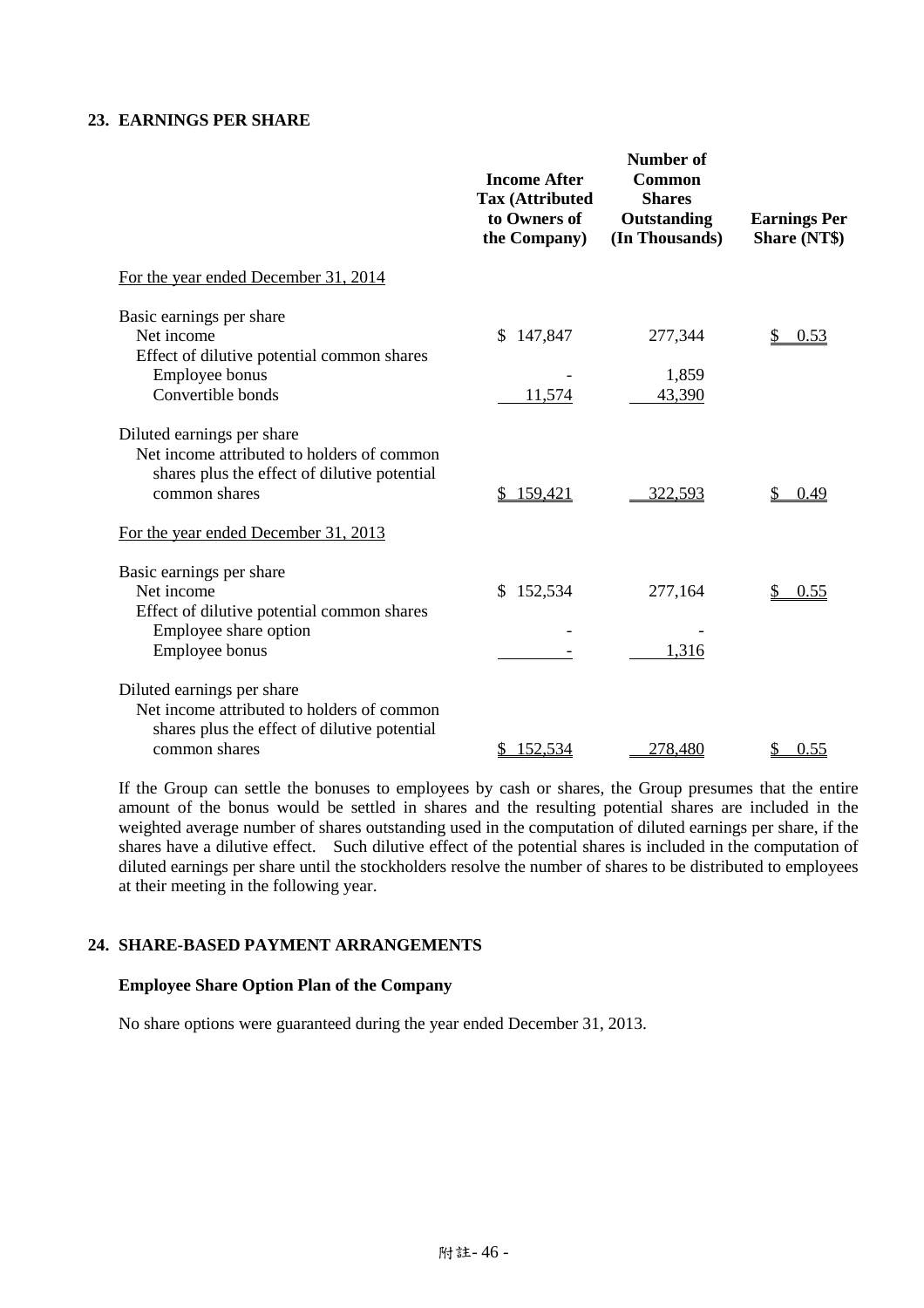Information on employee share options was as follows:

|                                                              | For the Year Ended December 31,<br>2013                |                                                            |
|--------------------------------------------------------------|--------------------------------------------------------|------------------------------------------------------------|
|                                                              | Number of<br><b>Options</b><br>(In Thousand<br>Shares) | Weighted-<br>average<br><b>Exercisable</b><br>Price (NT\$) |
| Balance at January 1<br>Options exercised<br>Options expired | 4,515<br>(4,515)                                       | \$18.20                                                    |
| Balance at December 31                                       |                                                        |                                                            |
| Options exercisable, end of period                           |                                                        |                                                            |

As of December 31, 2013, all outstanding options were expired.

## **25. CAPITAL MANAGEMENT**

The capital structure of the Group consists of net debt (borrowings minus cash and cash equivalents) and equity attributable to owners of the Company. Key management personnel of the Group review the capital structure periodically. Based on recommendations of the key management personnel, in order to balance the overall capital structure, the Group may adjust the amount of dividends paid to stockholders, the number of new shares issued or repurchased, and/or the amount of new debt issued or existing debt redeemed.

## **26. FINANCIAL INSTRUMENTS**

- a. Fair value of financial instruments
	- 1) Fair value of financial instruments not carried at fair value

Except for the financial assets carried at cost, of which fair values can not be reliably measured, the management of the Group considers that the carrying amounts of financial assets and financial liabilities recognized in the consolidated financial statements approximate their fair values.

2) Fair value measurements recognized in the consolidated balance sheets

The following table provides an analysis of financial instruments that are measured at fair value, grouped into Levels 1 to 3 based on the degree to which the fair value is observable:

a) Level 1 fair value measurements are those derived from quoted prices (unadjusted) in active markets for identical assets or liabilities.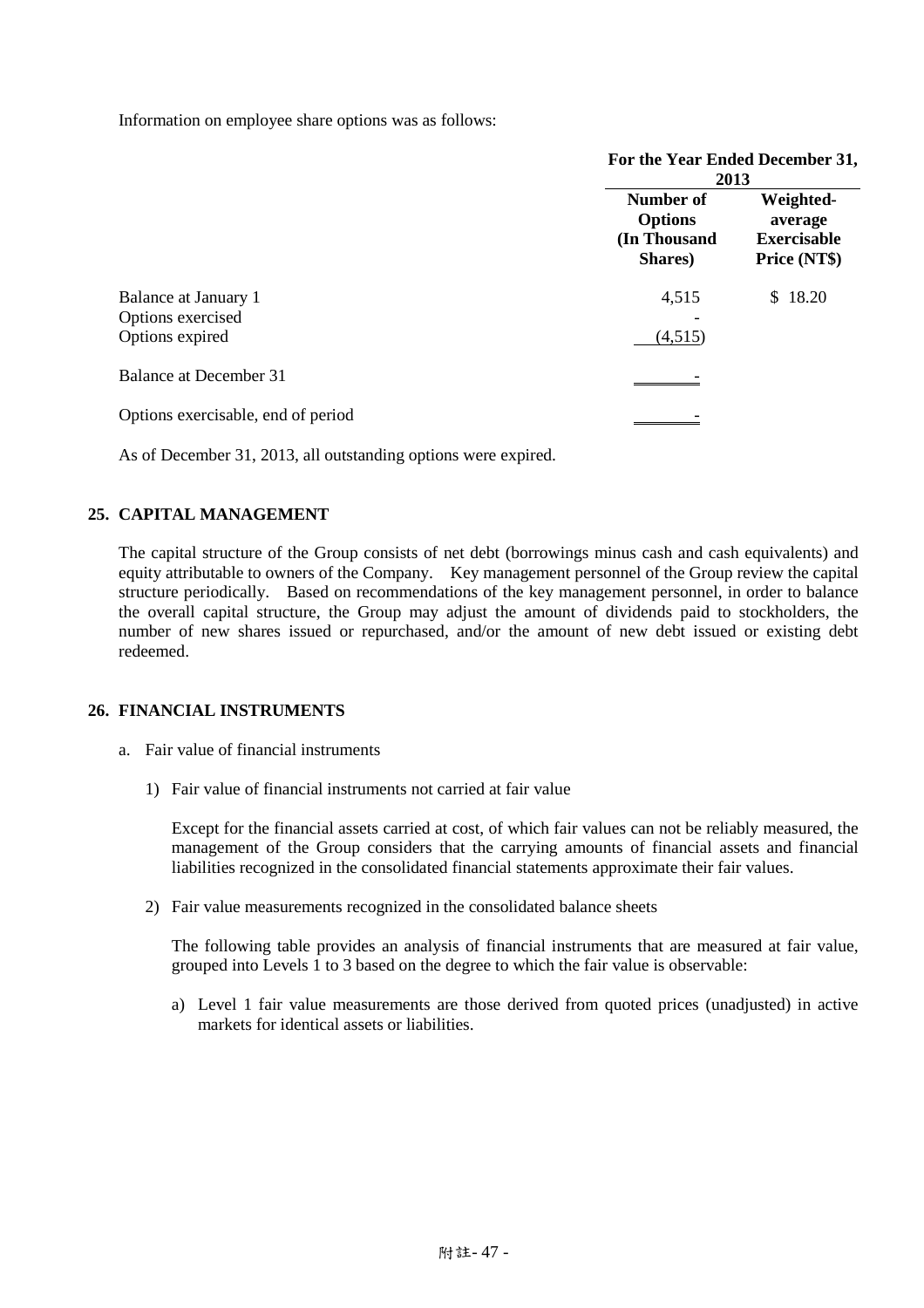b) Level 2 fair value measurements are those derived from inputs other than quoted prices included within Level 1 that are observable for the asset or liability, either directly (i.e. as prices) or indirectly (i.e. derived from prices):

|                               | December 31 |        |  |
|-------------------------------|-------------|--------|--|
|                               | 2014        | 2013   |  |
| Financial assets at FVTPL     |             |        |  |
| Guaranteed financial products | 194 796     | 50.957 |  |

- c) Level 3 fair value measurements are those derived from valuation techniques that include inputs for the asset or liability that are not based on observable market data (unobservable inputs).
- 3) Valuation techniques and assumptions applied for the purpose of measuring fair value

The fair values of financial assets and financial liabilities with standard terms and conditions and traded in active liquid markets are determined with reference to quoted market prices. When such prices are not available, valuation techniques are applied. The estimates and assumptions used by the Group are consistent with those that market participants would use in setting a price for the financial instrument.

b. Categories of financial instruments

|                                                            | December 31 |             |
|------------------------------------------------------------|-------------|-------------|
|                                                            | 2014        | 2013        |
| Financial assets                                           |             |             |
| Loans and receivables                                      |             |             |
| Cash and cash equivalents                                  | \$2,152,834 | \$1,422,745 |
| Trade receivable                                           | 1,974,829   | 1,966,820   |
| Other receivables                                          | 105,853     | 32,607      |
| Refundable deposits (recorded as other non-current assets) | 47,050      | 25,741      |
| Financial assets at fair value through profit or loss      | 194,796     | 50,957      |
| <b>Financial liabilities</b>                               |             |             |
| Measured at amortized cost                                 |             |             |
| Short-term debts                                           |             | 100,000     |
| Trade payable                                              | 2,246,205   | 2,026,147   |
| Trade payable to related parties                           | 99,517      | 109,911     |
| Other payables                                             | 1,056,122   | 1,028,646   |
| Current portion of long-term debts                         |             | 8,333       |
| Long-term debts                                            |             | 791,667     |
| Advance deposits received (recorded as other non-current   |             |             |
| liabilities)                                               | 4,703       | 898         |

## c. Financial risk management objectives and policies

The Group's major financial instruments included cash and cash equivalents, trade receivable, other receivables, refundable/advance deposit, trade payable, trade payable - related parties, other payables, short-term loans, long-term loans and bonds payable. The Group's corporate treasury function provides services to the business, coordinates access to domestic and international financial markets, monitors and manages the financial risks relating to the operations of the Group through internal risk reports which analyze exposures by degree and magnitude of risks. These risks include market risk, credit risk and liquidity risk.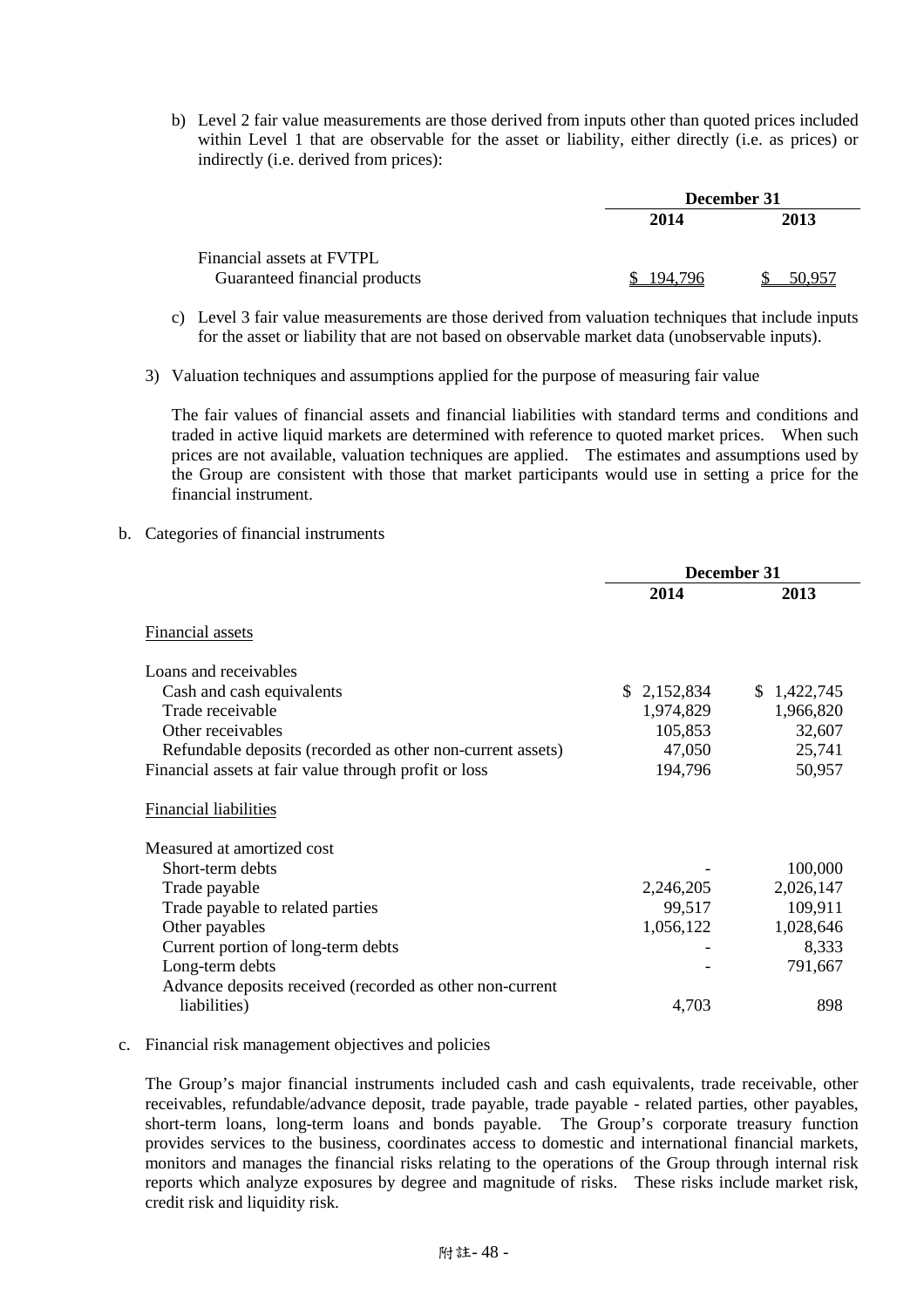#### 1) Market risk

The Group's operating activities expose it primarily to the financial risks of changes in foreign currency exchange rates and interest rates.

a) Foreign currency risk

Several subsidiaries of the Group had foreign currency sales and purchases, which exposed the Group to foreign currency risk. Assessment of the Group's foreign currency assets and liabilities, it has no significant exposure to foreign currency risk, the Group without additional hedge processing, so no application of the relevant hedge accounting.

The carrying amounts of the Group's foreign currency denominated monetary assets and monetary liabilities (including those eliminated on consolidation) at the end of the reporting period are presented in Note 30.

#### Sensitivity analysis

The Group was mainly exposed to the currency USD.

The following table details the Group's sensitivity to a 1% increase and decrease in New Taiwan dollars (the functional currency) against the relevant foreign currencies. The sensitivity analysis included only outstanding foreign currency denominated monetary items at the end of the reporting period for a 1% change in foreign currency rates. A positive number below indicates an decrease in pre-tax profit when New Taiwan dollars strengthen by 1% against the relevant currency. For a 1% weakening of New Taiwan dollars against the relevant currency, there would be an equal and opposite impact on pre-tax profit and the balances below would be negative.

|                |                     | <b>Currency USD Impact</b>     |  |  |
|----------------|---------------------|--------------------------------|--|--|
|                |                     | For the Year Ended December 31 |  |  |
|                | 2014                | 2013                           |  |  |
| Profit or loss | $\frac{1}{2}$ 9.445 | \$5,413                        |  |  |

b) Interest rate risk

The Group was exposed to fair value risk and cash flow interest rate risk from short-term loans, long-term loans, time deposit, repurchase agreements and collateralized bonds at both fixed and floating interest rates.

The carrying amounts of the Group's financial assets and financial liabilities with exposure to interest rates at the end of the reporting period were as follows:

|                                                                                                                               | December 31 |                   |                      |
|-------------------------------------------------------------------------------------------------------------------------------|-------------|-------------------|----------------------|
|                                                                                                                               | 2014        |                   | 2013                 |
| Fair value interest rate risk<br><b>Financial liabilities</b><br>Cash flow interest rate risk<br><b>Financial liabilities</b> | S.          | $\Delta \sim 100$ | \$600,000<br>300,000 |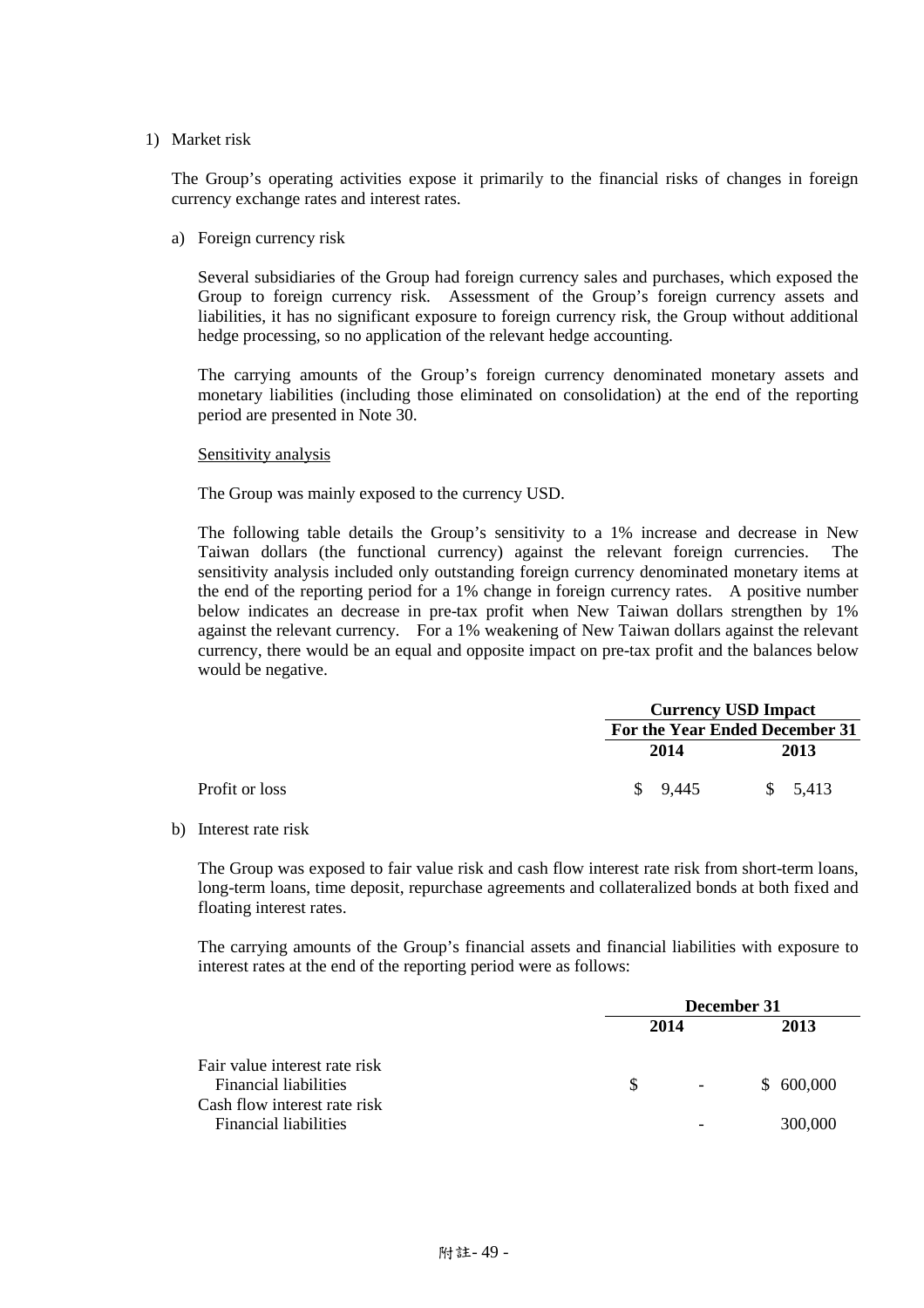#### 2) Credit risk

Credit risk refers to the risk that counterparty will default on its contractual obligations resulting in financial loss to the Group. As at the end of the reporting period, the Group's maximum exposure to credit risk approximates the carrying amount of the respective recognized financial assets as stated in the consolidated balance sheets.

The Group adopted a policy of only dealing with creditworthy counterparties and obtaining sufficient collateral, where appropriate, as a means of mitigating the risk of financial loss from defaults. The Group's exposure and the credit ratings of its counterparties are continuously monitored and the aggregate value of transactions concluded is spread amongst approved counterparties. Credit exposure is controlled by counterparty limits that are reviewed and approved by the risk management committee annually.

Trade receivables consisted of a large number of customers, spread across diverse industries and geographical areas. Ongoing credit evaluation is performed on the financial condition of customers in view of trade receivables and, where appropriate, credit guarantee insurance cover is purchased.

- 3) Liquidity risk
	- a) Liquidity and interest risk tables

The following tables detail the Group's remaining contractual maturity for its non-derivative financial liabilities with agreed repayment periods:

December 31, 2014

| Non-derivative financial<br>liabilities        | <b>On Demand</b><br>or Less than<br>1 Year | 1 to 3 Years | <b>Over 3 Years</b>  | <b>Total</b>    |
|------------------------------------------------|--------------------------------------------|--------------|----------------------|-----------------|
| Non-interest bearing                           | \$3,401,844                                | \$1,429,189  | \$                   | \$4,831,033     |
| Variable interest rate<br>instrument           |                                            |              |                      |                 |
| Fixed interest rate instrument                 |                                            |              |                      |                 |
|                                                | \$3,401,844                                | \$1,429,189  | \$                   | 4,831,033<br>S. |
| December 31, 2013                              |                                            |              |                      |                 |
|                                                | <b>On Demand</b><br>or Less than<br>1 Year | 1 to 3 Years | <b>Over 3 Years</b>  | <b>Total</b>    |
| Non-derivative financial<br>liabilities        |                                            |              |                      |                 |
| Non-interest bearing<br>Variable interest rate | \$3,164,704                                | \$           | $\mathcal{S}$<br>898 | 3,165,602<br>S. |
| instrument                                     | 8,333                                      | 291,667      |                      | 300,000         |
| Fixed interest rate instrument                 | 100,000                                    | 500,000      |                      | 600,000         |
|                                                | 3,273,037                                  | 791,667      | 898                  | 4,065,602       |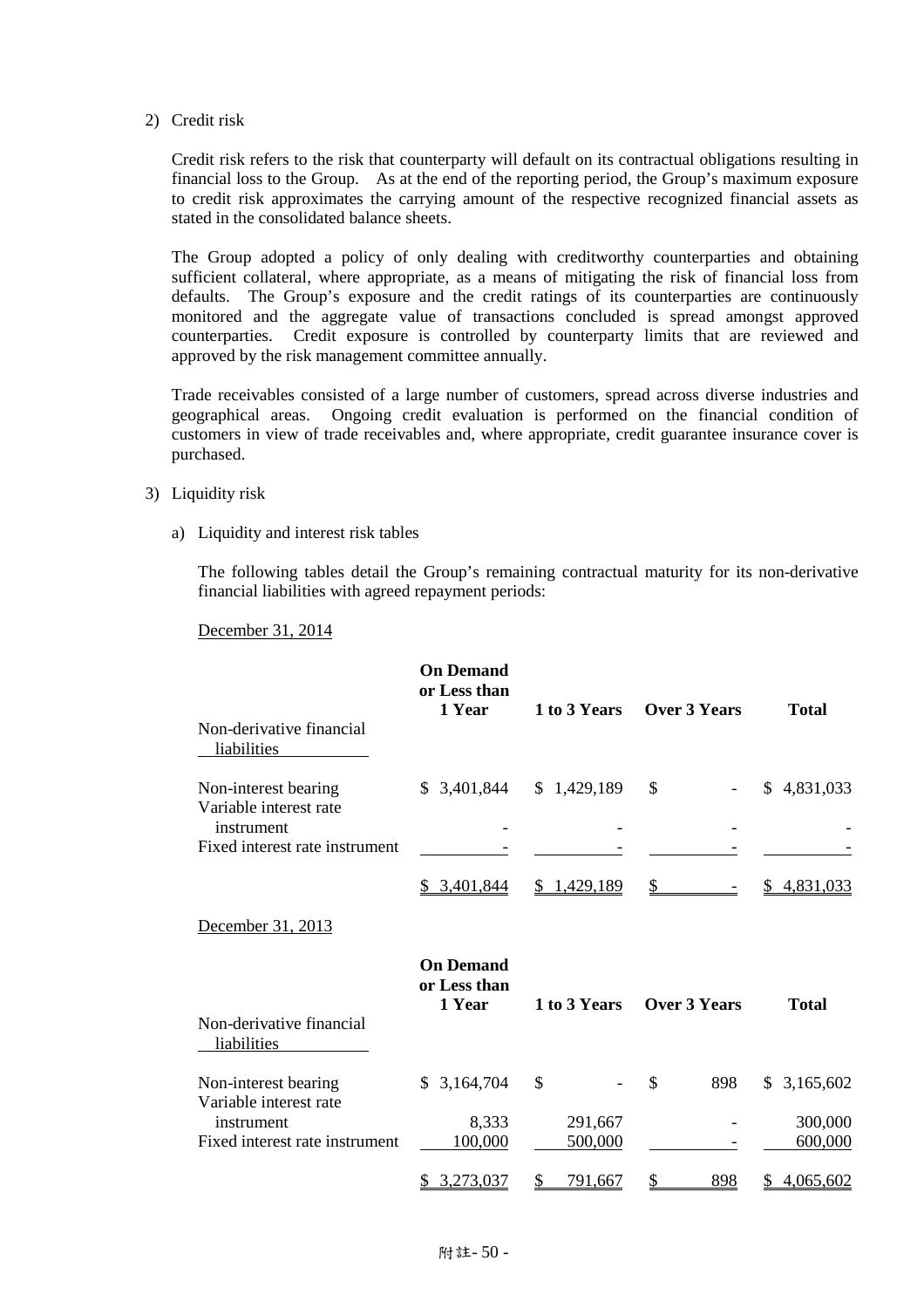b) Financing facilities

|                                  | December 31  |             |
|----------------------------------|--------------|-------------|
|                                  | 2014         | 2013        |
| Unused bank financing facilities | \$ 2,678,310 | \$1.238,800 |

# **27. RELATED-PARTY TRANSACTIONS**

a. The Group's related parties and relationship

| <b>Related Party</b>                               | <b>Relationship with the Group</b> |
|----------------------------------------------------|------------------------------------|
|                                                    |                                    |
| Xu Sheng Technology Co., Ltd.                      | Other related parties              |
| Red Sun Metal Industry Co., Ltd.                   | Other related parties              |
| Shine Tech Ltd.                                    | Other related parties              |
| Heng Hui Co., Ltd.                                 | Other related parties              |
| Dongguan Song Xiang Metal Products Co., Ltd.       | Other related parties              |
| Dongguan Fenggang Pin Hao Metal Products Co., Ltd. | Other related parties              |
| Hua Jung Co., Ltd.                                 | Other related parties              |
| Hong Ding Educational Technology Co., Ltd.         | Other related parties              |
| Peter Lin                                          | Phihong's chairman                 |

Balances and transactions between the Company and its subsidiaries, which are related parties of the Group, have been eliminated on consolidation and are not disclosed in this note. Details of transactions between the Group and other related parties were disclosed below:

b. Trading transactions

|                                                                    | For the Year Ended December 31 |             |  |  |
|--------------------------------------------------------------------|--------------------------------|-------------|--|--|
|                                                                    | 2014                           | 2013        |  |  |
| Sales                                                              |                                |             |  |  |
| Other related parties                                              | 189                            |             |  |  |
| Purchase of goods                                                  |                                |             |  |  |
| Other related parties                                              | \$312,111                      | \$325,091   |  |  |
|                                                                    |                                | December 31 |  |  |
|                                                                    | 2014                           | 2013        |  |  |
| Payables to related parties (excluding loans from related parties) |                                |             |  |  |
| Other related parties                                              | 99,517                         | 109.91      |  |  |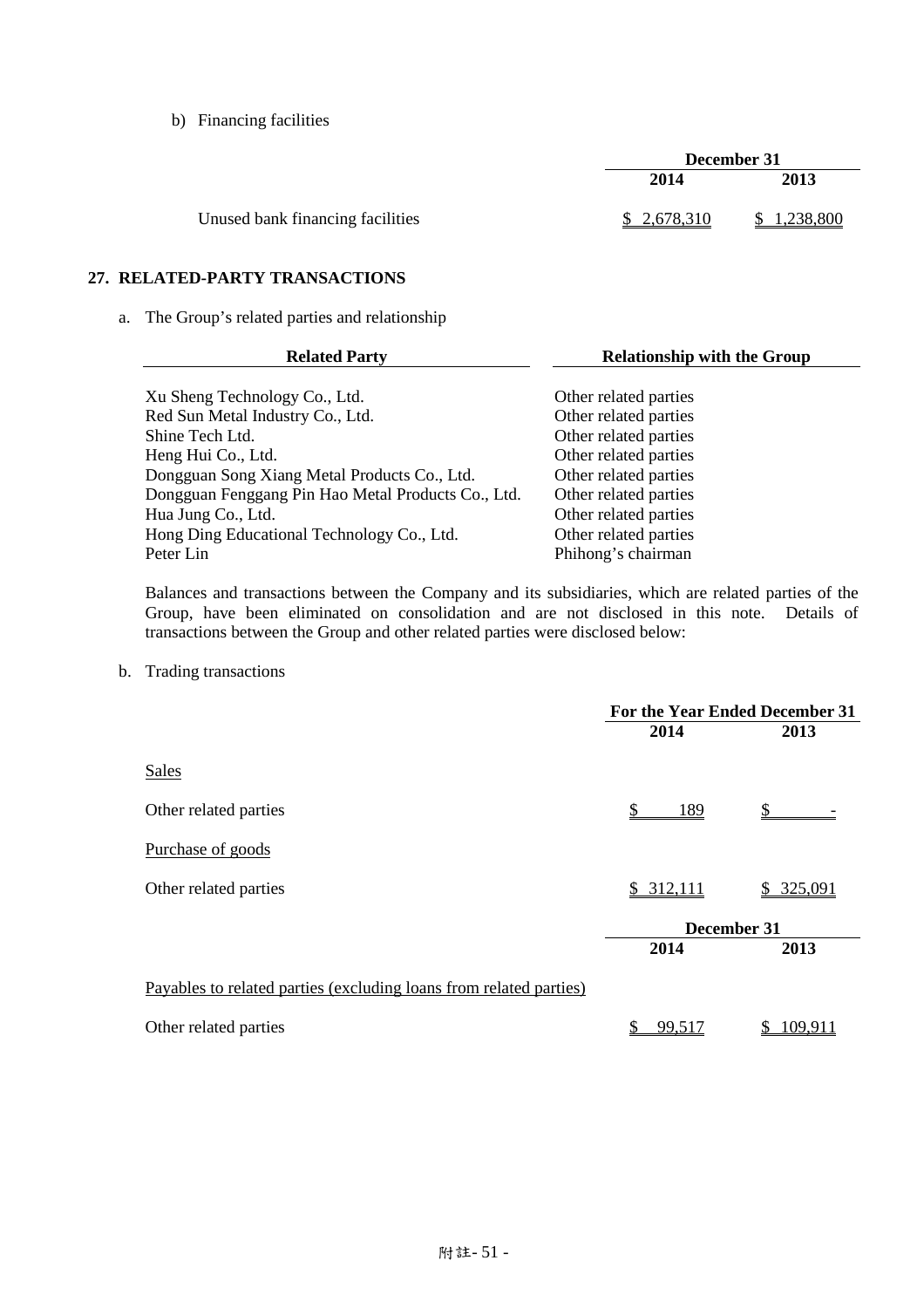c. Compensation of key management personnel

The types and amounts of the remuneration of directors and other members of key management personnel were as follows:

|                                                 | For the Year Ended December 31 |                    |  |
|-------------------------------------------------|--------------------------------|--------------------|--|
|                                                 | 2014                           | 2013               |  |
| Short-term benefits<br>Post-employment benefits | 69,505<br>S.<br>514            | 63,122<br>S<br>323 |  |
|                                                 | 70,019                         | 63,445             |  |

The remuneration of directors and key executives was determined by the remuneration committee having regard to the performance of individuals and market trends.

d. Other transactions with related parties

The key management personnel of the Group have guaranteed the payments of the loans of the Company as of December 31, 2013. The amounts of the guarantees was \$900,000 thousand.

# **28. ASSETS PLEDGED AS COLLATERAL OR FOR SECURITY**

The following assets were provided as collateral for bank borrowings:

|                  | December 31 |           |  |
|------------------|-------------|-----------|--|
|                  | 2014        | 2013      |  |
| Freehold land    | \$197,586   | \$112,450 |  |
| <b>Buildings</b> | 141,991     | 149,409   |  |
| Trade receivable | 574,670     | 725,785   |  |
|                  | \$914,247   | 987,644   |  |

## **29. CONTINGENT LIABILITIES AND UNRECOGNIZED COMMITMENTS**

The Group's unrecognized commitments were as follows:

|                                              | December 31 |           |
|----------------------------------------------|-------------|-----------|
|                                              | 2014        | 2013      |
| Acquisition of property, plant and equipment | \$ 396,087  | \$514,049 |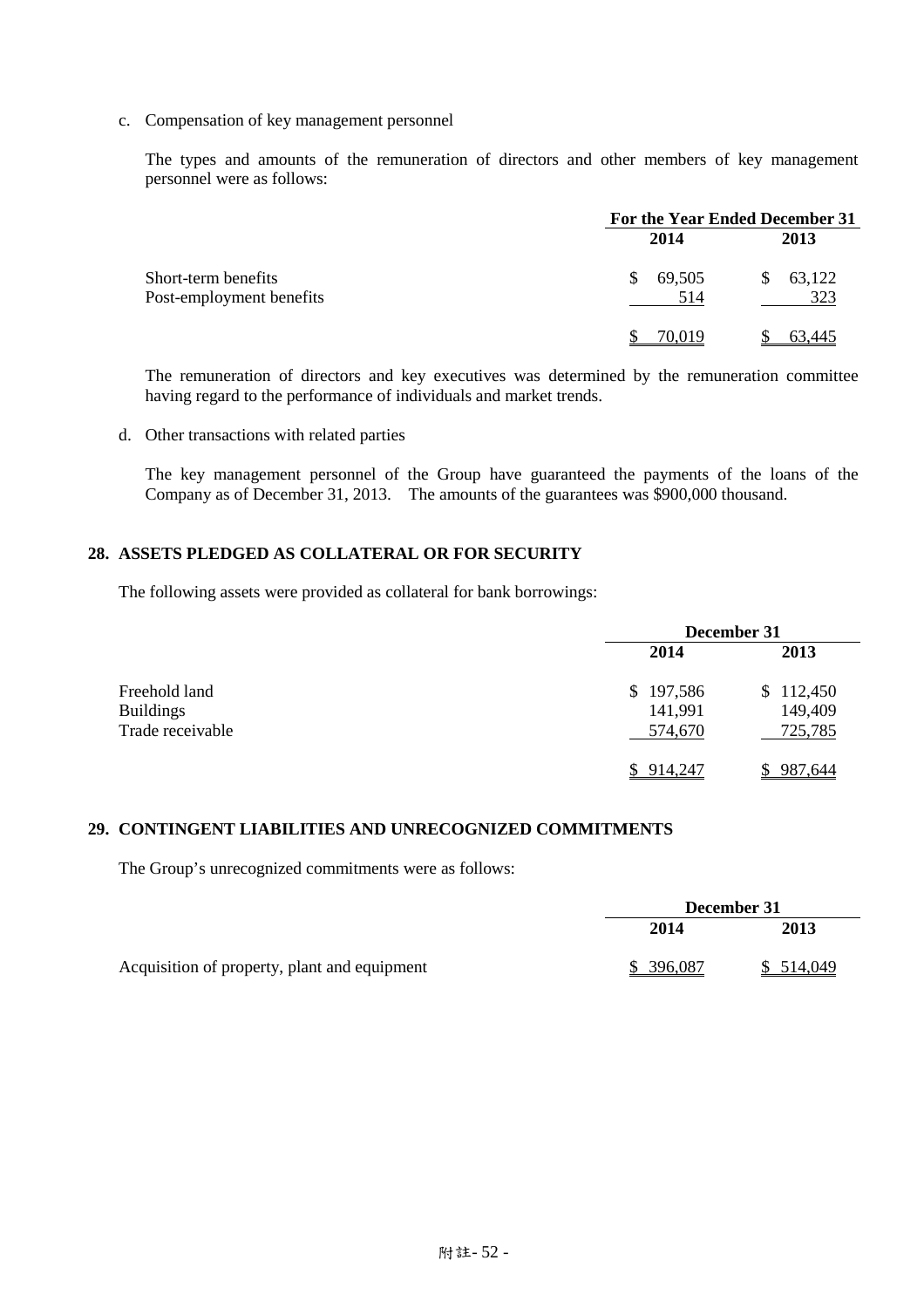## **30. EXCHANGE RATE OF FINANCIAL ASSETS AND LIABILITIES DENOMINATED IN FOREIGN CURRENCIES**

|                              |                                                | December 31                    |                                                       |                                                |                                |                                                       |
|------------------------------|------------------------------------------------|--------------------------------|-------------------------------------------------------|------------------------------------------------|--------------------------------|-------------------------------------------------------|
|                              |                                                | 2014                           |                                                       |                                                | 2013                           |                                                       |
|                              | Foreign<br><b>Currencies</b><br>(In Thousands) | <b>Exchange Rate</b><br>(Note) | <b>New Taiwan</b><br><b>Dollars</b><br>(In Thousands) | Foreign<br><b>Currencies</b><br>(In Thousands) | <b>Exchange Rate</b><br>(Note) | <b>New Taiwan</b><br><b>Dollars</b><br>(In Thousands) |
| Financial assets             |                                                |                                |                                                       |                                                |                                |                                                       |
| Monetary items               |                                                |                                |                                                       |                                                |                                |                                                       |
| USD                          | \$<br>94,992                                   | 31.7100                        | 3,012,196<br>\$                                       | \$<br>94,873                                   | 29.9000                        | \$<br>2,836,703                                       |
| <b>JPY</b>                   | 329,727                                        | 0.2639                         | 87,015                                                | 526,578                                        | 0.2836                         | 144,338                                               |
| <b>HKD</b>                   | 702                                            | 4.08738                        | 2,869                                                 | 1,345                                          | 3.8557                         | 5,186                                                 |
| <b>RMB</b>                   | 107,103                                        | 5.17934                        | 554,723                                               | 52,190                                         | 4.8997                         | 255,715                                               |
| <b>EUR</b>                   | 22                                             | 38.5700                        | 849                                                   | ٠                                              | ۰                              |                                                       |
| <b>Financial liabilities</b> |                                                |                                |                                                       |                                                |                                |                                                       |
| Monetary items               |                                                |                                |                                                       |                                                |                                |                                                       |
| <b>USD</b>                   | 50,404                                         | 31.7100                        | 1,598,311                                             | 60,250                                         | 29.9000                        | 1,801,475                                             |
| <b>JPY</b>                   | 23,743                                         | 0.2639                         | 6,256                                                 | 10,761                                         | 0.2836                         | 3,052                                                 |
| <b>HKD</b>                   | 5,395                                          | 4.08738                        | 22,051                                                | 4,808                                          | 3.8557                         | 18,538                                                |
| <b>RMB</b>                   | 225,613                                        | 5.17934                        | 1,168,526                                             | 132,690                                        | 4.8997                         | 650,141                                               |

The significant financial assets and liabilities denominated in foreign currencies were as follows:

#### **31. SEGMENT INFORMATION**

The Group's power supply segment is the only one reportable segment. The power supply segment mainly engages in the manufacturing and selling of AC/DC power adapters, charger bases, and power supply modules for computers. The Group's other operating segments did not exceed the quantitative threshold so they are not disclosed as reportable segments. These segments mainly engage in manufacturing and selling of lighting supply and developing, manufacturing and selling monitors.

The Group adopted operating profits as the measurement threshold. There was no material inconsistency between the accounting policies of the operating segment and the accounting policies described in Note 4.

The Group's operating segment information was as follows:

a. Segment revenues and results

|                                                          | <b>Segment Revenues</b><br><b>For the Year Ended</b> |              | <b>Segment Profit</b><br><b>For the Year Ended</b> |             |    |           |  |
|----------------------------------------------------------|------------------------------------------------------|--------------|----------------------------------------------------|-------------|----|-----------|--|
|                                                          |                                                      |              |                                                    |             |    |           |  |
|                                                          | December 31                                          |              |                                                    | December 31 |    |           |  |
|                                                          | 2014                                                 | 2013         |                                                    | 2014        |    | 2013      |  |
| Power supply                                             | \$11,570,133                                         | \$11,392,839 | \$                                                 | 23,077      | \$ | 250,353   |  |
| <b>Others</b>                                            | 865,847                                              | 688,249      |                                                    | (6,213)     |    | (96, 865) |  |
| Income from continuing operations                        | <u>\$12,435,980</u>                                  | \$12,081,088 |                                                    | 16.864      |    | 153,488   |  |
| Other revenue                                            |                                                      |              |                                                    | 156,794     |    | 160,280   |  |
| Other gain and loss                                      |                                                      |              |                                                    | 137.825     |    | (13,071)  |  |
| Financial cost                                           |                                                      |              |                                                    | (25,513)    |    | (8, 867)  |  |
| Investment income recognized under<br>equity method, net |                                                      |              |                                                    | 11,794      |    | 5,006     |  |
| Income before income tax                                 |                                                      |              |                                                    | 297,764     |    | 296,836   |  |

Note: Exchange rate represents the amount of New Taiwan dollars for which one foreign currency could be exchanged.